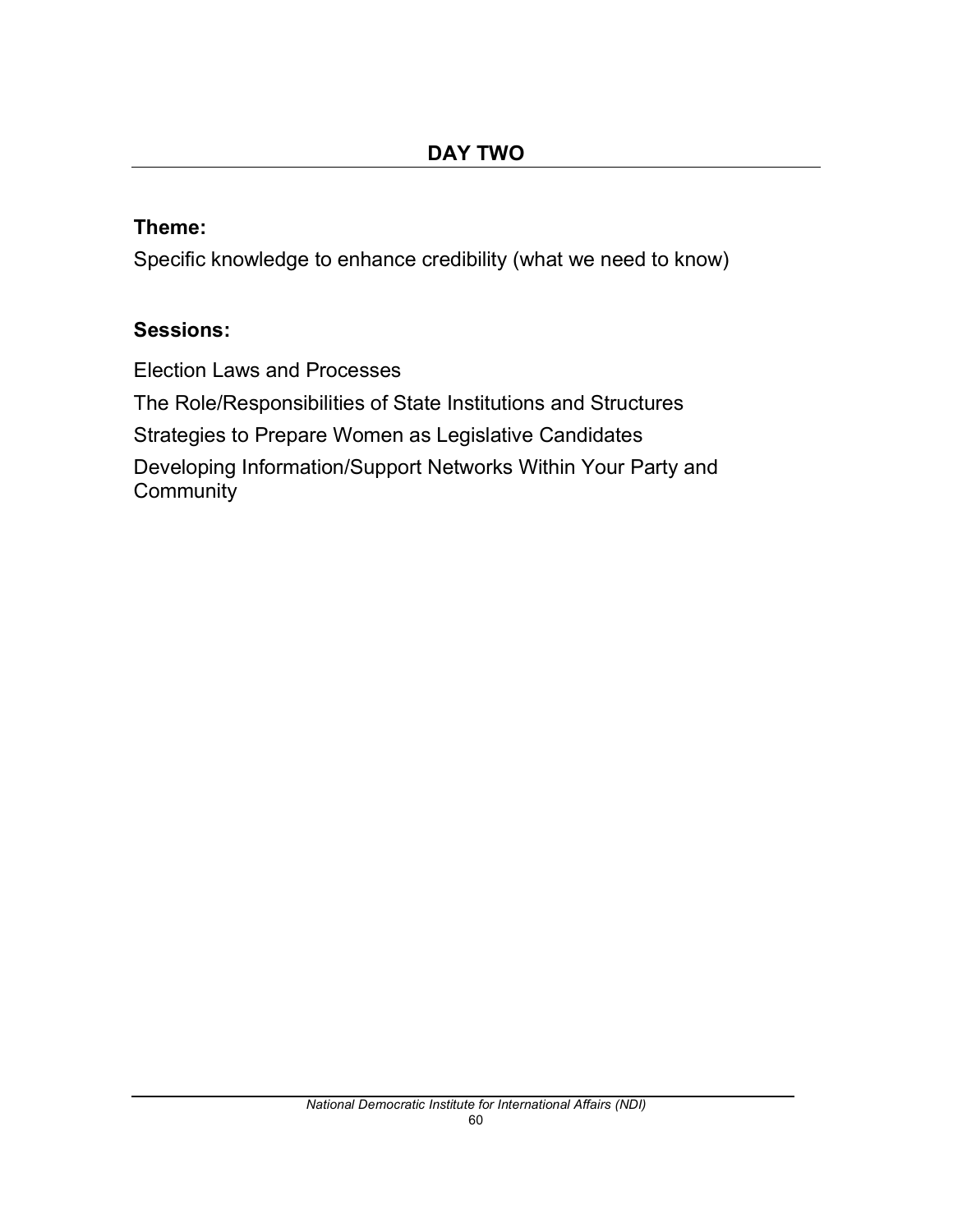## Session 6 Election Laws and Processes

#### *Note:*

*The planning committee and/or facilitator should invite a relevant external resource person to present information in this session. If there is a formal body regulating elections, a representative from this agency might be appropriate for this purpose.*

#### Objective:

Participants will learn about specific election laws and processes from their own context.

#### Time:

60-90 minutes

## Materials:

 $\Box$  Any handouts provided by the resource person.

**O**<sup>o'</sup> Any audio-visual equipment required by the resource person.

- 1. Assign one participant to moderate the session. (This is good practice for Managing Timing skills.)
- 2. Distribute handouts (if any have been provided).
- 3. Introduce the resource person and explain why s/he was chosen for this session.
- 4. Presentation by the resource person.
- 5. The moderator facilitates a Question and Answer period. (20-30 minutes)
- 6. The moderator or another participant summarizes the session. (5 minutes)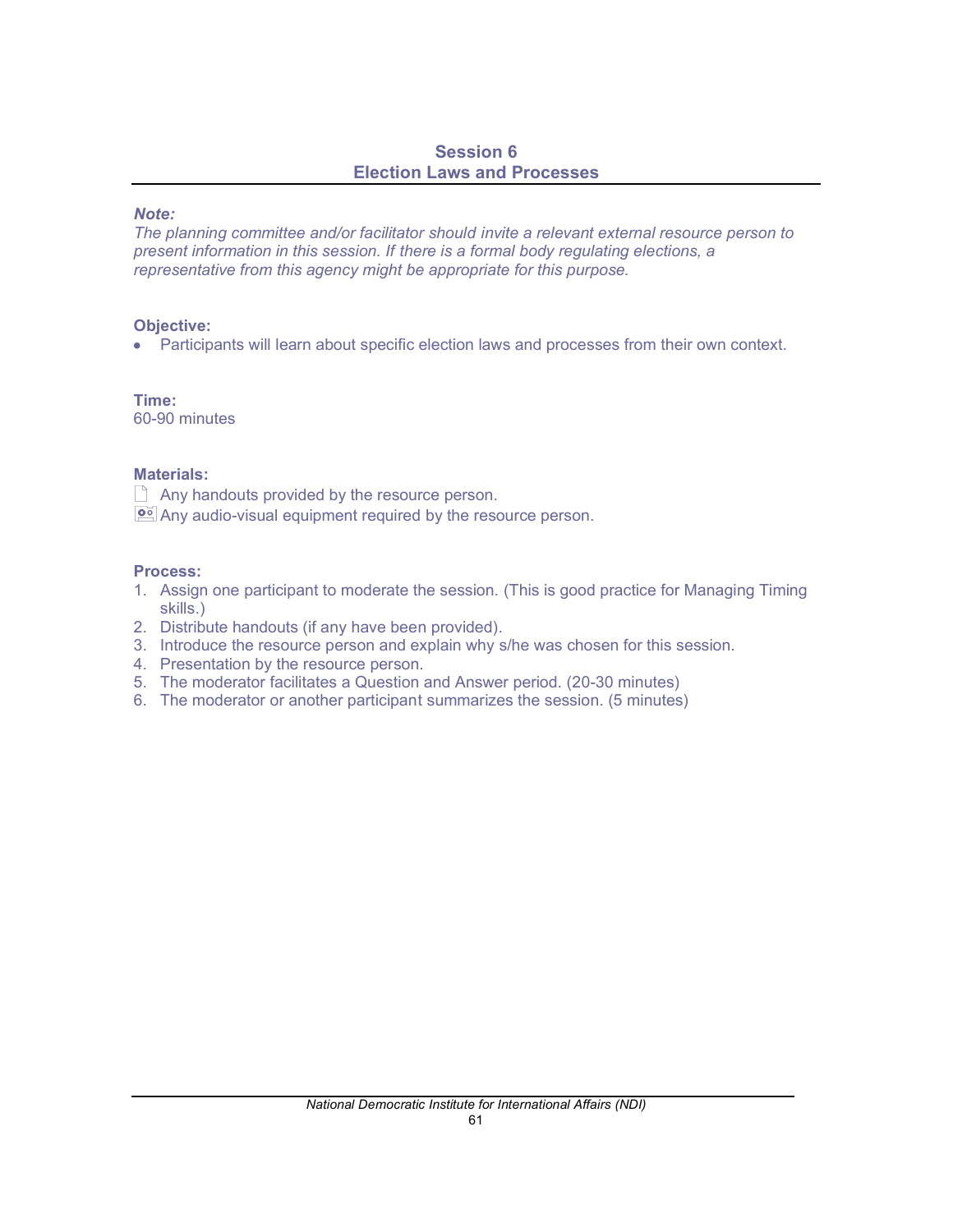## Session 7 The Role/Responsibilities of State Institutions and Structures

#### *Note:*

*The planning committee and/or facilitator should invite a relevant external resource person to present information in this session. Elected members of government, bureaucrats or academics might be appropriate for this purpose.*

#### Objective:

• Participants will learn about the specific roles and responsibilities of State institutions and structures from their own context.

#### Time:

60-90 minutes

#### Materials:

- $\Box$  Any handouts provided by the resource person.
- **pod** Any audio-visual equipment required by the resource person.

- 1. Assign one participant to moderate the session. (This is good practice for Managing Timing skills.)
- 2. Distribute handouts (if any have been provided).
- 3. Introduce the resource person and explain why s/he was chosen for this session.
- 4. Presentation by the resource person.
- 5. The moderator facilitates a Question and Answer period. (20-30 minutes)
- 6. The moderator or another participant summarizes the session. (5 minutes)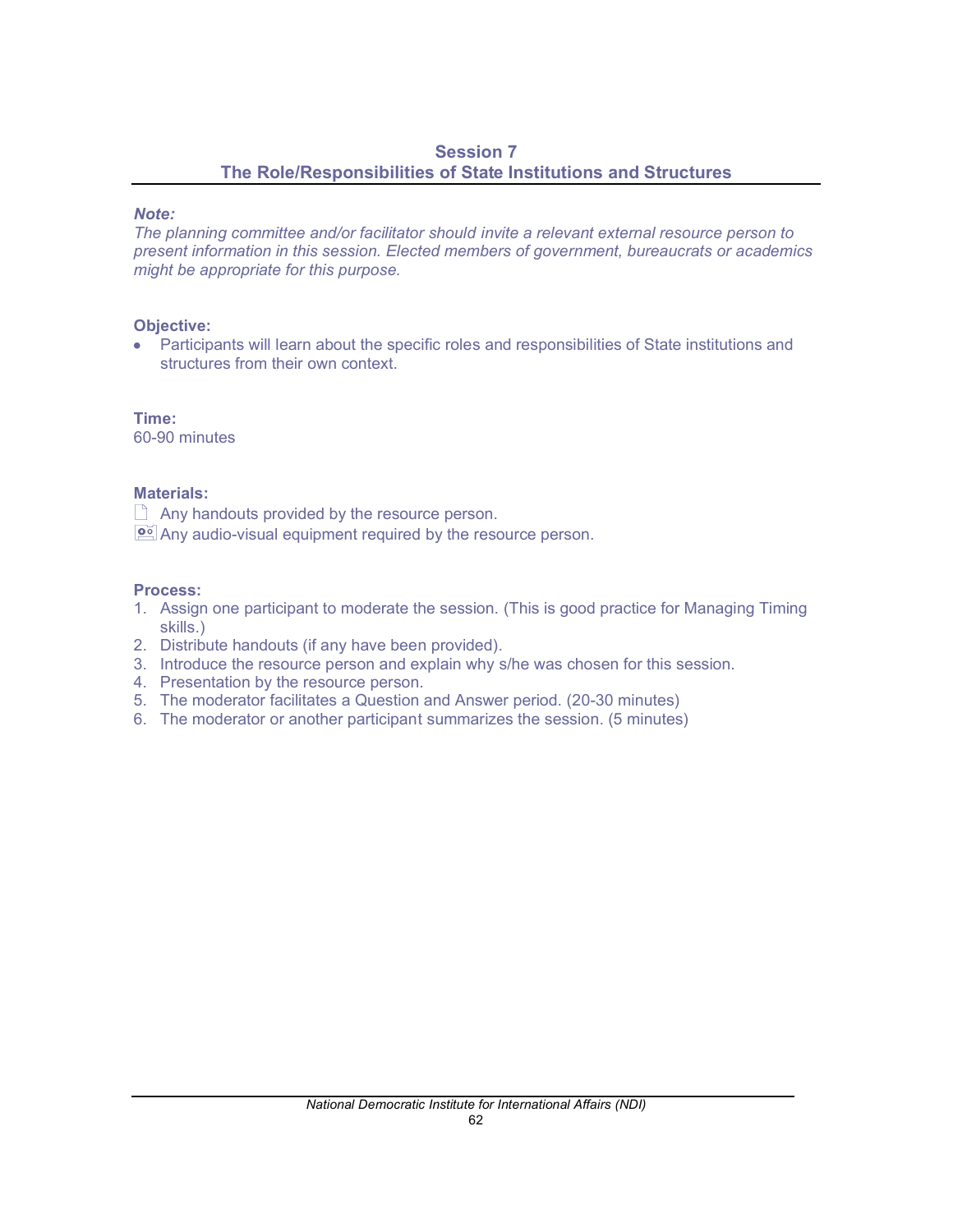## Session 8 Strategies to Prepare Women as Legislative Candidates

#### *Note:*

*The planning committee and/or facilitator should invite a relevant external resource person to present information in this session. A woman who has had the experience of being elected or a representative of a womens group might be appropriate for this purpose.*

#### Objective:

Participants will learn about the specific roles and responsibilities of State institution and  $\bullet$ structures from their own context.

#### Time:

60-90 minutes

#### Materials:

- $\Box$  Any handouts provided by the resource person.
- **pod** Any audio-visual equipment required by the resource person.

- 1. Assign one participant to moderate the session. (This is good practice for Managing Timing skills.)
- 2. Distribute handouts (if any have been provided).
- 3. Introduce the resource person and explain why s/he was chosen for this session.
- 4. Presentation by the resource person.
- 5. The moderator facilitates a Question and Answer period. (20-30 minutes)
- 6. The moderator or another participant summarizes the session. (5 minutes)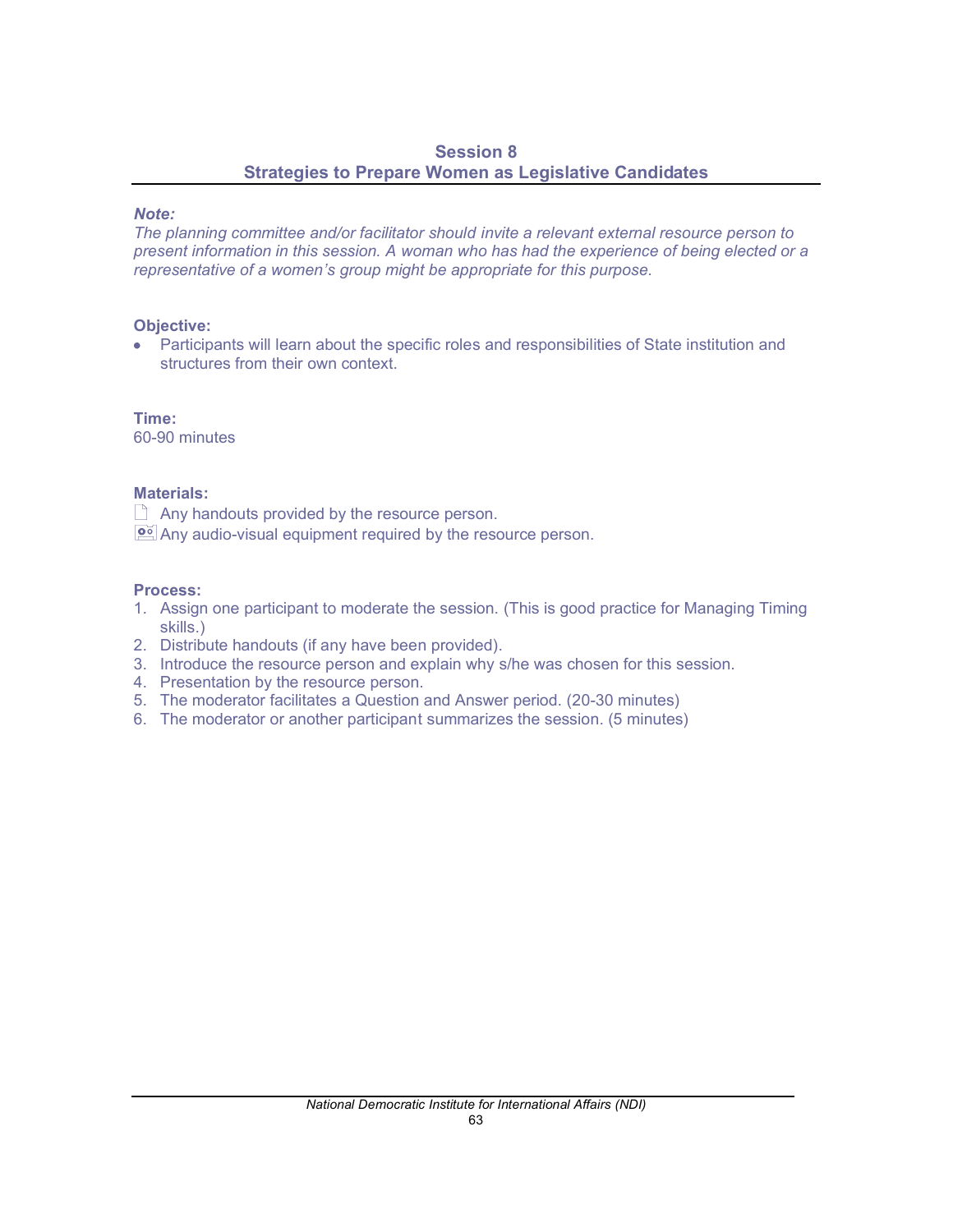# Session 9

# Developing Information/Support Networks Within Your Party and Community

### Objectives:

- Developing strategies to create or strengthen party and community networks for information and support.
- Identifying gaps in networks or knowledge that may affect their chances to be nominated and strategies to fill those gaps.

## Time:

120 minutes

## Materials:

- $\mathscr{L}$  Prepared flipchart with example of Venn Diagram
- Scissors, glue sticks, fine markers or crayons, construction or origami paper in many colors, large sheets of paper
- $\Box$  Handout 9-1: Being an Effective Legislator Worksheet

- 1. Explain the process of making a Venn Diagram as follows:
	- The large circle is the *organization* (Example: political party, women's organization). *People* are represented by triangles and *structures* are represented by rectangles.
	- Starting within the circle, participants indicate all the people and/or structures that exist within the organization.
	- Outside the circle, participants should indicate all the people and/or structures that are or might be important as sources of information and support.
	- The size of the triangle or rectangle should reflect the importance (perceived or real) of the person or structure.
	- Lines can be drawn between people and/or structures to indicate existing relationships. A solid line indicates a strong positive relationship. A broken line indicates a weak or difficult relationship. No line indicates no relationship.
	- Within each shape, indicate what kind of information or support the person or structure has/can offer.
	- Once they have finished, participants write any strategies to fill information or support gaps underneath the Venn Diagram.
- 2. Divide participants into groups of no more than 4 per group. If possible, groups should be based on a common organization. Each group should have a very large piece of paper that they can draw their large circle on.
- 3. Tell participants that it is good to list all the people and structures on a piece of paper before beginning their Venn Diagram. Once they have the list, they prepare shapes using colored paper, scissors and markers. They then stick the shapes within the circle, or outside the circle as explained above.
- 4. Once the groups are finished, each group presents in turn.
- 5. *Debrief:* Are the identified gaps very similar or different? Are the strategies presented realistic?
- 6. Explain that the Venn Diagrams created can be used to help develop their action plans on Day Four of the workshop.
- 7. Distribute Handout 9-1: Being an Effective Legislator Worksheet. Have each participant answer the questions in 1-3. Their answers form the basis for a personal plan to improve their effectiveness.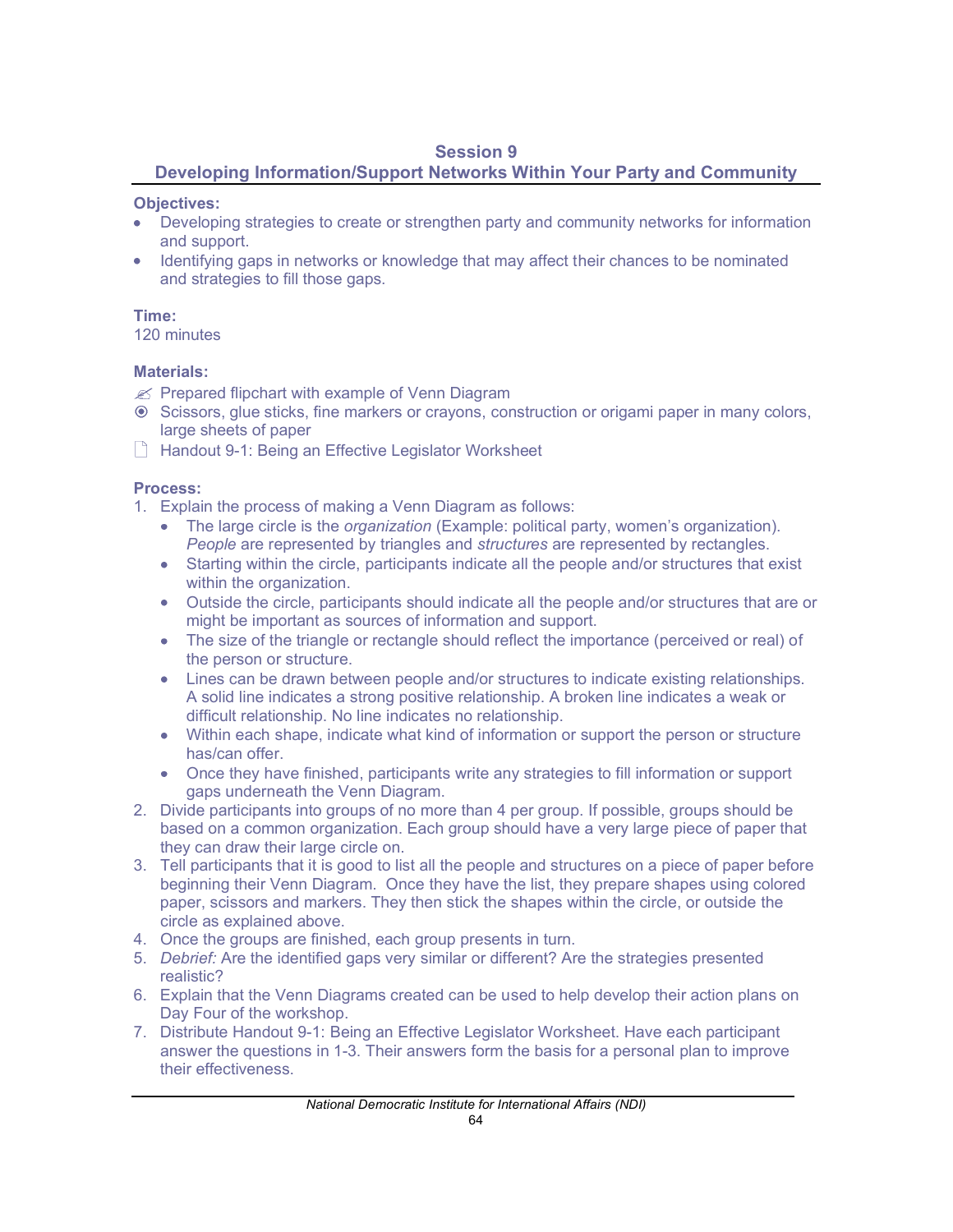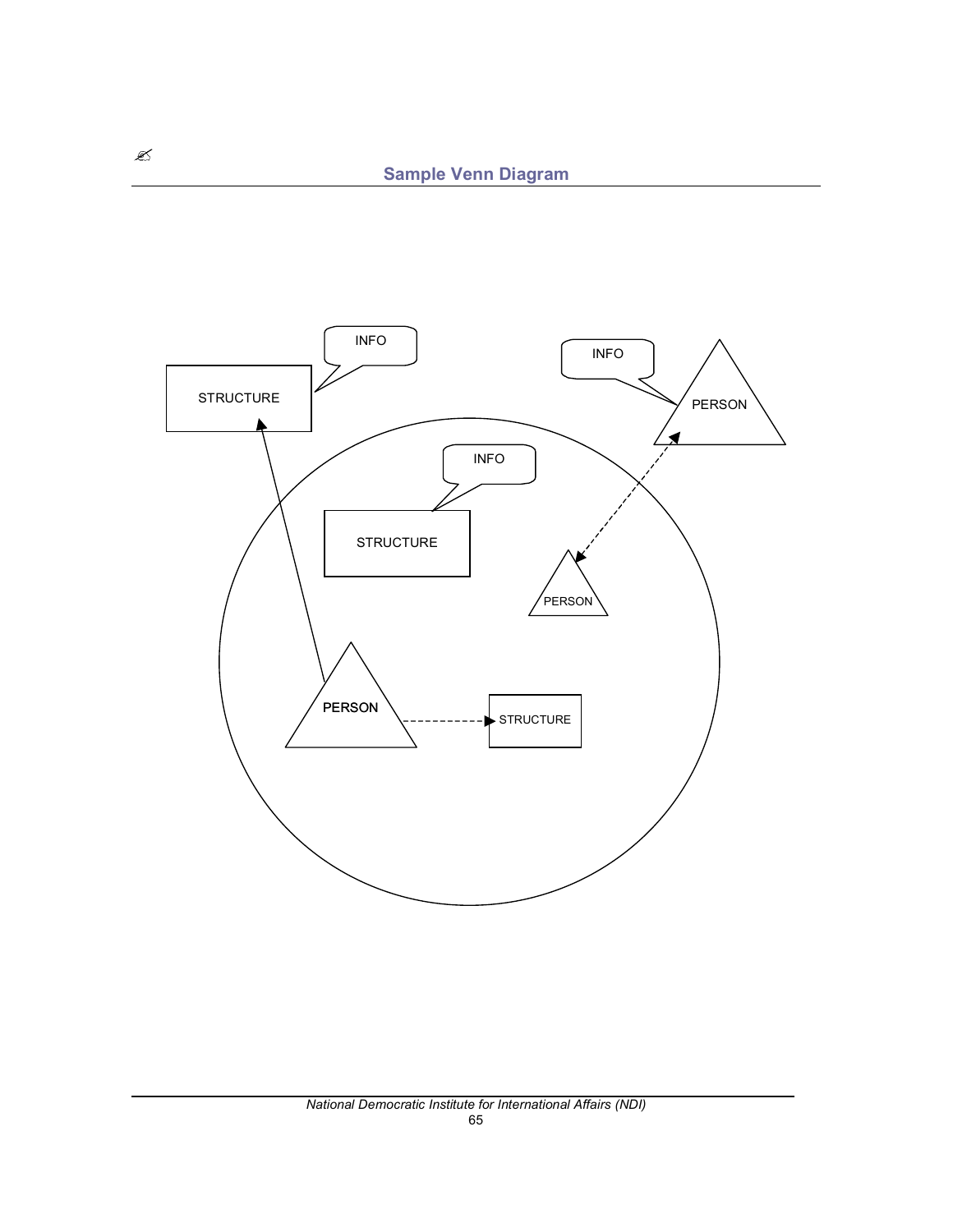# Being an Effective Legislator Worksheet

*Identify the different roles legislators have. What support or skills training is needed for women legislators to be more effective in each of these roles?* 

## 1. How can you be an effective legislator?

- What is my role?
- How do I set my priorities?
- How do I strengthen links with the community?
- How can I support the party locally and nationally?
- How do I manage my family, my work and my party responsibilities?
- What tools/support can the party, my work and my family provide to help me achieve this?

#### Different roles legislators fulfill:

- Board member: formulating policy, making decisions and allocating resources
- Representative: speaking on behalf of your constituents and helping with problems
- Politician: party spokesperson and campaigner
- Community Advocate: making links with the wider community

#### Different tasks legislators perform:

- Developing policy
- Carrying out case work
- Organizing local campaigns
- Scrutinizing services
- Chairing committees
- Developing links with the community

#### 2. What skills do you have?

- *Inspirer:* raising expectations of what can be achieved
- *Organizer:* making sure decisions are implemented
- *Problem solver:* making sure satisfactory outcomes are achieved for everyone
- *Team player:* listening and making sure everyone is involved in decisions
- *Communicator:* reaching out to the outside world

## 3. What other skills can you identify?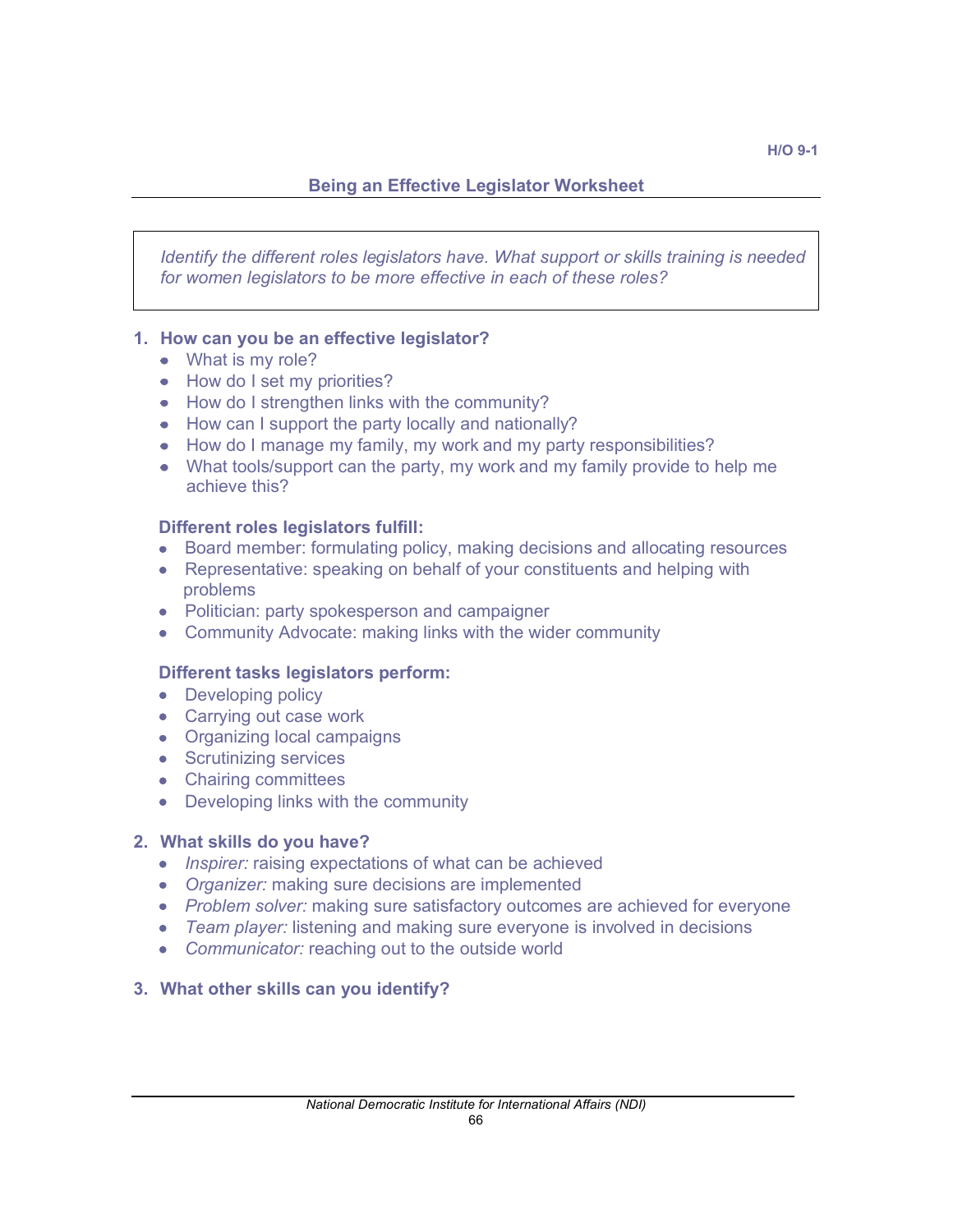# Theme:

Tools to prepare for the nomination process (what we need to be prepared for)

# Sessions:

Strength, Weaknesses, Opportunities, Threats (S.W.O.T.) Giving and Getting Feedback\* Nomination Process Role Play Steps in Self-Promotion Knowledge of Institutional Structures Psychological (Mental) Preparation\*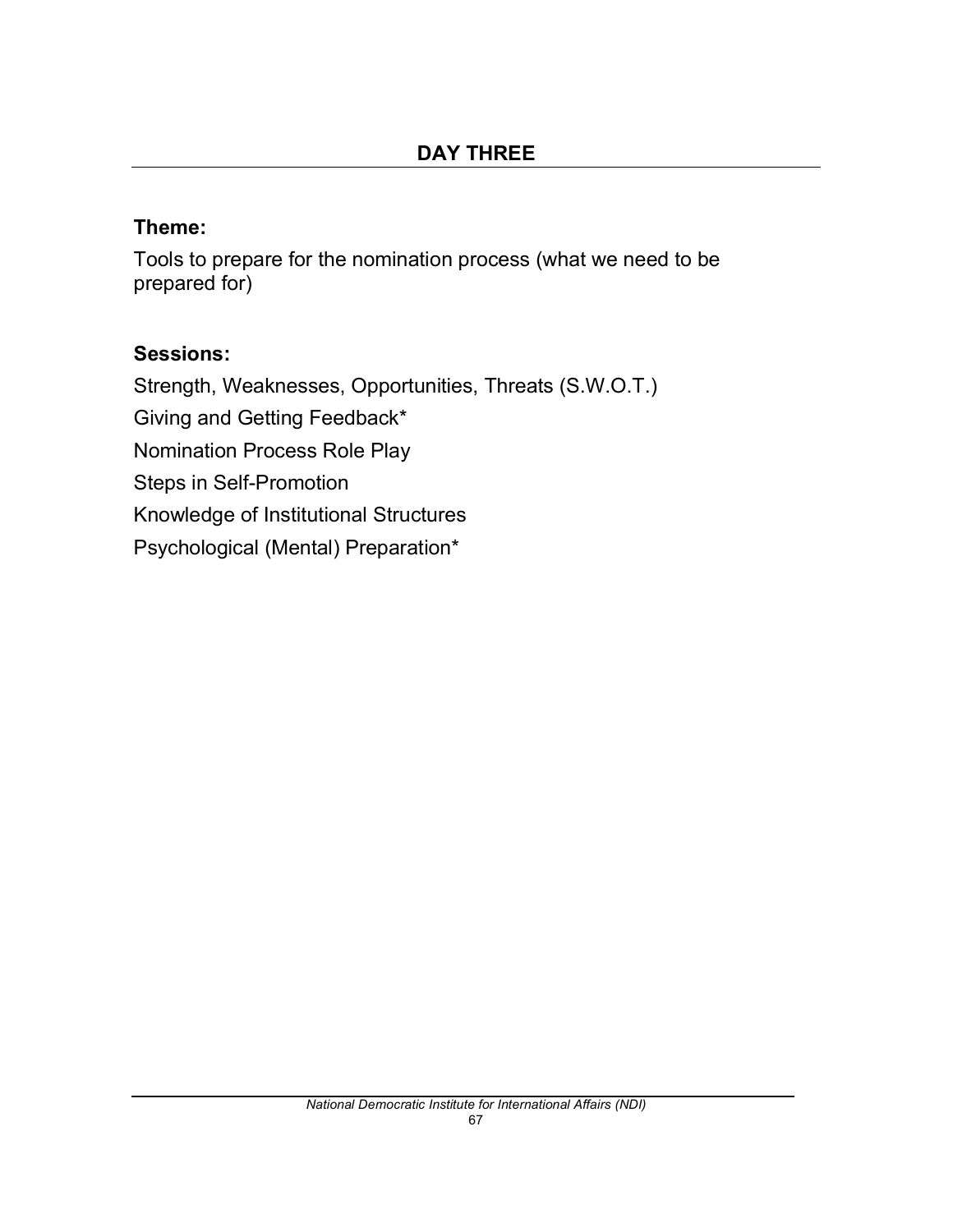# Session 10 Strengths, Weaknesses, Opportunities, Threats (SWOT)

#### Objectives:

- Developing SWOT analyses for each region and nationally (including material already produced in previous sessions).
- $\bullet$ Identifying key areas to focus on for the rest of the workshop and leading up to the nomination period.

#### Time:

60 minutes

## Materials:

- $\mathcal{L}$  Prepared flipcharts each labeled Strengths, Weaknesses, Opportunities, Threats respectively
- $\odot$  Small sticky dots in 3 colors x 4 per participant (post-it notes cut into  $\frac{1}{4}$ " strips can be used if sticky dots are not available)
- Handouts 10-1: Definition of SWOT Analysis, 10-2: Key Points and Example of a SWOT Analysis, 10-3: SWOT Analysis Framework

- 1. Distribute all three handouts and review. Explain that Strengths and Weaknesses are primarily *internal* (to the person or the organization) and therefore there is potential to change or influence these. Opportunities and Threats, on the other hand, are primarily *external* and so, while we can have strategies to deal with these, it less likely that we can change them fundamentally.
- 2. Divide participants into 4 groups. Give each group a sheet of flipchart paper and markers.
- 3. Each group should decide which organization they wish to focus on and complete a SWOT analysis on flipchart paper.
- 4. Once groups are finished, post all the results on walls.
- 5. Give each participant 8 sticky dots in two colors (i.e., 4 sticky dots in each color).
- 6. Instruct participants to place their sticky dots in the first color (e.g., red) beside whatever they feel are the most key strengths and/or weaknesses from any of the posted results. They should place their other color sticky dots (e.g., blue) beside whatever they feel are the key opportunities and/or threats from any of the posted results.
- 7. Tabulate: add the number of sticky dots beside the Strengths and write the top 3 (those that have the most sticky dots) on the prepared flipchart. Do the same for Weaknesses, Opportunities and Threats.
- 8. Give each participant another 4 sticky dots in the remaining color.
- 9. Instruct participants to use their sticky dots to indicate what they feel are the most important Strengths, Weaknesses, Opportunities or Threats from the top 3 in each category already identified. However this time, they can use more than one sticky dot to indicated their preference if desired.
- 10. Tabulate: add the number of sticky dots beside each point.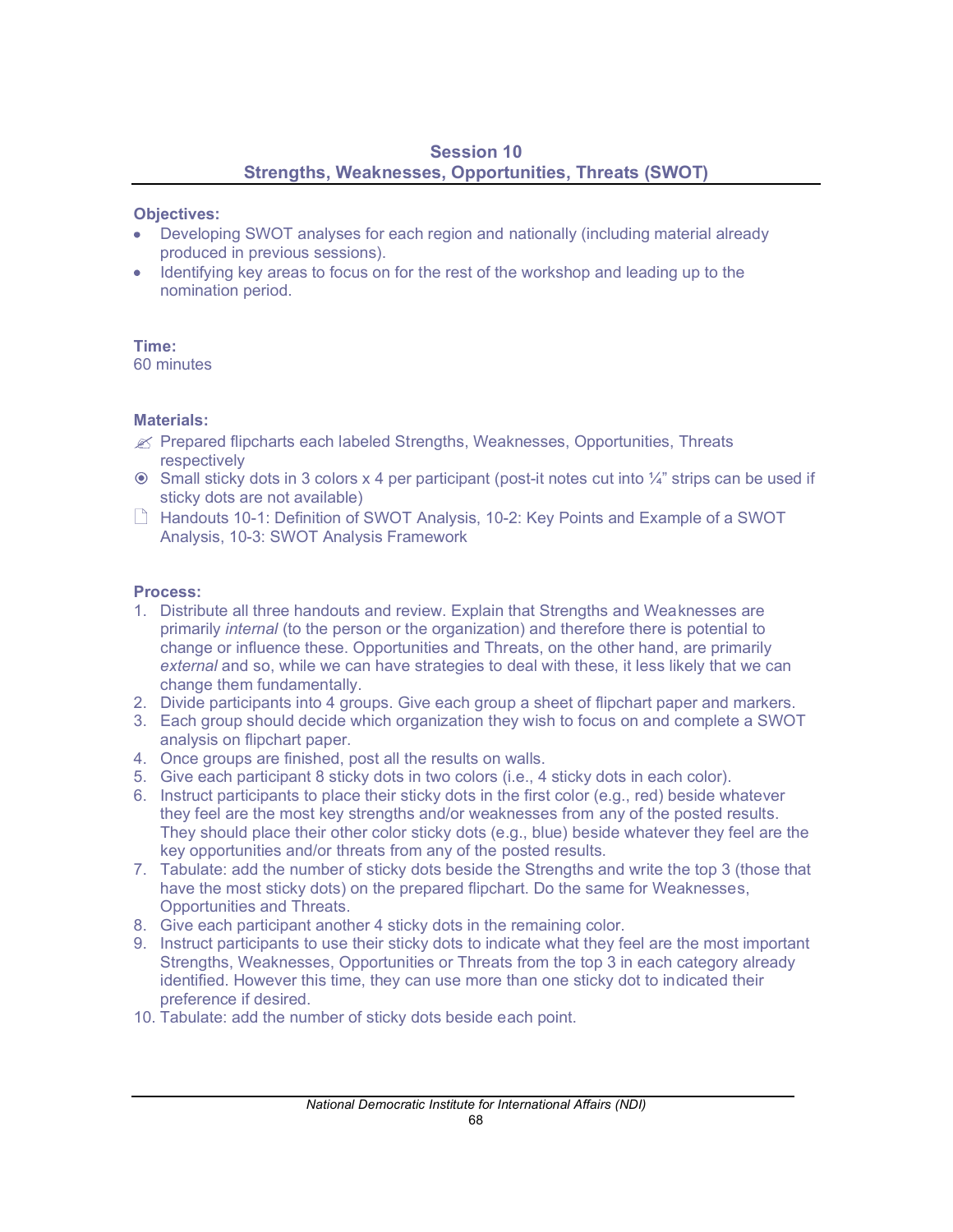- 11. Have participants return to their small groups and give each group one of the top-scoring items. If there are more than four items priorized, divide these evenly among the groups.
- 12. Instruct each group to identify what strategy they would use to (depending on what they were assigned):
	- increase or exploit the strength
	- decrease or limit the negative impact of the weakness
	- take advantage of the opportunity
	- decrease or limit the negative impact of the threat
- 13. *Debrief:* What have participants learned about their organizations through this exercise?
- 14. Point out that the sticky dot method is one way of managing lists and priorizing information participatively and efficiently.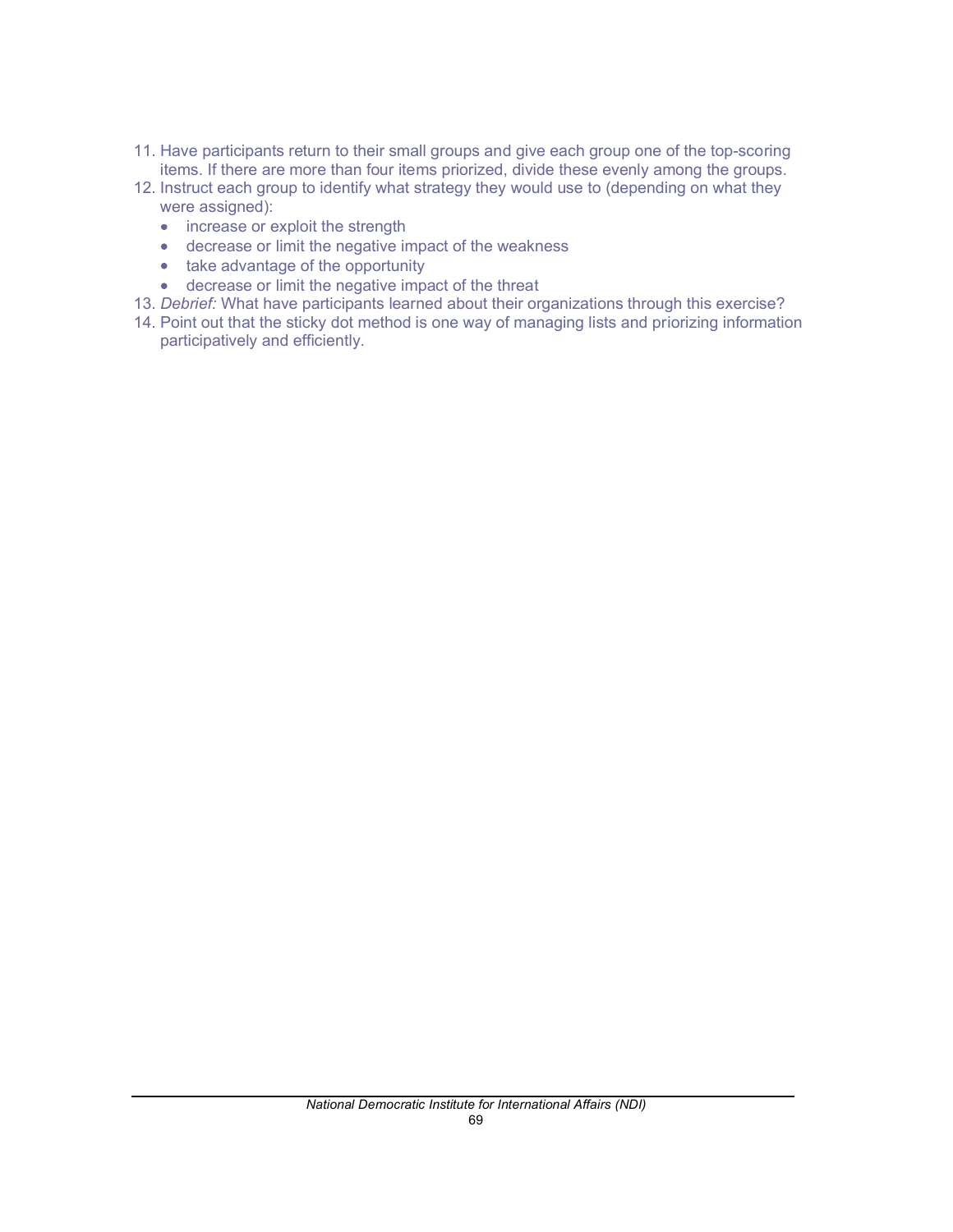#### Definition of SWOT Analysis

SWOT analysis is a general technique which can find suitable applications across diverse organizational functions and activities, but it is particularly appropriate to the early stages of strategic and marketing planning.

Performing a SWOT analysis involves the generation and recording of strengths, weaknesses, opportunities and threats concerning a task, individual, department or organization. It is customary for the analysis to take account of internal resources and capabilities (strengths and weaknesses) and factor external to the organization (opportunities and threats).

Benefits a SWOT analysis can provide:

- A framework for identifying and analyzing strengths, weaknesses, opportunities and threats  $\bullet$
- An impetus to analyze a situation and develop suitable strategies and tactics
- A basis for assessing core capabilities and competencies
- The evidence for, and the cultural key to, change
- A stimulus to participation in a group experience

#### Concerns About SWOT

Hill and Westbrook argue that SWOT analysis is an overview approach, which is unsuited to today's diverse and unstable environments. They also suggest it can be ineffective as a means of analysis because of:

- The generation of long lists  $\bullet$
- The use of description rather than analysis  $\bullet$
- A failure to prioritize
- A failure to use it in the later stages of the planning and implementation process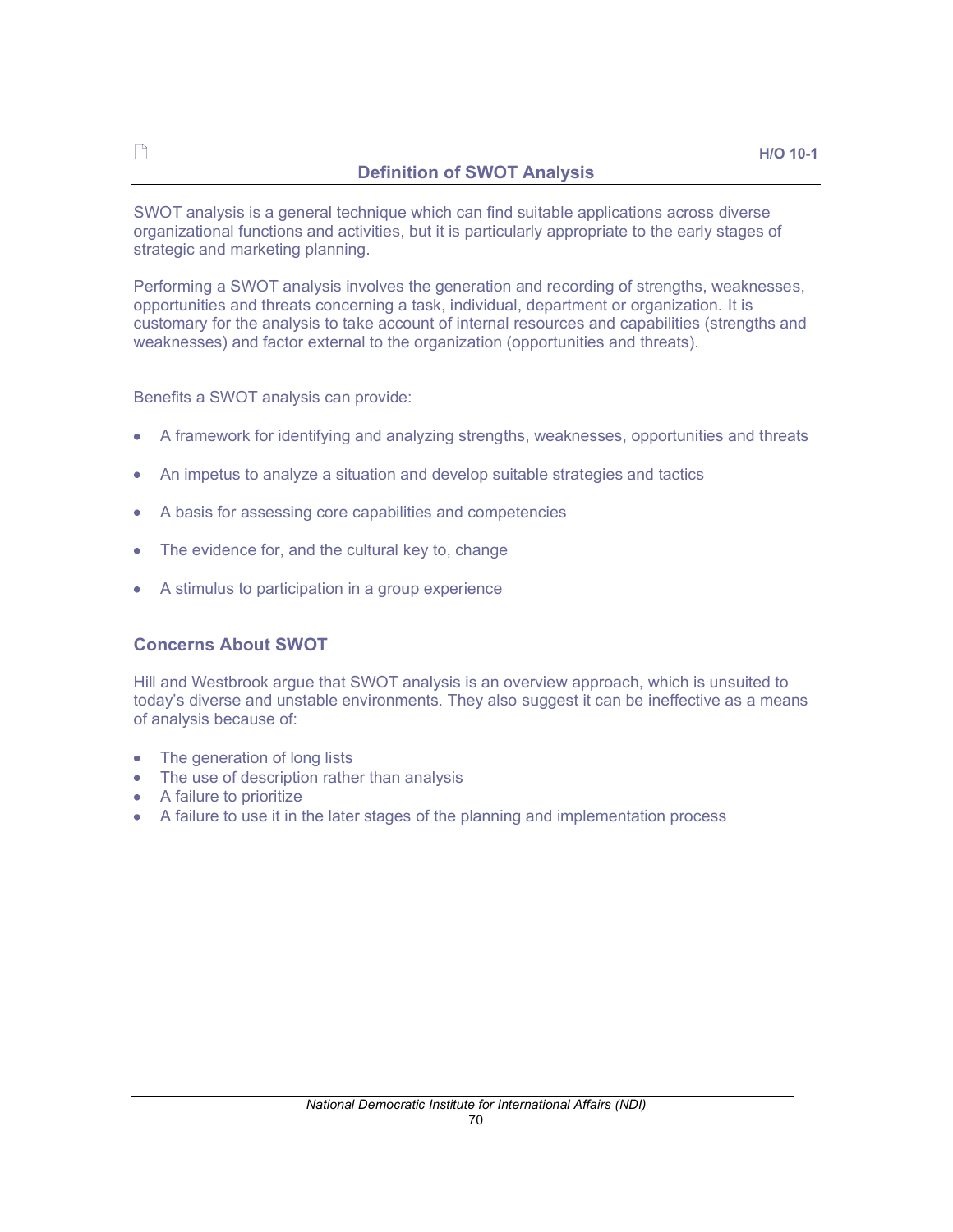#### Key Points and Example of a SWOT Analysis

#### Why use the tool?

SWOT analysis is a very effective way of identifying your strengths and weaknesses, and examining the opportunities and threats you face. Carrying out an analysis using the SWOT framework will help you to focus your activities into areas where you are strong and where the greatest opportunities lie.

#### How to use the tool:

To carry out a SWOT analysis, write down answers to the following questions (or similar ones):

#### *Strengths:*

- What are your advantages?
- What do you do well?
- What do other people see as your strengths?

Consider this from your own point of view and from the point of view of the people you deal with. Don't be modest – be realistic. If you are having any difficulty with this, try writing down a list of your characteristics. Some of these will hopefully be strengths!

#### *Weaknesses:*

- What could you improve?
- What do you do badly?
- What should you avoid?

Again, consider this from an internal and external basis – do other people seem to perceive weaknesses that you do not see? Are your competitors doing any better than you? It is best to be realistic now, and face any unpleasant truths as soon as possible.

#### *Opportunities:*

- Where are the good opportunities facing you?
- What are the interesting trends you are aware of?  $\bullet$

Useful opportunities can come from things such as:

- Changes in technology and markets on both a broad and narrow scale
- Changes in government policy
- Changes in social patterns, population profiles, lifestyle changes, etc.
- Local events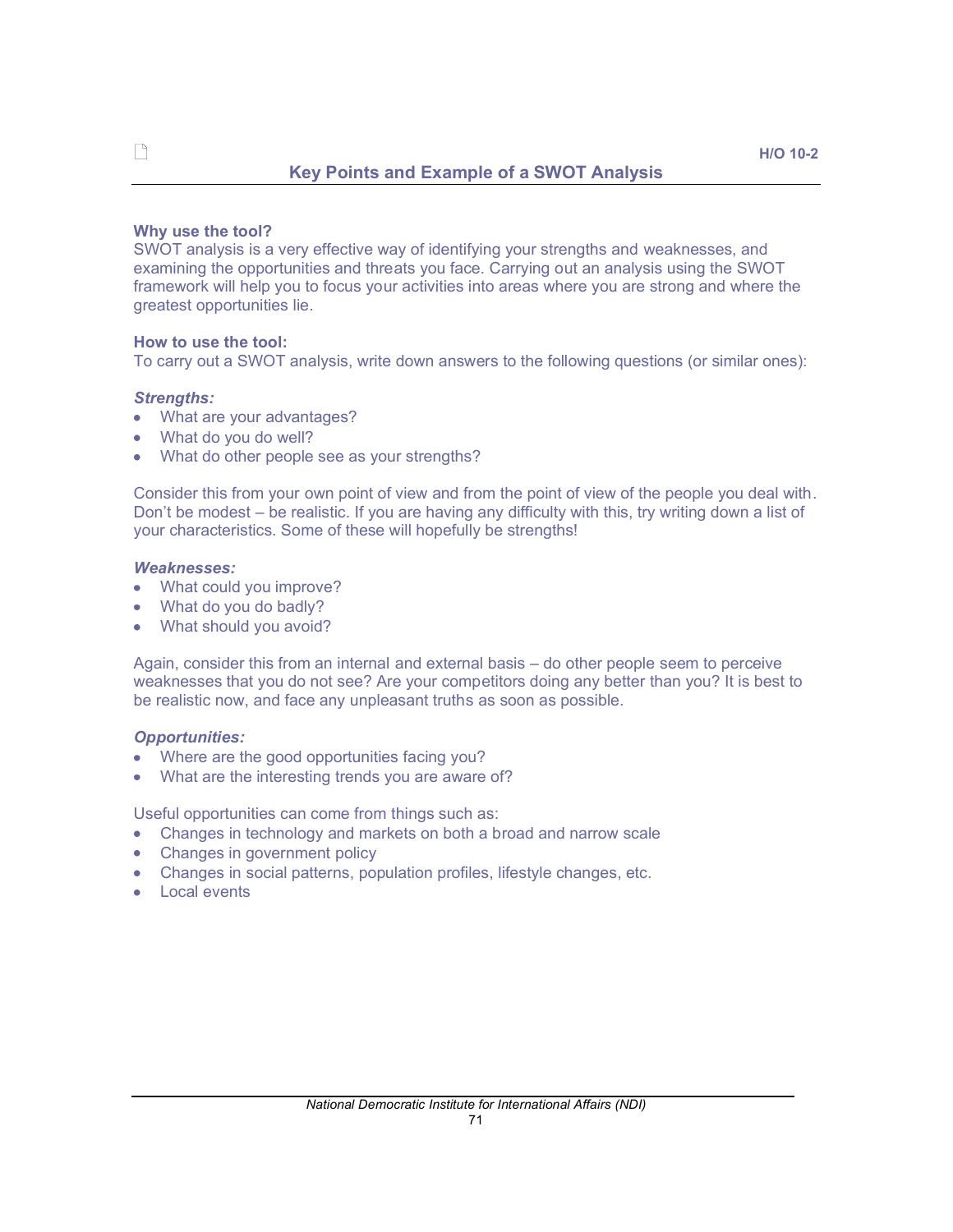$\Box$ 

#### H/O 10-2

# *Threats*

- What obstacles do you face?
- What is your competition doing?
- Are the required specifications for your job, product or services changing?
- Is changing technology threatening your position?  $\bullet$
- Do you have debt or cash-flow problems?  $\bullet$

Carrying out this analysis will often be illuminating – both in terms of pointing out what needs to be done and in putting problems into perspective.

You can also apply SWOT analysis to your competitors - this may produce some interesting insights!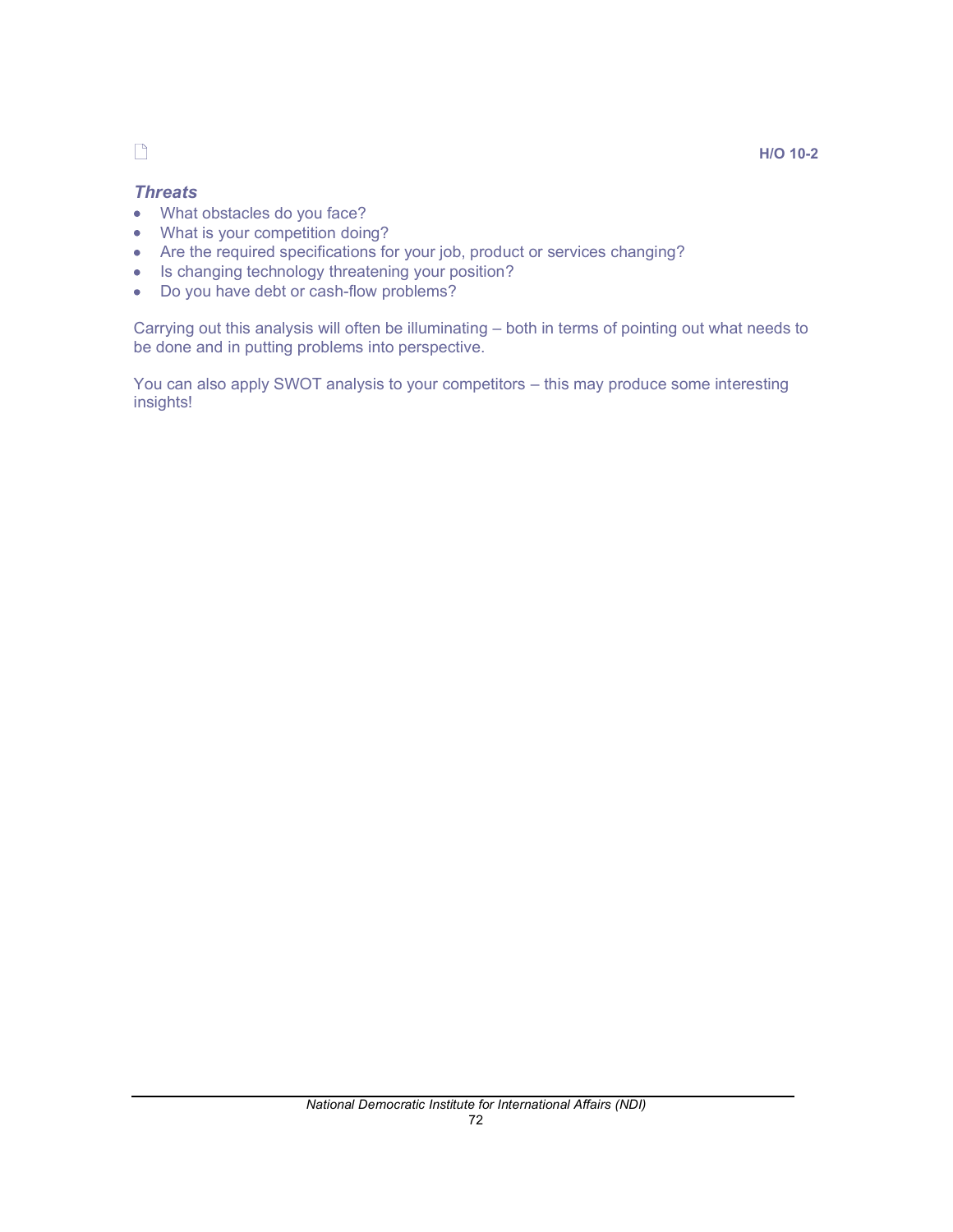#### H/O 10-2

### Example:

 $\Box$ 

A start-up small consultancy business might carry out the following SWOT analysis:

#### *Strengths:*

- $\bullet$ We are able to respond very quickly as we have no red tape, no need for higher management approval, etc.
- We are able to give really good customer care as the current small amount of work means we have plenty of time to devote to customers.
- Our lead consultant has a strong reputation within the market.
- We can change direction quickly if we find that our marketing is not working.
- We have small overheads, so can offer good value to customers.

#### *Weaknesses:*

- Our company has not market presence or reputation.
- We have a small staff with a shallow skills base in many areas.
- We are vulnerable to vital staff being sick, leaving, etc.
- Our cash flow will be unreliable in the early stages.  $\bullet$

#### *Opportunities:*

- Our business sector is expanding with many future opportunities for success.
- Our local council wants to encourage local businesses with work where possible.
- Our competitors may be slow to adapt new technologies.  $\bullet$

#### *Threats:*

- Will developments in technology change this market beyond our ability to adapt?
- A small change in focus of a large competitor might wipe out any market position achieve.

The consultancy might therefore decide to specialize in rapid response, good value services to local businesses. Marketing would be in selected local publications, to get the greatest possible market presence for a set advertising budget. The consultancy should keep up-to-date with changes in technology where possible.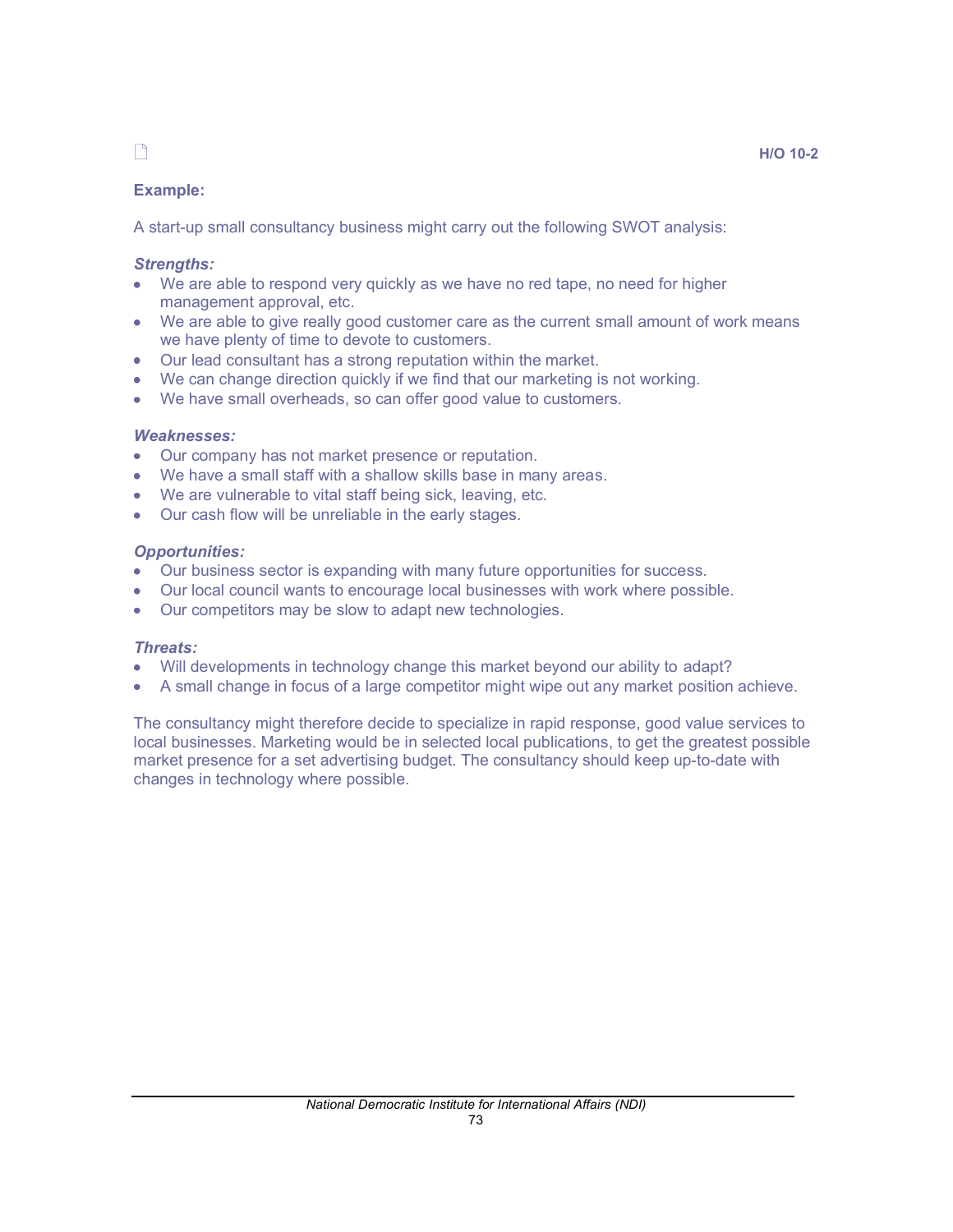# SWOT Analysis Framework

| <b>STRENGTHS</b>     | <b>WEAKNESSES</b> |
|----------------------|-------------------|
|                      |                   |
|                      |                   |
|                      |                   |
|                      |                   |
|                      |                   |
|                      |                   |
|                      |                   |
|                      |                   |
|                      |                   |
|                      |                   |
|                      |                   |
|                      |                   |
|                      |                   |
|                      |                   |
|                      |                   |
|                      |                   |
|                      |                   |
|                      |                   |
|                      |                   |
|                      |                   |
|                      |                   |
|                      |                   |
|                      |                   |
|                      |                   |
|                      |                   |
| <b>OPPORTUNITIES</b> | <b>THREATS</b>    |
|                      |                   |
|                      |                   |
|                      |                   |
|                      |                   |
|                      |                   |
|                      |                   |
|                      |                   |
|                      |                   |
|                      |                   |
|                      |                   |
|                      |                   |
|                      |                   |
|                      |                   |
|                      |                   |
|                      |                   |
|                      |                   |
|                      |                   |
|                      |                   |
|                      |                   |
|                      |                   |
|                      |                   |
|                      |                   |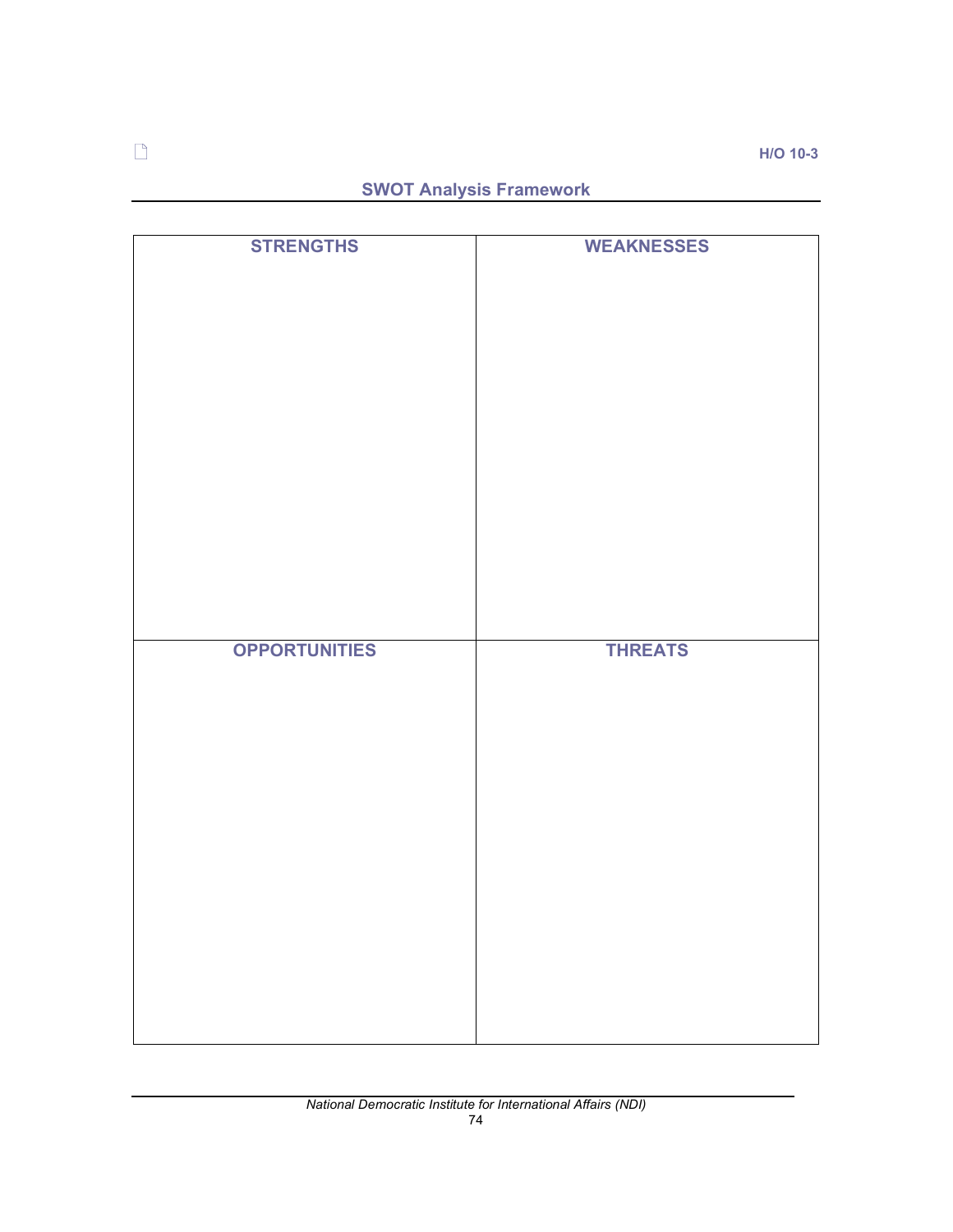# Session 11 Giving and Getting Feedback

#### Objective:

- Learning how to manage feedback as a positive communication tool as part of one's role as a facilitator or as a politician interacting with others, including mass media.
- Learning how to give constructive feedback as a facilitator.

#### Time:

30 minutes

## Materials:

- $\ll$  1 card with Feedback Exercise: Figure A, and 1 card with Feedback Exercise: Figure B, blank sheets of paper (2 per participant)
- $\Box$  Handouts 11-1: Three Ways to Give and Receive Feedback, 11-2: Tips on Giving Feedback for Facilitators

- 1. Distribute blank sheets of paper to participants.
- 2. Ask for a volunteer. (Ask for someone who feels they have really good communication skills.)
- 3. Have the volunteer come to the front of the room and sit on a chair with their back towards other participants. Give the volunteer the card with Figure A.
- 4. Explain that the volunteer will communicate directions for making the drawing using *only verbal communication* (no hand movements). Other participants may not ask questions or comment.
- 5. When the volunteer has finished giving directions, have participants label their drawings "A" and collect them.
- 6. Ask for a second volunteer and have them come to the front of the room, this time sitting on a chair facing the other participants. Give the volunteer the card with Figure B.
- 7. Explain that this volunteer will communicate directions for making the drawing but this time, they may use non-verbal communication and other participants may ask questions.
- 8. When the volunteer has finished giving directions, have participants label their drawings "B" and collect them.
- 9. Post both sets of drawings.
- 10. *Debrief:* How did the volunteers (1 and 2) feel during each exercise? How much time did each part take to complete? What was the difference in accuracy between the communication for Figure A and Figure B? How can this experience be related to participants' experience of communication in groups?
- 11. Key points: We depend upon feedback (communication) to know if we are understood. Much of communication is non-verbal  $-$  as facilitators and as politicians, we have to be very aware of how we communicate and how we react to others' communication.
- 12. Distribute Handouts 11-1: Three Ways to Give and Receive Feedback, 11-2: Tips on Giving Feedback for Facilitators. Review key points in Handout 11-2.
- 13. Give participants a few minutes to read the handouts. Explain that they will be expected to use some of the techniques described in the next session.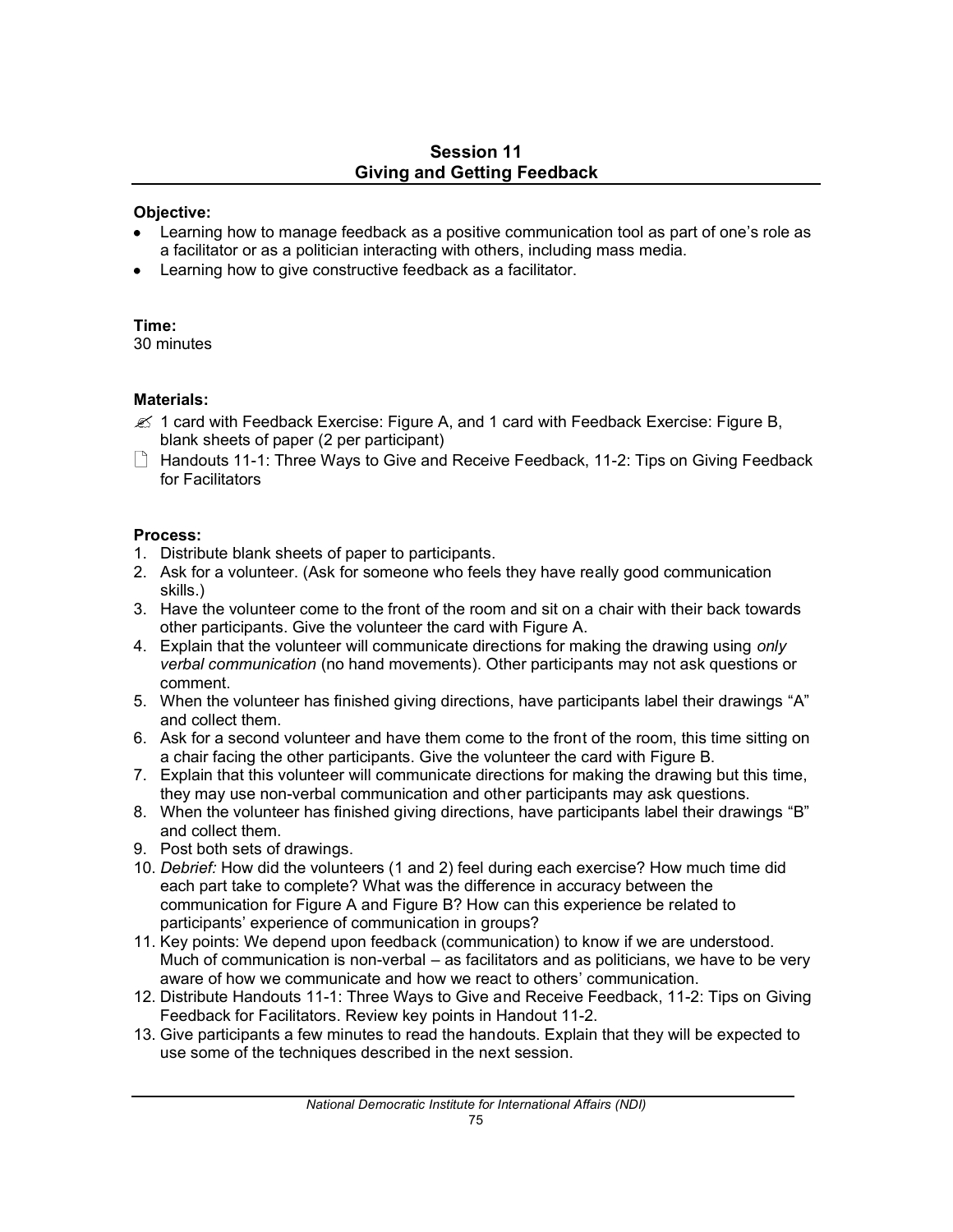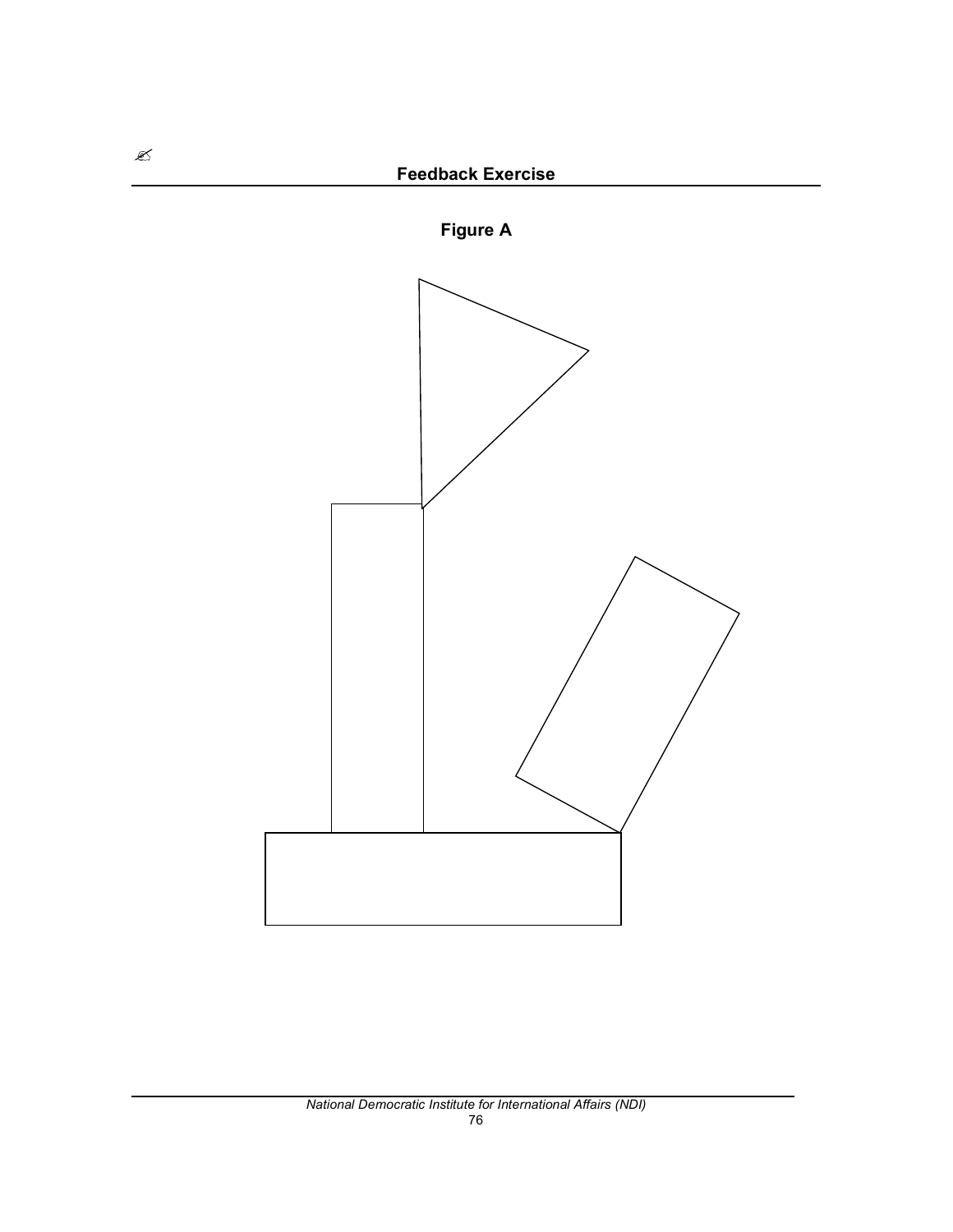

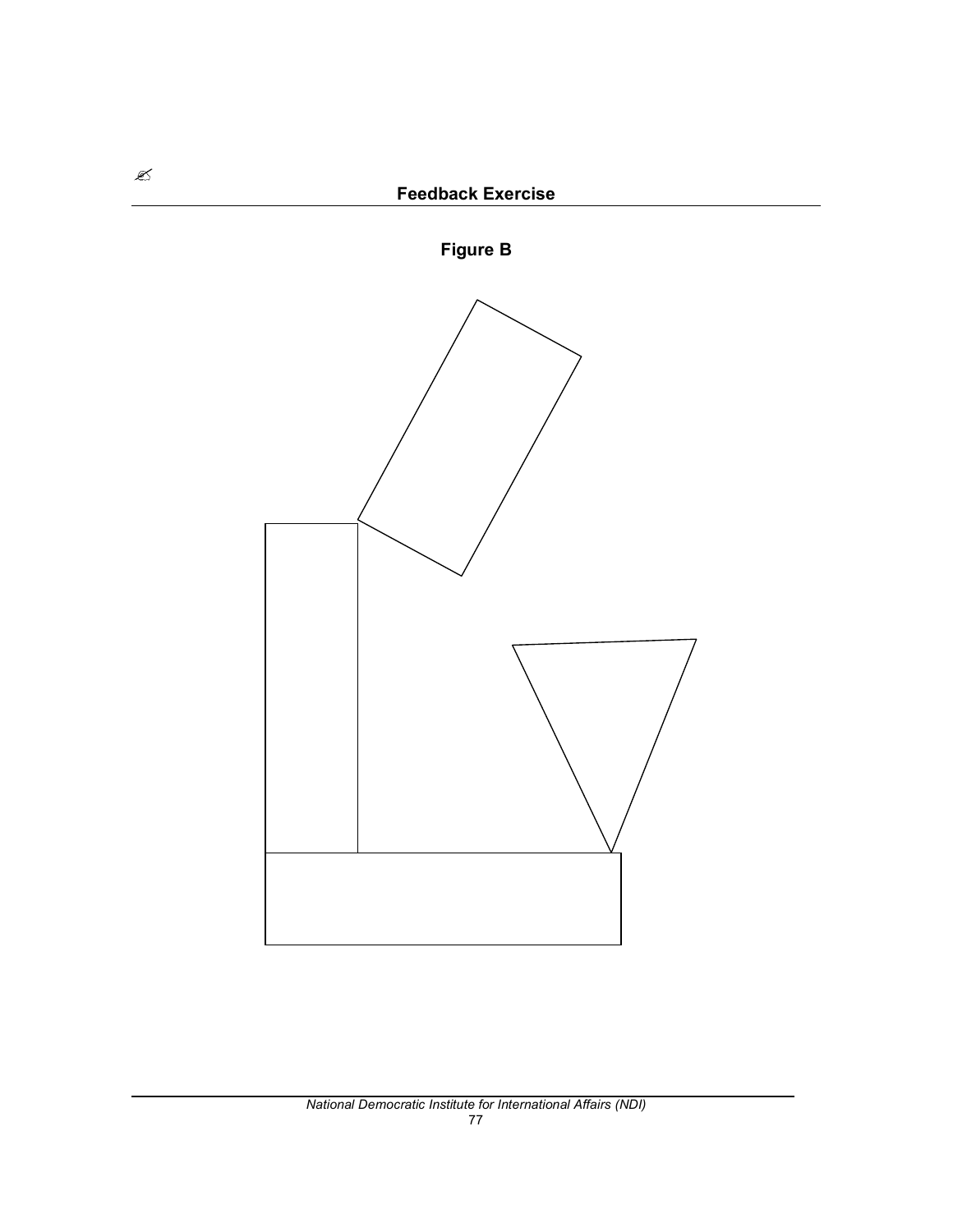#### Observations and Interpretations

- 1. Ask everyone to find a partner.
- 2. Allow each person five minutes to give his/her partner feedback as follows: First, "Something I *observe* about you is..." Then, "What I think about this observation is..."
- 3. When five minutes have passed, remind each pair to switch roles. The speaker becomes the listener and vice versa. After ten minutes, ask everyone to find a different partner. Repeat Steps 2 and 3.
- 4. After a few rounds, bring everyone back together to the large group and debrief.

#### Appreciations

- 1. Count the number of group members and subtract one. Then distribute that many sheets of blank pages to each participant. For example, each person in an 8-person group would receive 7 pages.
- 2. Ask everyone to write one thing they appreciate about each group member (one per page). This can be something simple or something more personal and thoughtful.
- 3. When everyone has written one message to each member, ask everyone to fold their messages, stand up and put each note on the relevant chair.
- 4. When all the messages have been delivered, have people return to their seats and read.
- 5. Debrief, allowing at least 15 minutes.

#### How Do I Come Across?

- 1. Describe the activity. Explain that one person will ask the group, "How do I come across in this [activity, meeting, etc.]? What are my strengths and weaknesses?" People will respond with statements like, "I see you protecting Jim when he misses a deadline." Or, "You're the only person who really listens to everyone's opinions."
- 2. Ask for a volunteer. Set a firm time limit for this person to hear how s/he comes across. Allow at least 15 minutes.
- 3. While people state their perceptions, make sure the recipient listens without speaking. When the time is up, give him/her at least 5 minutes to respond.
- 4. Move to another volunteer, and so on.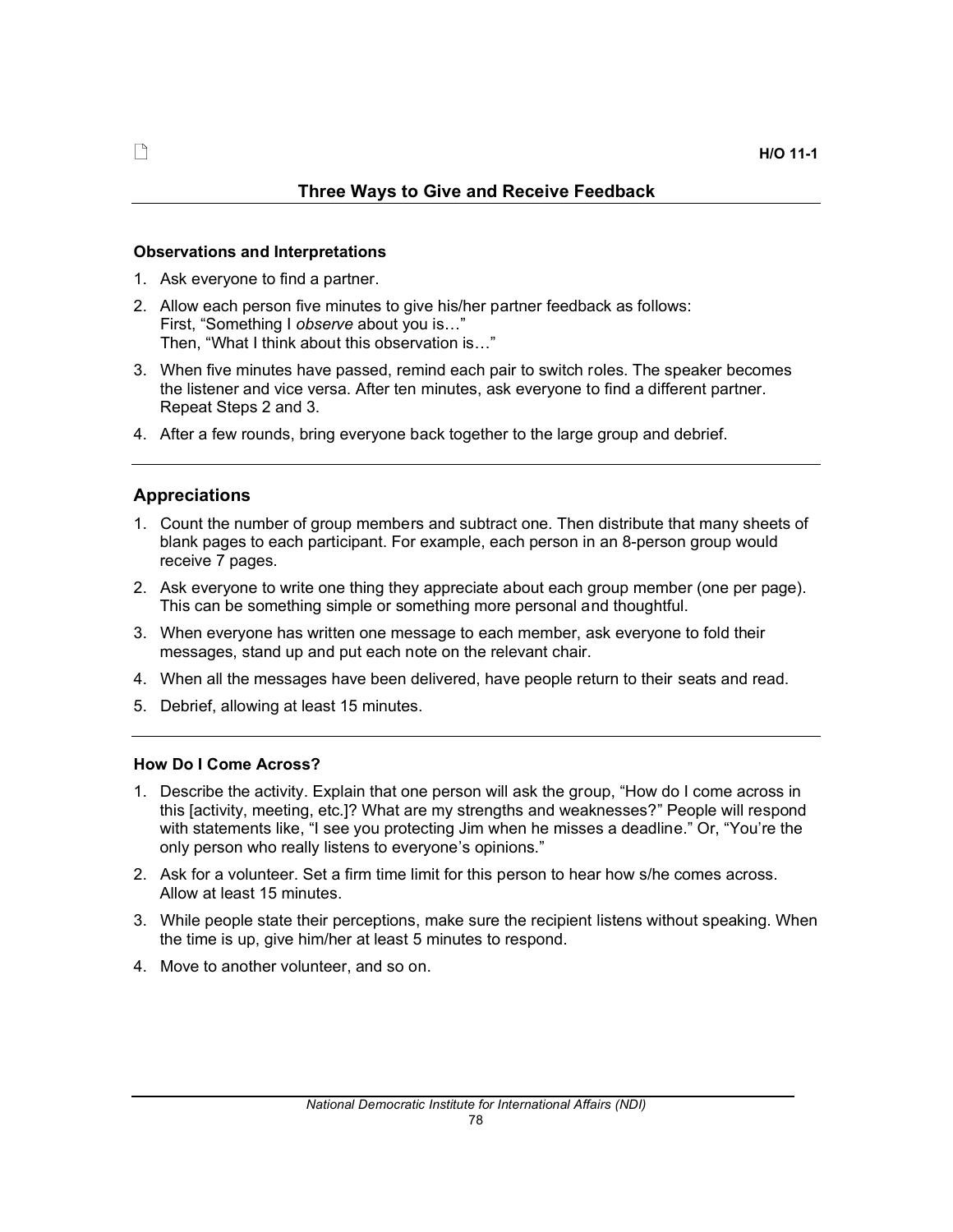## Tips on Giving Feedback for Facilitators

- Talk in the first person: Statements such as "I felt..." or "When I heard you say..." communicate personal responsibility for responses. They do not claim, nor should they, to speak for others.
- Be specific: Statements such as "When you said this, I..." or "Your idea about ..." focus on  $\bullet$ the particular action or statement. These statements bring the discussion close to home, make it easier to examine and tackle. Avoid comments such as "You keep..." or "You always
- Challenge the idea or action, not the person: It doesn't help to draw attention to the pitch  $\bullet$ of someone's voice or stutter. Stick to actions or behaviors that a person can change (if they agree this would be useful).
- Combine recognition of what worked with a challenge to improve: Few people are so thick-skinned that they do not need acknowledgement of their achievements. Providing this recognition helps situate suggestions and challenges in a context of effort and accomplishment. It helps a person hear the spirit of positive criticism. Explain what makes something work. Uncovering the thoughts and skills behind a success can be instructive.
- $\bullet$ Ask questions to clarify or probe reasons: Questions such as "What did you take into account when you decided..." or "What did you mean when you said..." credits the person with selection and judgement. The questions also help avoid criticisms and suggestions that miss the mark and are irrelevant to what the person is trying to do.
- Identify the bridges: When you are giving critical feedback to a participant, remind him or  $\bullet$ her of what you have in common. Comments such as "I know that when we do X we tend to..." remind the person that you're on the same time. Sometimes a part of this same bridge may be to acknowledge differences. For example, "As a man, my experience is a bit different but..."
- $\bullet$ Acknowledge how you connect to a problem: Because people can learn as much from what goes badly as from what goes well, it helps to show how you have also experienced a thorny problem. Statements such as "I've had this problem myself too..." emphasize that this is not just an academic exercise for you as a facilitator.
- Where possible, make suggestions for alternative approaches: Questions such as "Have you considered..." or "What would happen if we tried..." open a range of possible different responses. The use of "we" suggests that the issue and its solution is of interest to the whole group. Encourage others to add to the generation of different options. This will make it clear that there is not just one other (and therefore better) way to do it.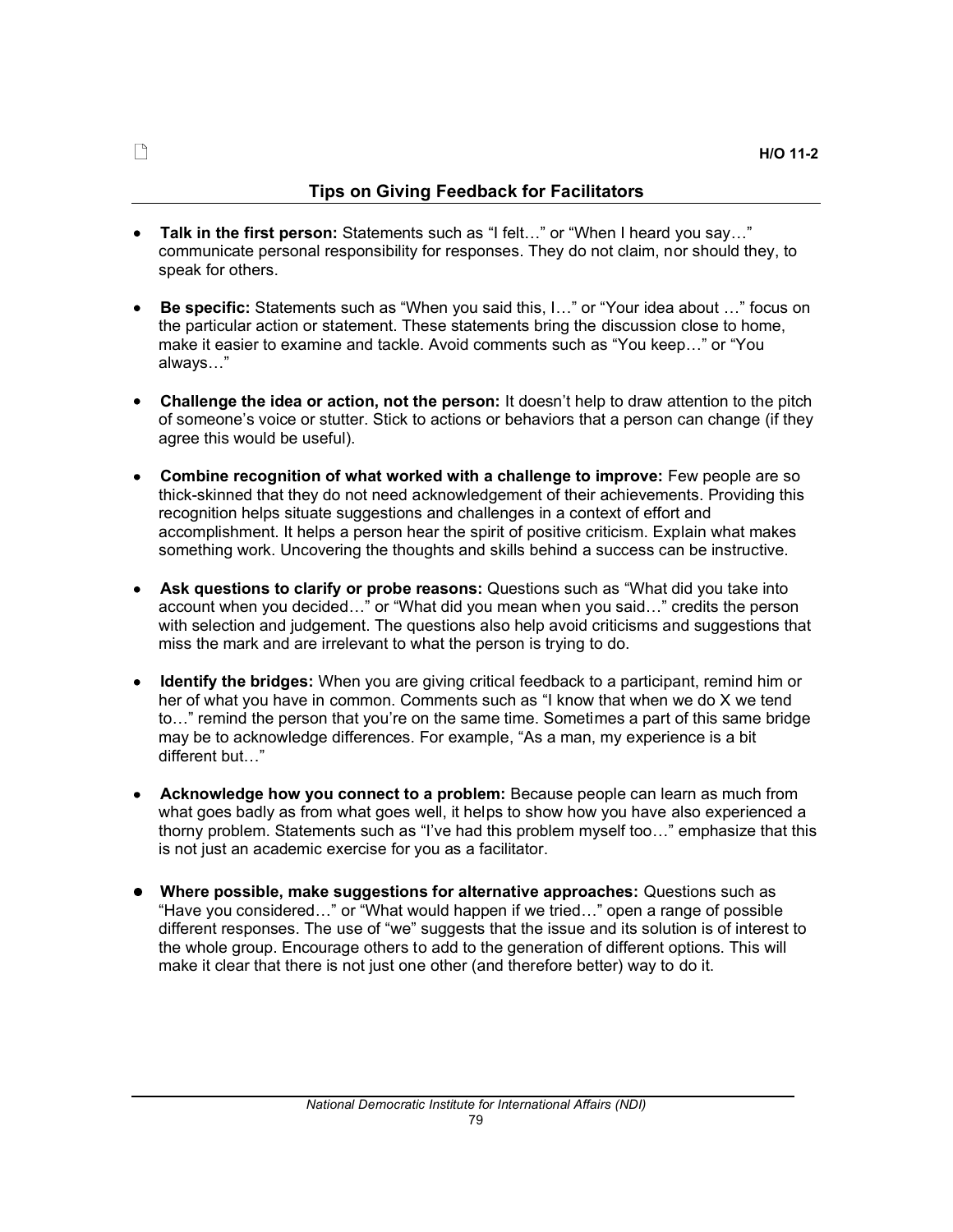## Session 12 Nomination Process Simulation

#### *Note:*

*The facilitator should write topics from resource people presentations (Sessions 6, 7, 8) on the handouts before this session begins 1 topic per participant.*

#### Objectives:

- Learning how to give short and clear public presentations within tight time constraints.
- Practicing giving and receiving constructive criticism (feedback).
- Reinforcing retention of material from earlier presentations.

#### Time:

90 minutes

#### Materials:

- Stopwatch
- Handout 12-1: Guidelines for Nomination Process Simulation

- 1. Explain that each participant will be presenting on an assigned topic from the material presented by resource people in previous sessions.
	- They will have only 5 minutes to prepare their presentation, starting from when they receive their handout.
	- They will have only 3 minutes to make their presentation.
	- After each presentation, two participants will be called upon to give the presenter constructive feedback about their presentation.
- 2. Distribute Handout 12-1: Guidelines for Nomination Process Simulation.
- 3. After 5 minutes, start the presentations using the stopwatch to time them. (Expect this to take 5 minutes total per presentation: 3 minutes for the presentation, 2 minutes for feedback.)
- 4. *Debrief:* How does this experience compare to their experience in Session 3 when they were not given any time to prepare and did not necessarily know anything about the topic? Were they able to reflect resource people presentations accurately? Was it easy or hard to keep talking for 3 minutes? Were their presentations effective in terms of their deportment and speaking style?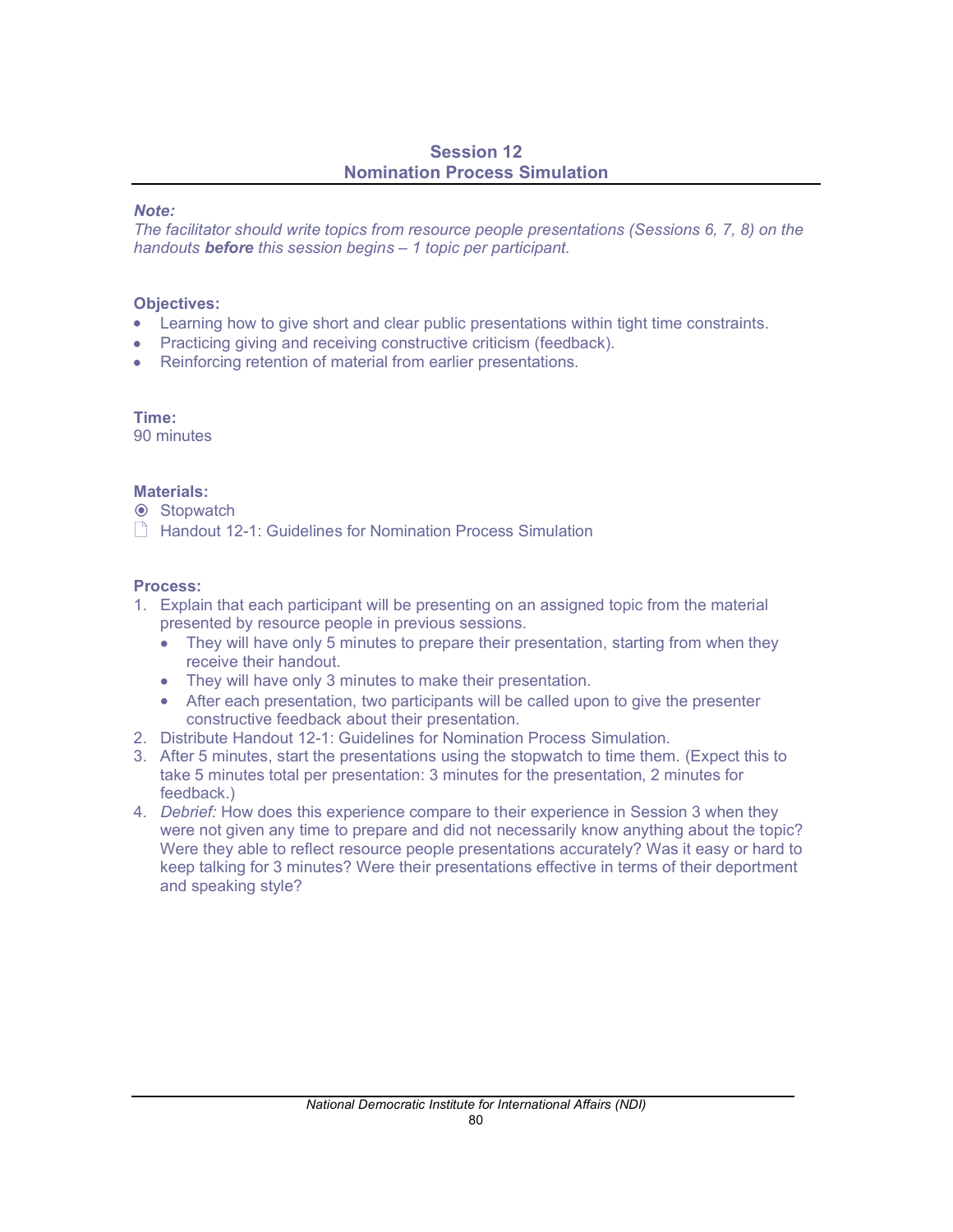### Guidelines for Nomination Process Simulation

1. You have been assigned one topic from previous sessions presented by external resource people.

Your topic is:  $\blacksquare$ 

Your presentation should summarize the key points made by the resource person for your assigned topic.

- 2. You have 5 minutes to prepare your presentation. Materials already covered that may be helpful to you are Handouts 3-3, 3-4, 3-5 and 3-6.
- 3. You have *only 3 minutes* to present. Remember: Be clear and concise!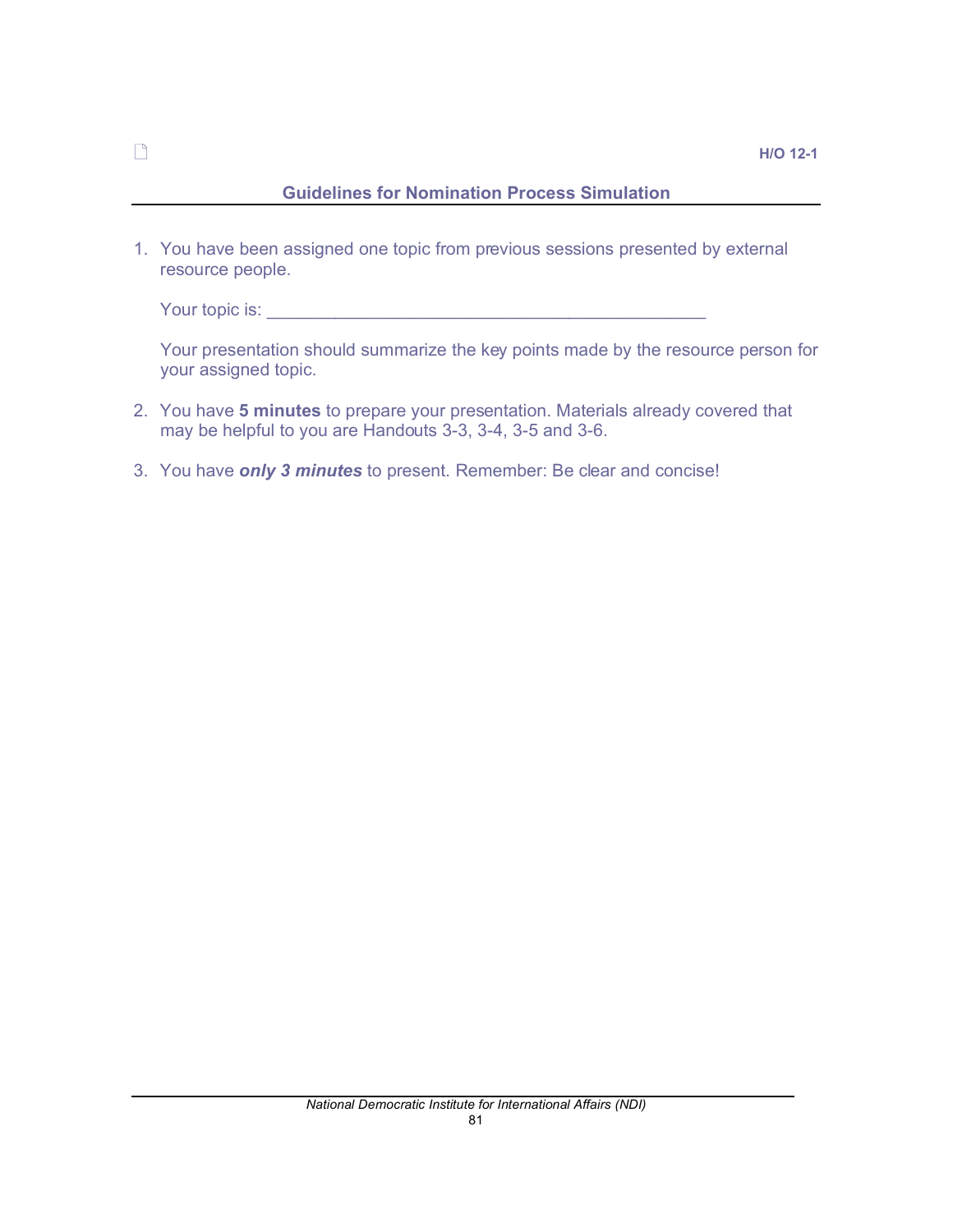### Session 13 Steps in Self-Promotion

#### Objectives:

- Developing a policy platform.
- Preparing written and oral presentations.
- Developing a personal profile.

#### Time:

120 minutes

#### Materials:

- Blank paper, markers (1 per participant)
- Handouts 13-1: Candidate Self-Assessment Checklist, 13-2: Developing a Policy Platform Worksheet, 13-3: Improving Presentations and Reports, 13-4: Evaluating Levels of Support, 13-5: Strategies to Persuade Others, 13-6: 10 Hot Tips for Organizing a Successful Nomination Campaign, 13-7: Image and Presentation, 13-8: Tips for Advancing in Your Political Party

#### Process:

#### *Activity 1 (15 minutes)*

1. Distribute Handout 13-1: Candidate Self-Assessment Checklist and have participants complete it. Ask: Do they meet these criteria to become candidates?

#### *Activity 2 (45 minutes)*

- 1. Distribute Handouts 13-2 and 13-3 and review. These will be used in the following exercise.
- 2. Divide participants into groups of 3-4 per group.
- 3. Each group should complete Handout 13-2. Then, using Handout 13-3 for ideas, they should prepare their presentation in written outline form. They should try to make their presentations as appealing as possible. (20 minutes)
- 4. Have each group present in turn, followed by comments from other participants.

## *Activity 3 (30 minutes)*

- 1. Have participants return to the same groups. Distribute Handout 13-4 and one of the policy platforms developed by another group.
- 2. Using Handout 13-4, each group should evaluate the levels of support for their assigned policy platform. (10 minutes)
- 3. Using go-arounds, have each group present their results briefly.
- 4. Distribute the remaining handouts and review.

## *Activity 4 (30 minutes)*

- 1. Have each participant prepare a one-page (maximum) personal profile for use in their campaign.
- 2. Post personal profiles. Have participants circulate and rate each profile individually, using markers to indicate their rating as follows:
	- $\checkmark$  Very effective
	- **x** Not effective

*(If there is not enough time to complete this, Activity 4 can be assigned as homework and the rating done before sessions begin on Day 4.)*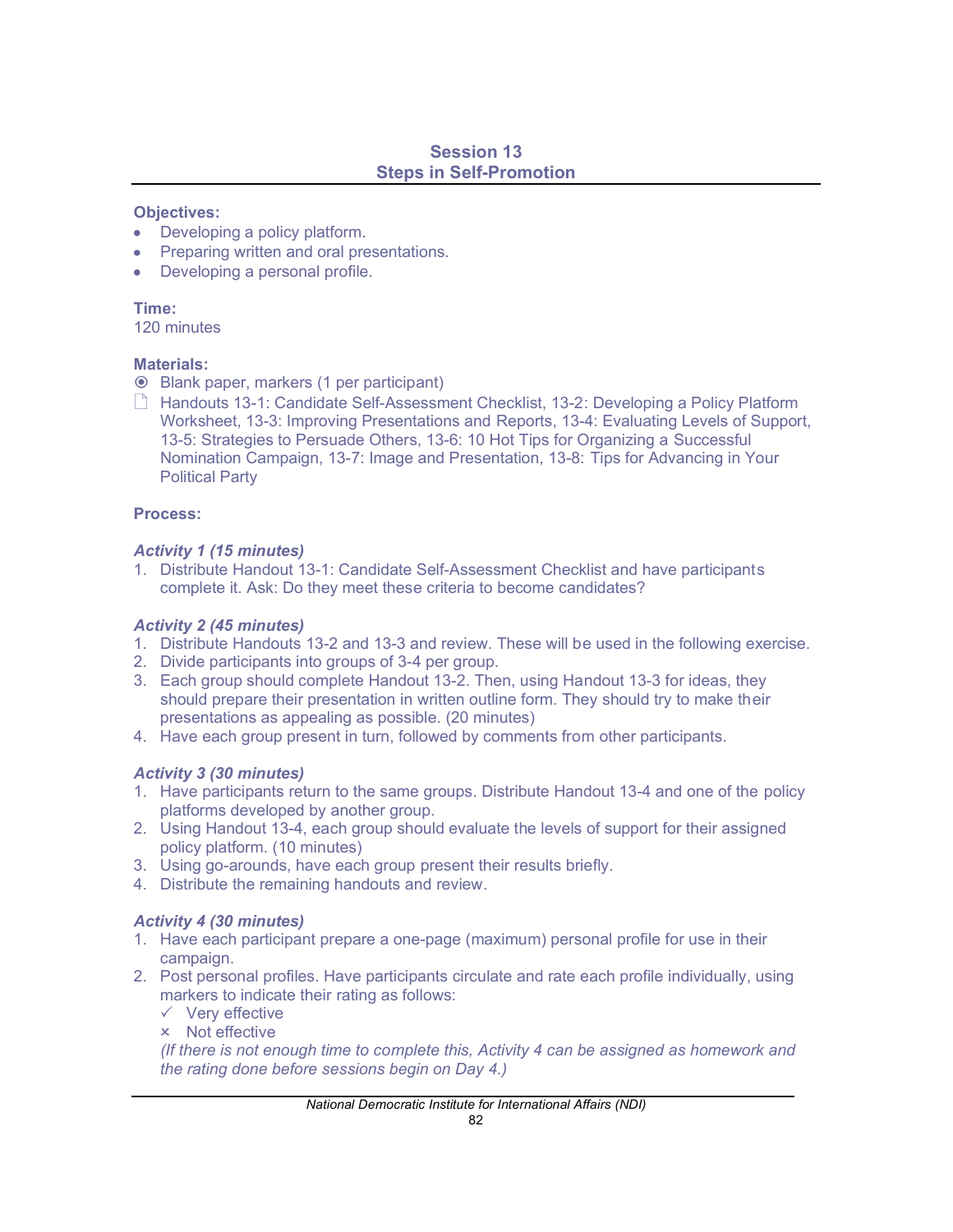# Candidate Self-Assessment Checklist

Pay careful attention to yourself. Emphasize the characteristics that will have a positive influence on your campaign. Write these down. Here are some examples of positive candidate characteristics:

- II Honesty
- $\Box$  Integrity
- □ Quick study
- $\Box$  Certain about your goals
- Shrewd
- $\Box$  Ability to be frank
- $\Box$  Ability to come up with ideas
- $\Box$  Consideration towards others
- □ Sense of humor
- **□** Ability to delegate
- $\Box$  Ability to make decisions quickly
- $\Box$  Ability to assure others
- $\Box$  Friendly attitude
- **Power of persuasion**
- Ability to say NO
- □ Self-discipline
- **II** Intuition
- Stamina
- **□ Strong voice**
- Organizational skills
- **II** Sensitive towards the media

You might want to look at this list to see if you have any of these characteristics that are not like by other. In any event: emphasize your best characteristics and have strategies to learn others.

- $\Box$  Hearing only what you want to hear
- **II** Angers easily
- Rude
- **Loner**
- II Doesn't listen
- II Talks to much
- Opposes
- Weak character
- $\Box$  Prone to worry and doubt
- $\Box$  Appearance isn't tidy
- □ Overly active
- **U** Weak or easily influenced
- $\Box$  Too detailed
- $\Box$  Not many ideas for platform
- □ Sharp voice
- Low self-confidence
- **Too forced**
- **II** Drinker

Campaigning is a hard game and there are no rules. Be prepared to have any or all from the above said about you, even if it is not true.

No one is perfect. So don't think that you are perfect. The main issue is not the situation but how you choose to respond to it. So be positive!

Now that you have analyzed your strengths, how do they compare to your opponent's? Have you accounted for their weaknesses in your campaign strategy? (For example, how do your public speaking skills compare to theirs?)

 $\Box$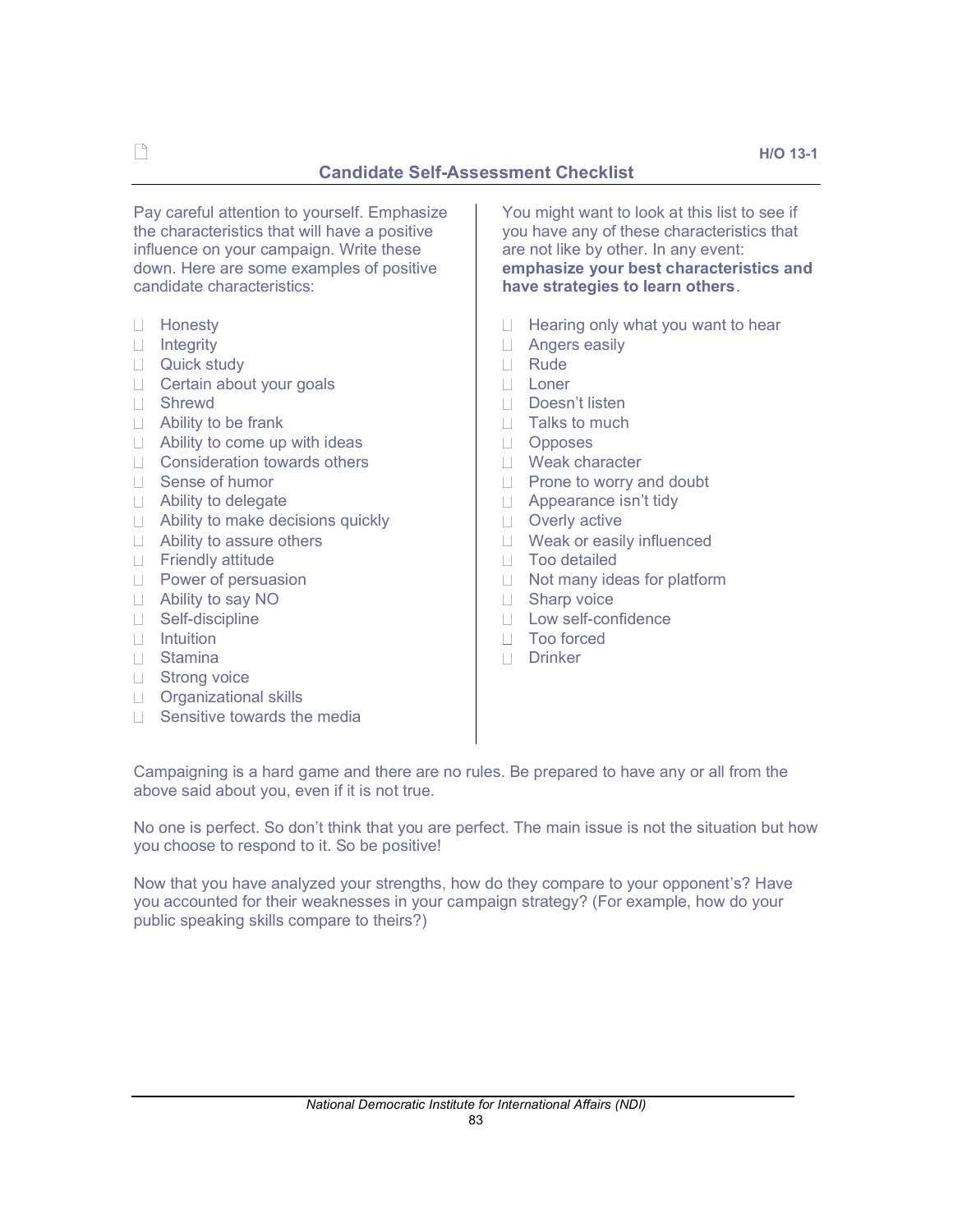#### 1. Developing the issue

- What is the issue and why is it happening?
- What do our communities need to deal with the issue?
- What are our assumptions about the issue?
- What do we want to change? What is our long-term goal?
- What is our short-term objective?

 $\Box$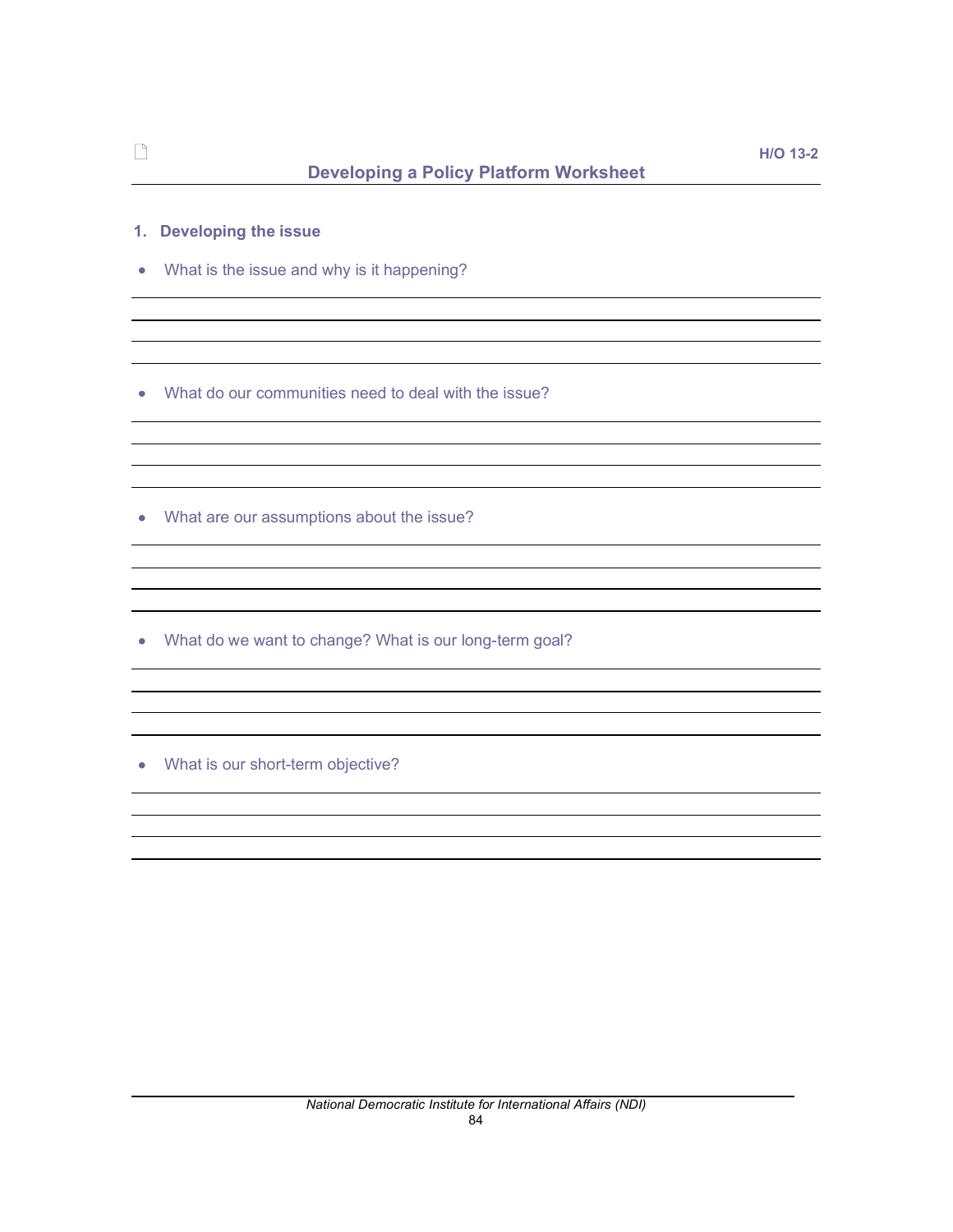$\Box$ 

#### 2. Developing the strategy

Who are our allies on this issue?  $\bullet$ 

Who are our opponents?

• What strategies are we going to use?

• Why are we going to do it?

#### 3. Preparing for the results

How will our strategy be received by others?  $\bullet$ 

How do we know if it's good enough?  $\bullet$ 

• How can we assess our strategy?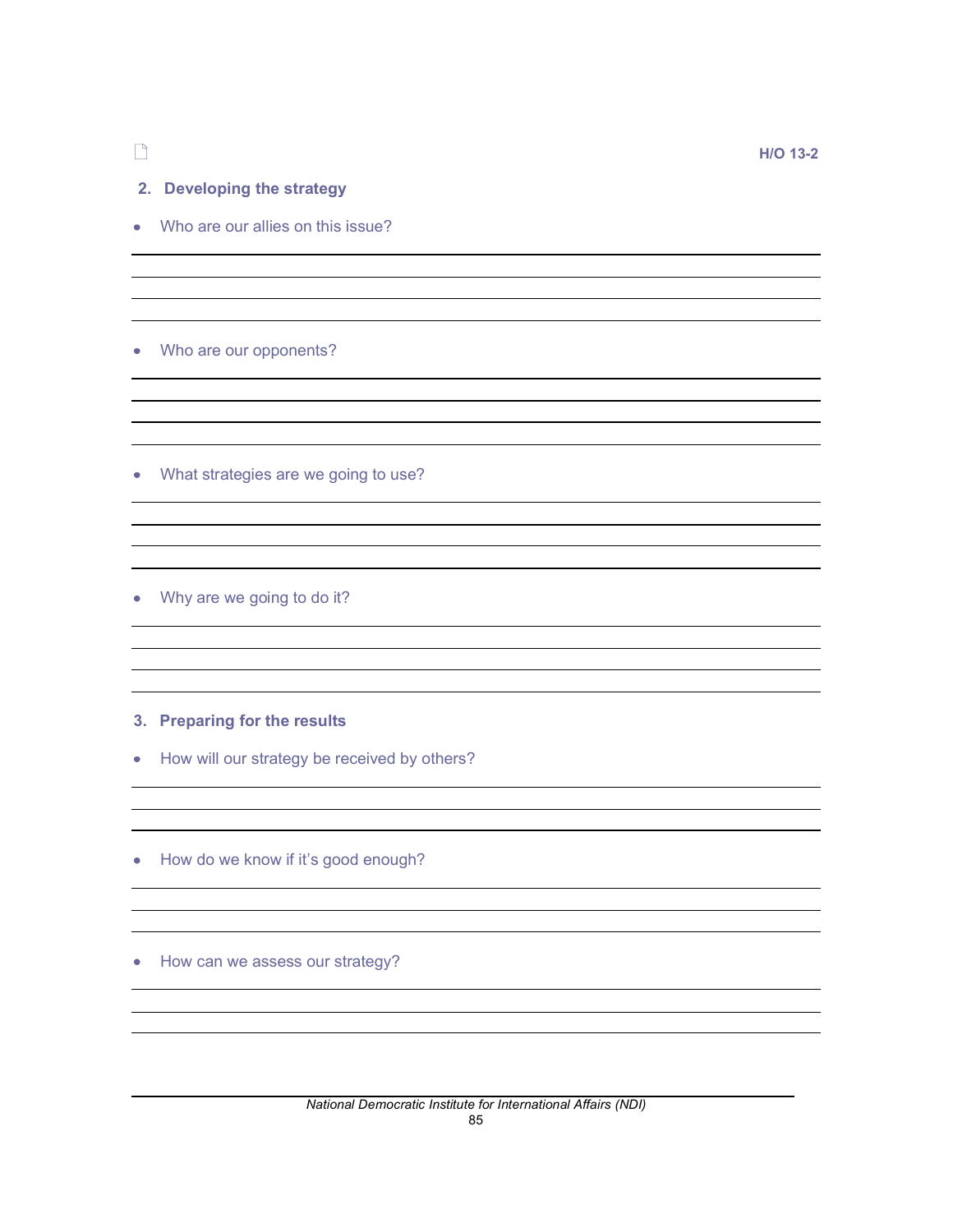# Improving Presentations and Reports

| <b>Problem</b>                                                                              | <b>Solution</b>                                                                                                                                                 |
|---------------------------------------------------------------------------------------------|-----------------------------------------------------------------------------------------------------------------------------------------------------------------|
| Reports are disorganized and                                                                | Encourage the presenter to take a few                                                                                                                           |
| complicated and group members do                                                            | minutes ahead of time to think through the                                                                                                                      |
| not understand it.                                                                          | logic of his/report.                                                                                                                                            |
| Tedious, rambling, repetitive reports.                                                      | Have the presenter jot down his/her key<br>points on paper before s/he begins<br>speaking.                                                                      |
| Group members do appear to<br>understand the report's central<br>point.                     | Before the meeting, encourage the<br>presenter to state the most important point<br>in the first sentence, and to restate it in the<br>summary.                 |
| People look dazed and                                                                       | Ask the presenter to set aside time for                                                                                                                         |
| uncomprehending, as though they                                                             | questions and answers. Then strongly                                                                                                                            |
| were in a fog.                                                                              | encourage group members to use it.                                                                                                                              |
| Confusion about what the listeners<br>are expected to do with the<br>information presented. | Encourage the presenter to tell people what<br>s/he expects them to do with the<br>information. For example, "Please<br>communicate these ideas to your peers." |
| Reports that barrage the listeners                                                          | Encourage the presenter to use visual aids.                                                                                                                     |
| with details, details, details, causing                                                     | Slick, glossy overheads are rarely                                                                                                                              |
| people to get overloaded and shut                                                           | necessary. Hand-drawn diagrams on                                                                                                                               |
| down.                                                                                       | flipcharts usually work fine.                                                                                                                                   |
| Presenters pass out written                                                                 | Advise the presenter to either distribute                                                                                                                       |
| materials, then keep on talking.                                                            | material and then pause while people look it                                                                                                                    |
| Participants stop listening in order to                                                     | over, or wait to hand out written material                                                                                                                      |
| look over the handouts.                                                                     | until the report is done.                                                                                                                                       |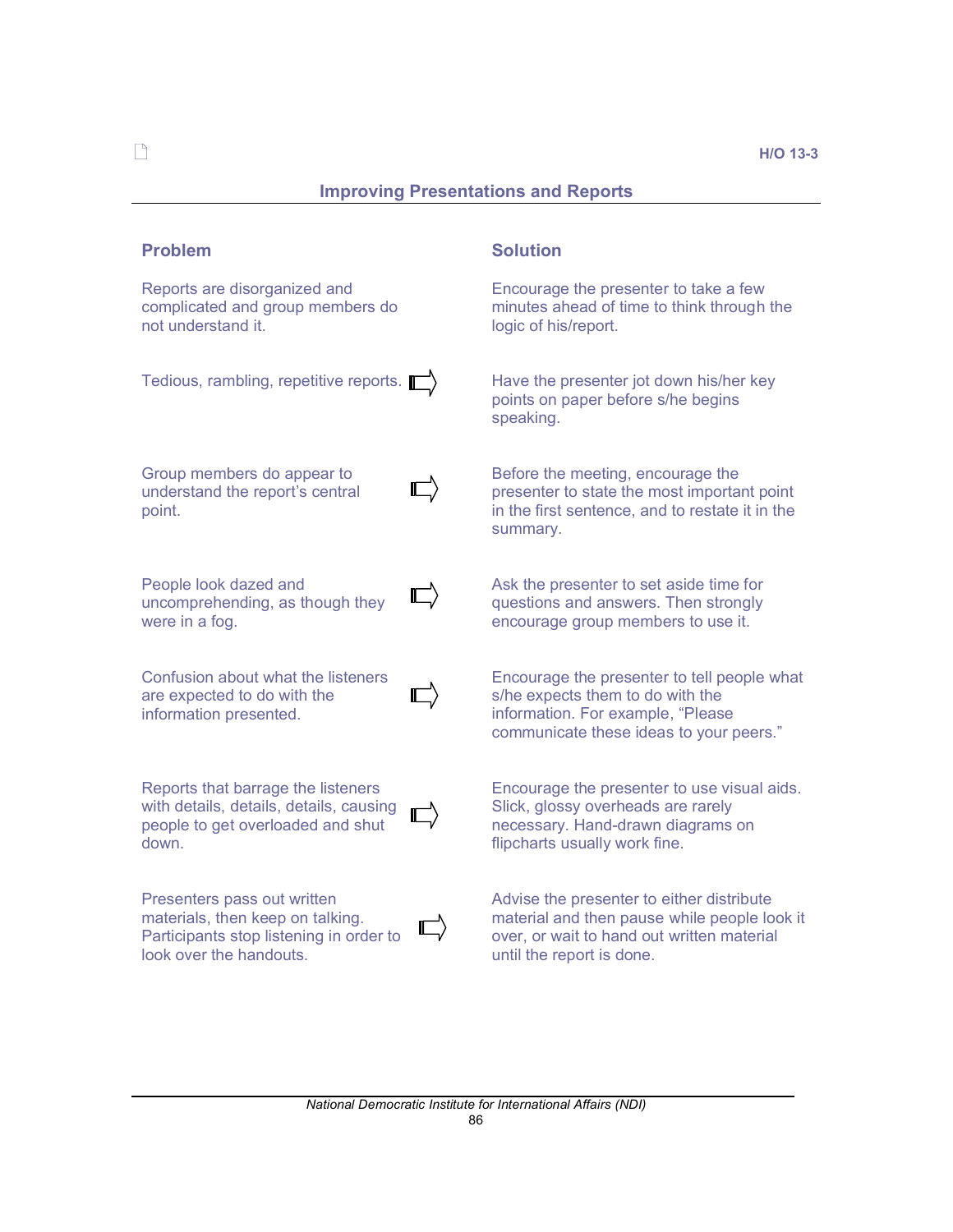# Evaluating Levels of Support

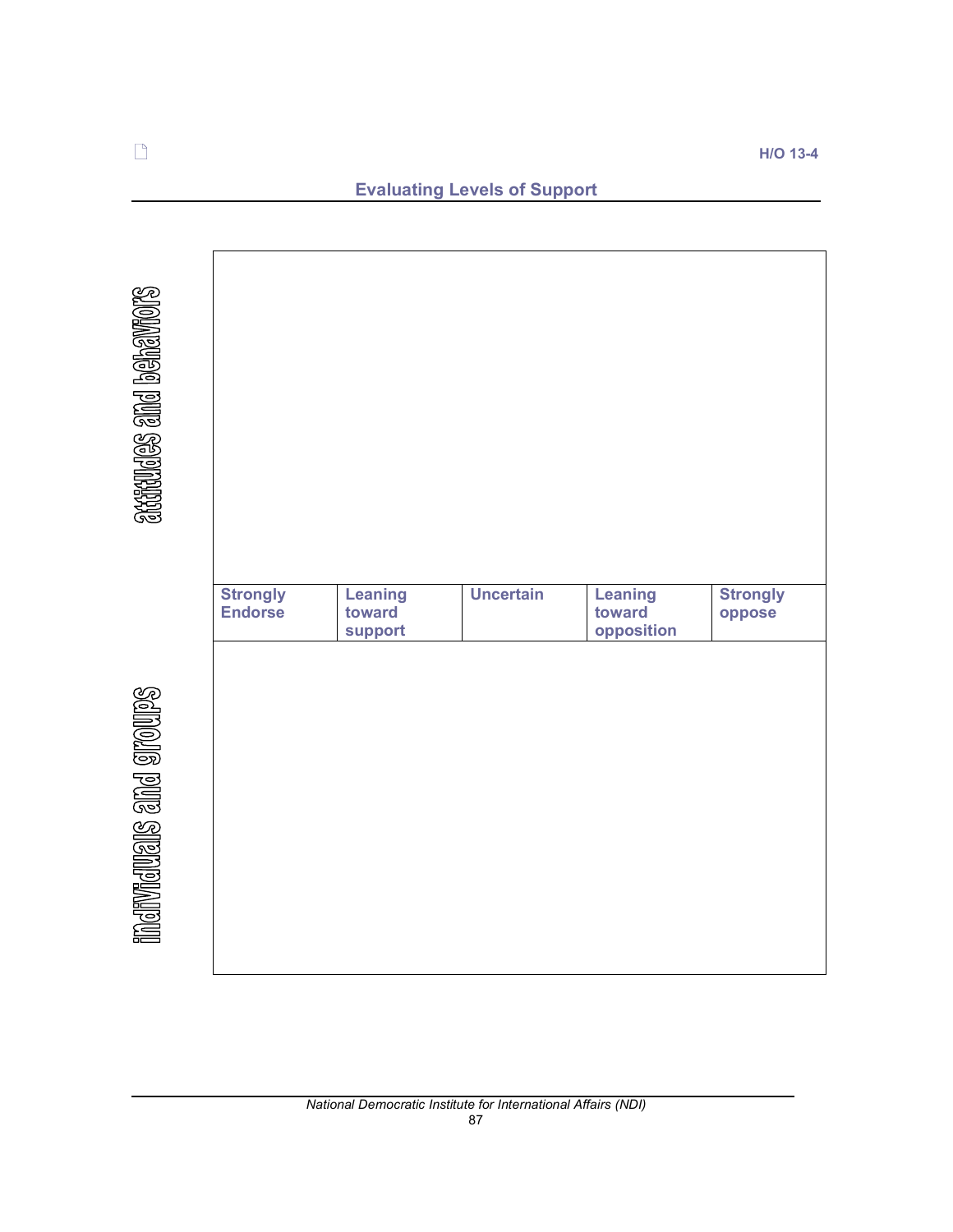| $\Box$ |                                                                                         | H/O 13-5 |
|--------|-----------------------------------------------------------------------------------------|----------|
|        | <b>Strategies to Persuade Others</b>                                                    |          |
|        |                                                                                         |          |
|        |                                                                                         |          |
|        | 2. They would be persuaded or affected by the following actions/incidents (prioritize): |          |
|        | a.                                                                                      |          |
|        | b.                                                                                      |          |
|        | C.                                                                                      |          |
|        | d.                                                                                      |          |
|        | е.                                                                                      |          |
|        | 3. We could use our strengths and resources to persuade them in following ways:         |          |
|        | a.                                                                                      |          |
|        | b.                                                                                      |          |
|        | C.                                                                                      |          |
|        | $\mathsf{d}$ .                                                                          |          |
|        | е.                                                                                      |          |

4. The following would be the easiest and most effective approaches that our group could use (rank):

| Easy to do | <b>Effective</b> |                                                                                                                                          |  |
|------------|------------------|------------------------------------------------------------------------------------------------------------------------------------------|--|
|            |                  | Television interviews/news                                                                                                               |  |
|            |                  | Radio news/PSAs                                                                                                                          |  |
|            |                  | Radio talk show                                                                                                                          |  |
|            |                  | Newspaper advertising                                                                                                                    |  |
|            |                  | Newspaper article                                                                                                                        |  |
|            |                  | <b>Testimonial by</b>                                                                                                                    |  |
|            |                  | saying                                                                                                                                   |  |
|            |                  | Endorsement by<br><u> 1980 - Alexandr Alexandr Alexandr Alexandr Alexandr Alexandr Alexandr Alexandr Alexandr Alexandr Alexandr Alex</u> |  |
|            |                  | saying                                                                                                                                   |  |
|            |                  | Brochure (what must it say?)                                                                                                             |  |
|            |                  | Flyer (what must it say?)                                                                                                                |  |
|            |                  | Coercion (what tactics?)                                                                                                                 |  |
|            |                  | Bargaining (what do we have to offer?)                                                                                                   |  |
|            |                  |                                                                                                                                          |  |

#### *National Democratic Institute for International Affairs (NDI)*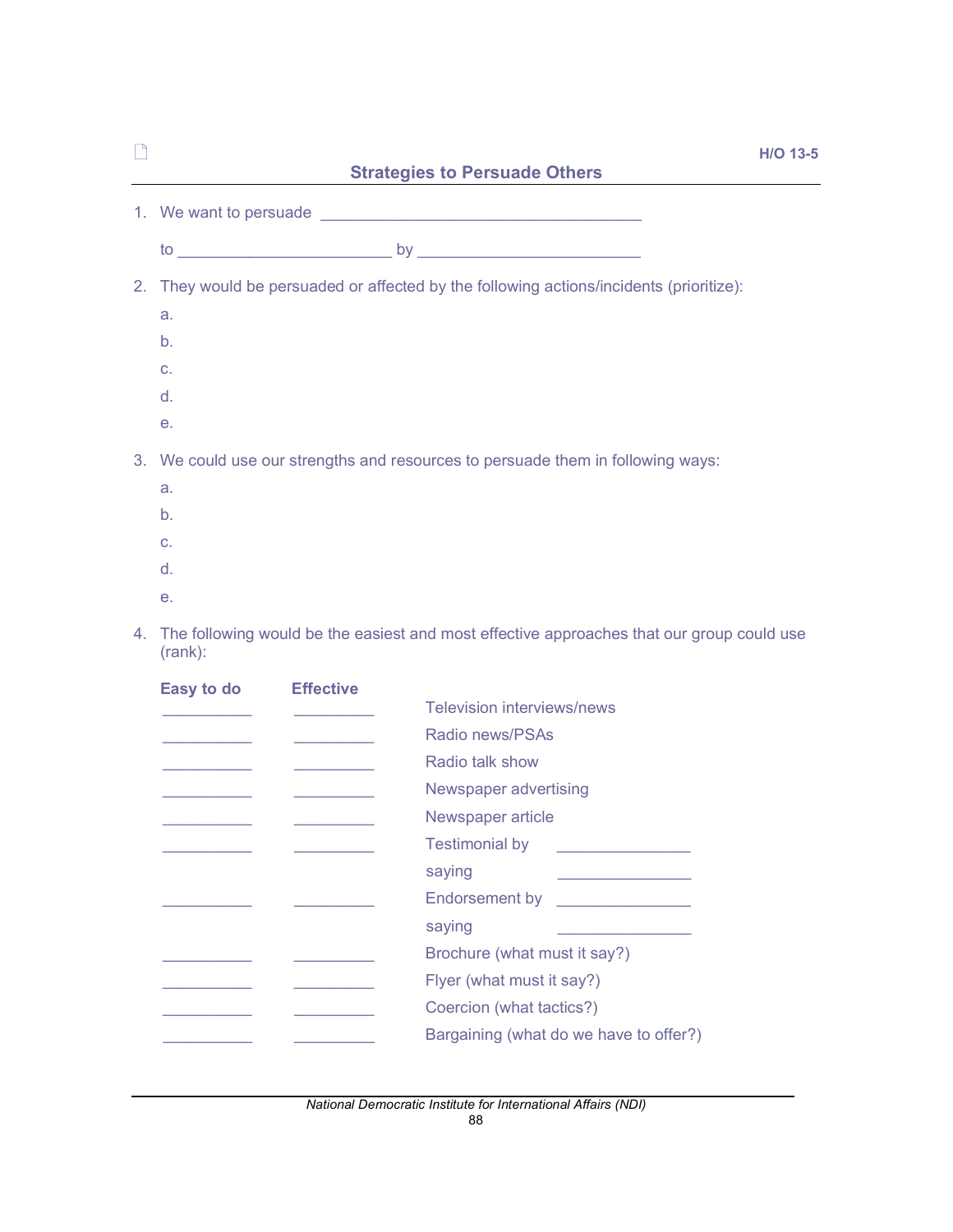# $\bigcap$

# 10 Hot Tips for Organizing a Successful Nomination Campaign

- 1. Be prepared for "hidden" campaign activities that will take up a lot of your time.
- 2. Be prepared for changes in the people who are helping you including those you regard as friends.
- 3. Inform whoever is in charge about when you are going to arrive, regardless of whether you are coming as a respected guest or a speaker.
- 4. Approach everyone whether or not they know anything about you, the position you are seeking or the issues you are promoting.
- 5. Think of yourself as an important source of energy that can be used by others to restore their energy.
- 6. Be prepared for the question of gender to be considered important.
- 7. Don't be discouraged if you hear good things about your opponent. These are often a result of their own self-promotion. Use this strategy for yourself.
- 8. Know that you will criticized this can't be avoided and is one of the things you must face to reach your goal.
- 9. You are a candidate, not someone who has been nominated yet. Don't fool yourself that you will win because you deserve it. You will win if you implement the best campaign.
- 10. Invite everybody to your campaign celebration. Regardless of the result, this is the time to show your gratitude to everyone who contributed to your campaign.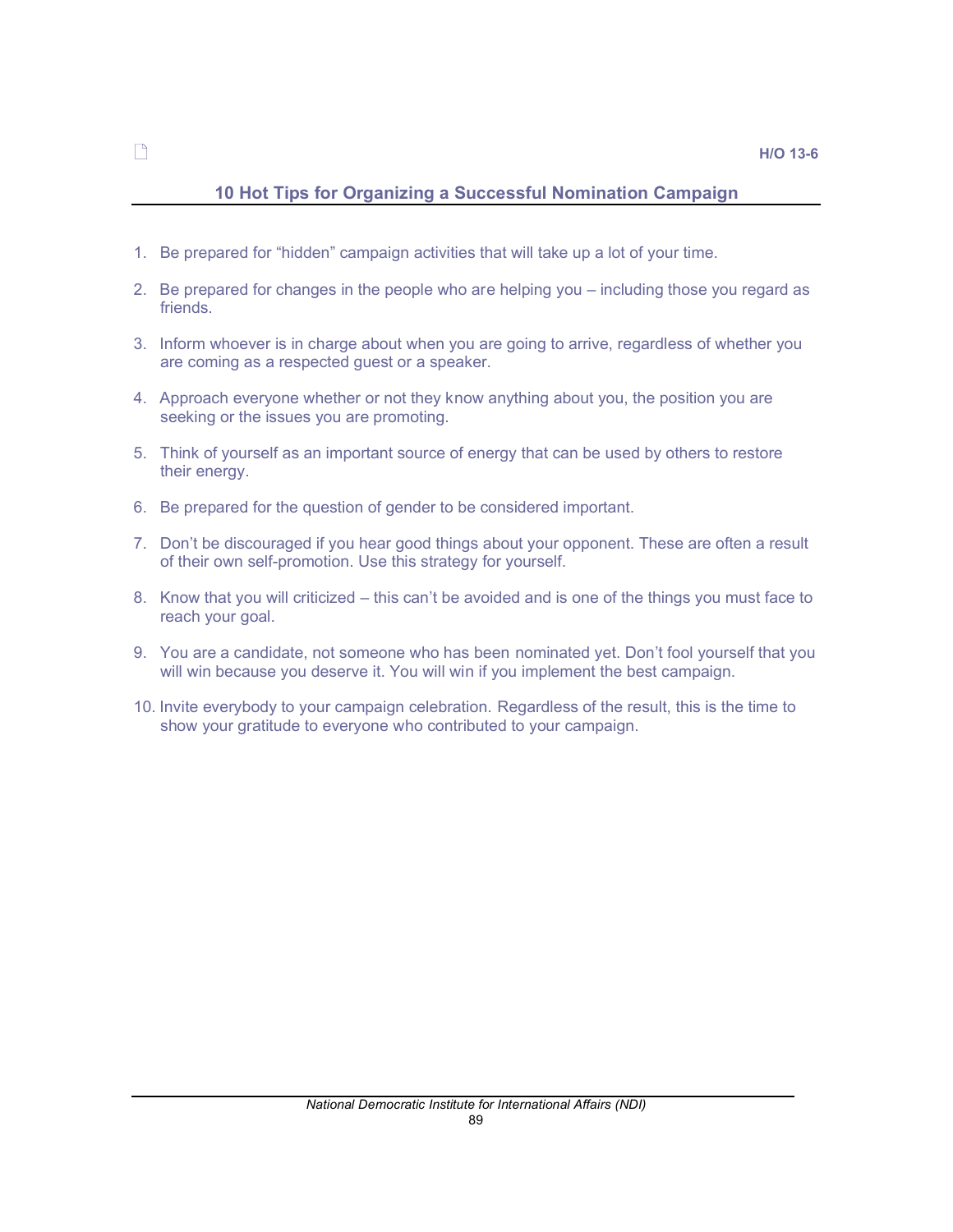Women candidates are subjected to a lot of scrutiny about their appearance (for mostly irrelevant reasons) by both their friends and strangers. Accept this as a reality and prepare yourself, even if it bothers you.

#### You will not get a second chance to make a first impression

First impressions are made quickly and a negative impression is difficult to overcome. In a splitsecond, people will form opinions about you in terms of your economic and educational background, your social position, your experience, your trustworthiness, your moral character and your success at your current or previous work.

Accept that your audience will form an impression of you based on their assumptions. Ensure that their assumptions give you an advantage. The more effectively you handle your outer appearance, the more time you will have to devote to more important elements in your campaign.

The key is to develop sensitivity and awareness of the image you present. Wear what you must to have your audience accept you.

The way to do this is to find the balance between comfort and creating an image that reflects your style of leadership. People can tell if someone feels uncomfortable or their appearance is unnatural.

#### Plan your wardrobe ahead of time

Your clothes reflect you. Because of this, plan your wardrobe with the same diligence you give to your platform, strategies and organizing your campaign team. Find someone to act as your  $advisor - they'll$  be happy to do it!

#### How and Why

Every morning, you should know what appropriate clothing is ready in your closet. It is said,

*When a man stands up to speak, others will listen then look later. When a woman stands up to speak, others look and if they like what they see, then they will listen.*

The colors you wear are very important. You want to wear colors that make you seem healthy and alive. Avoid colors that make you appear pale, show dark circles under your eyes or otherwise unhealthy.

Colors are traditionally associated with different qualities. Black, dark gray, dark blue, dark green and deep red often mean "strong and dependable." Other examples:

| <b>Emphatic</b> | - | <b>Red</b>        |  |
|-----------------|---|-------------------|--|
| <b>Blue</b>     | = | <b>Authority</b>  |  |
| <b>Orange</b>   | - | <b>Friendly</b>   |  |
| <b>Brown</b>    | - | <b>Reliable</b>   |  |
| Gray            | - | <b>Successful</b> |  |

Think about the message you want to send. Use color to show yourself at your best.

 $\Box$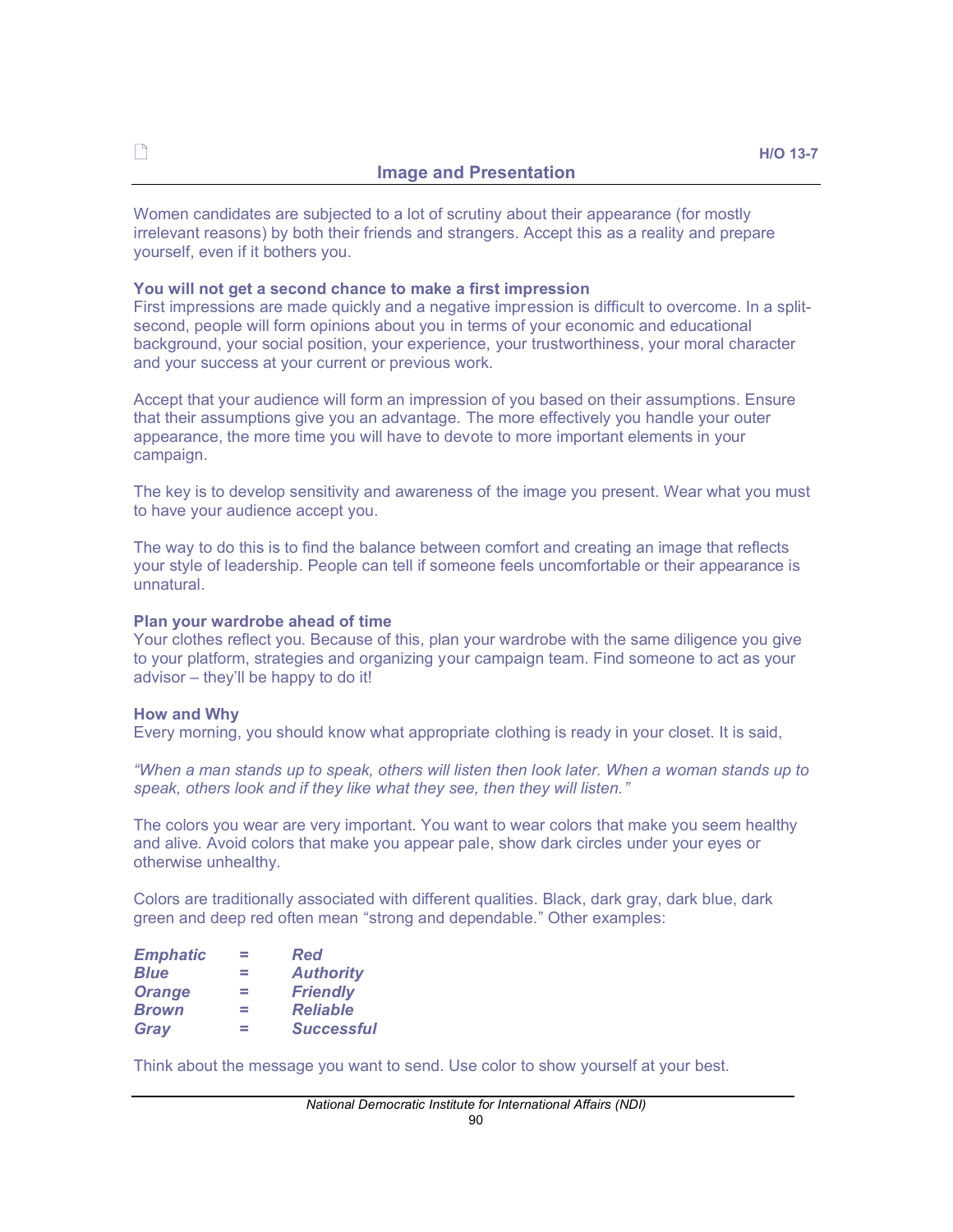# $\bigcap$

### Color for the media

The color of your clothes is very important if you go on television. For example, if they use a dark backdrop and you are wearing dark clothing, you will not be very visible.

Color comes out differently on television and video. Generally, 'cold' colors are more visible to the camera. A good organizer will know ahead of time what the studio set-up will be! Too many dark colors, especially concentrated black colors, will affect visibility. Black, white and red will appear very stark to the camera. Pale colors, like pink clothing, will appear faded. While a white blouse against a dark background but if the set is white or cream, it can cause glare or fading. Patterns such as checks or lines will also appear stark. But sometimes larger patterns can be effective.

#### **Accessories**

Accessories that are interesting and stylish can add to your appearance. Use them but sparingly. If they are too reflective, they will cause glare and distortion. Earrings and bangles can distract audience attention for what you want to say. You want the audience to pay attention to you, not your accessories.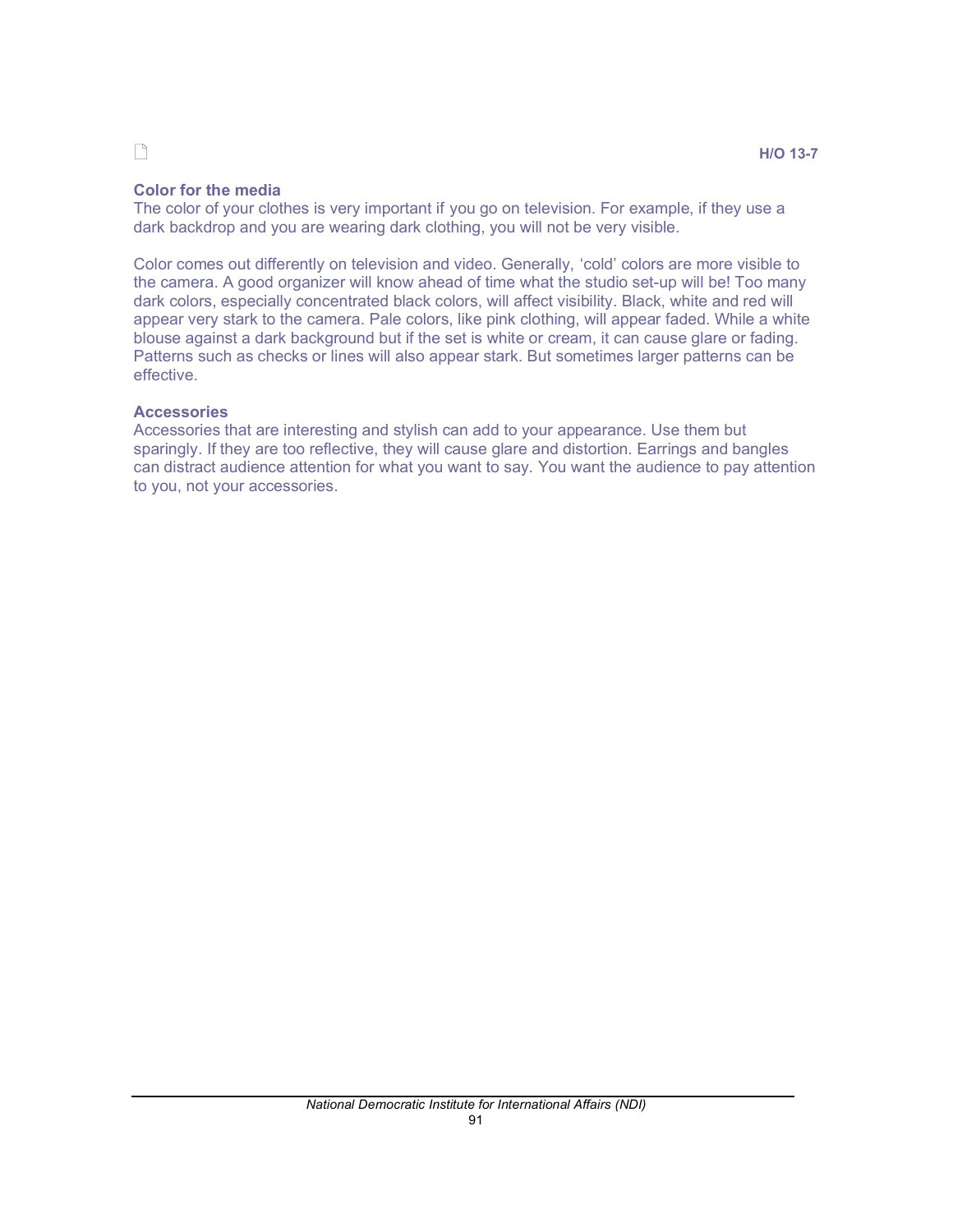## Tips for Advancing in Your Political Party

- Meet and get to know your local and district political party leaders. Make sure that they know you and your name. Tell them what your political ambitions are. Make sure they know that you support the party, and encourage others to support the party too.
- Identify men in your political party who are supportive of your goals. Seek these men out and develop good working relationships with them.
- You have to be more active, more honest, more sincere and harder-working than any male  $\bullet$  . elected representative. (Other men and women will find it easy to criticize women in politics. Therefore, you have to work hard to prove yourself capable and win the trust of others.)
- Never engage in any activities that might be seen as dishonest by the public.  $\ddot{\phantom{a}}$
- Never misuse any public funds for your own or your relatives' personal gain.  $\bullet$
- Never accept gifts, money or special favors that you will be expected to return someday  $\bullet$ through your influence as an elected leader.
- You should go out of your way to show that you are a service-oriented politician, not  $\bullet$ interested in serving yourself but others.
- Get involved in your political party's local or district women's association, if there is one. The member's of your party's women's wing can provide you organized support when you need to pressure the party. This is also one place where you can gain leadership experience. Keep in mind that the party realizes the value of women who are organized at election time.
- Become involved in one of your political party's committees. Often these committee  $\bullet$ meetings do not take a great deal of time. You can work your way up within the party to higher-level committees in the future. Be an active member of the committee. Make friends. Volunteer to take on responsibilities and demonstrate your hard work.
- Encourage more women to become involved in your political party and help them gain seats on various committees. Work to build a movement – involve lots of women!
- Let your party and your voters know what you are doing, what work you have accomplished  $\bullet$ in your community. This is important in order to demonstrate your accountability.
- If there is not a women's organization in your political party, start one. Begin by networking and meeting with women in your party.
- Don't limit yourself to the activities of the women's organization of your political party: get  $\bullet$ involved in the main body of the party. (Keep in mind that the real power lies within the party structure where men occupy important party positions.)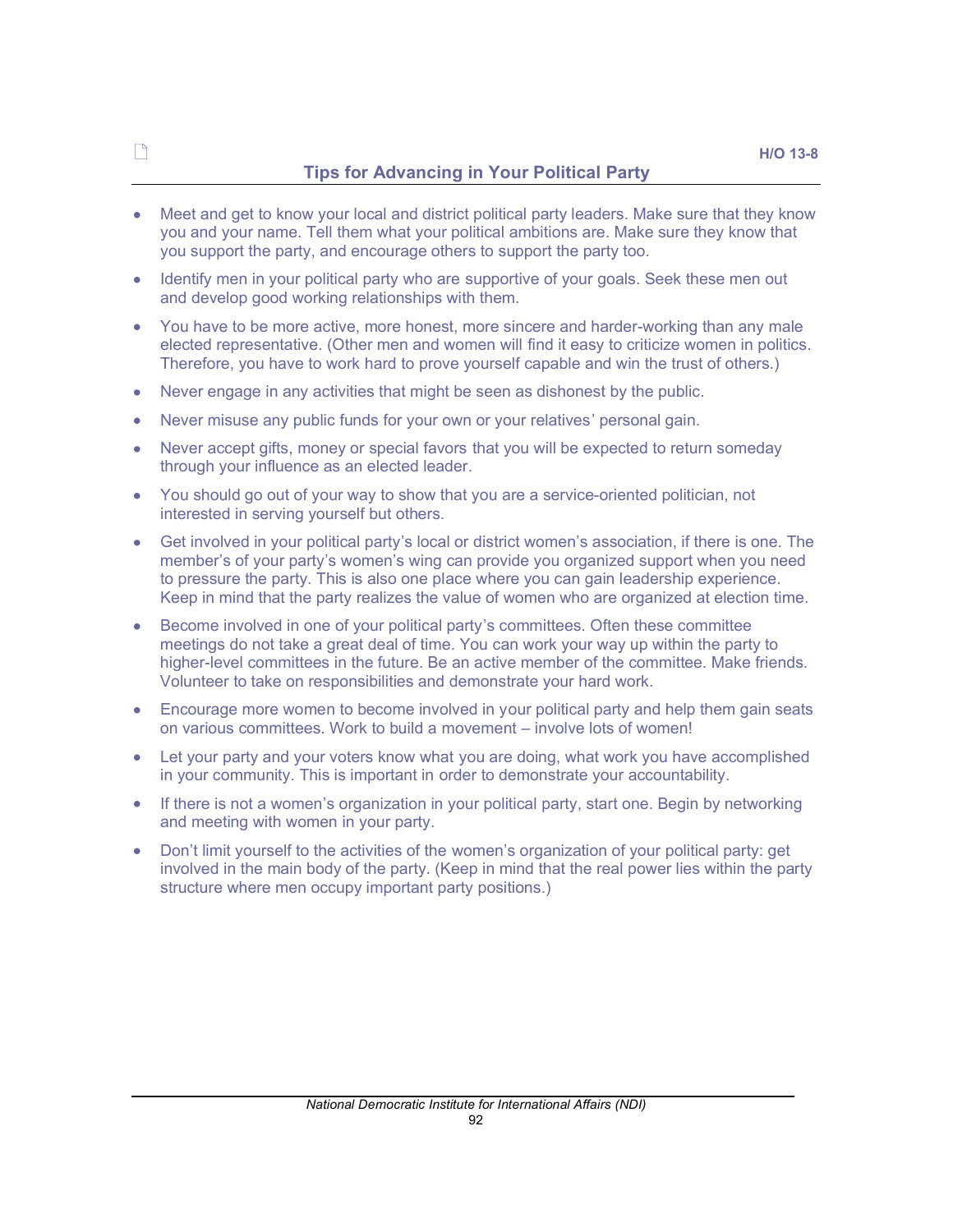## Session 14

# Knowledge of Institutional (Government and Political) Structures

### Objective:

Reviewing and strengthening knowledge of government and political institutional structures.

#### Time:

30 minutes

## Materials:

4 identical sets of cards with key political and government structures from the participants context on them (1 structure per card), glue sticks

- 1. Divide the participants into 4 groups.
- 2. Give each group one set of cards, a piece of flipchart paper and a glue stick.
- 3. Instruct groups to stick the structures on the flipchart paper so that their proper relationships to each are reflected.
- 4. Post group results and review: Did the groups come up with the same picture? Discuss and correct any inaccuracies.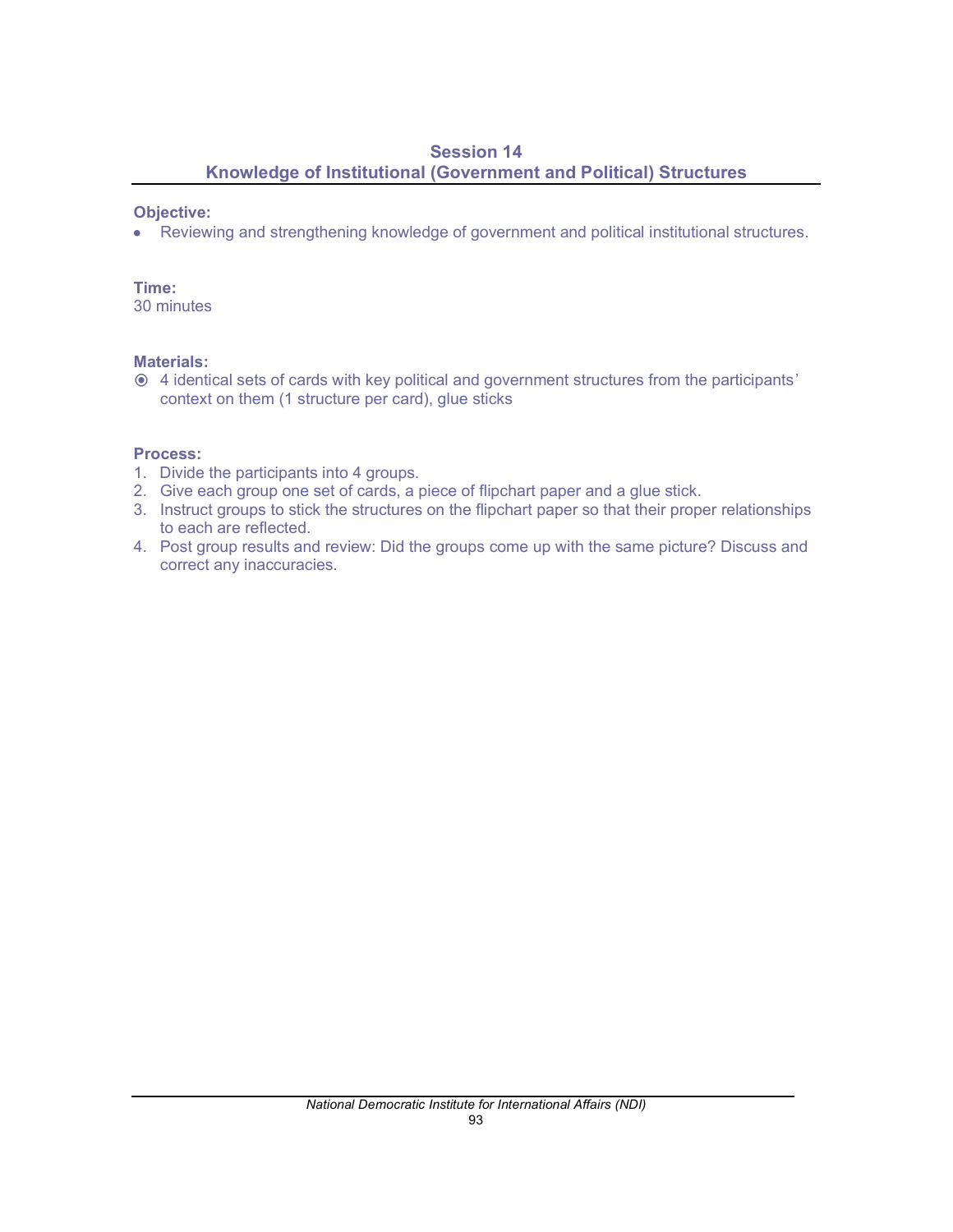## Session 15 Psychological (Mental) Preparation

#### Objective:

Learning tools to mentally prepare for the nomination and facilitation process.

#### Time:

60 minutes

#### Materials:

- 1. 12" x 4" strips of paper (1 per participant) folded accordion-style into a booklet with the same number of 'pages' as the total number of participants
- $\Box$  Handouts 15-1: Handling Personal Criticism and Attacks, 15-2: Body Language and Communication Styles

## Process:

#### Activity 1 (30 minutes)

- 1. Distribute Handout 15-1: Handling Personal Criticism and Attacks and give participants a few minutes to read it.
- 2. Point out that by putting ourselves in public position (as a candidate or as a facilitator), we might be more vulnerable to criticism and even attacks that may affect our confidence and mental state. Because of this, we should take particular care to be psychologically prepared for this with personal strategies to cope. The handout has some suggestions on how to handle these situations – are these strategies that participants feel they can use? What are their experiences handling these situations?
- 3. Distribute Handout 15-2: Body Language and Communication Styles.
- 4. As in the previous handout, point out that the way we communicate and handle other people's communication has a big impact on how people relate to us. This handout has some suggestions on how to control our response styles to help our relationships remain positive and non-confrontational.
- 5. Do a go-around and ask: What do you feel is your most difficult psychological barrier as you think about becoming a candidate (or a facilitator)?

## Activity 2 (30 minutes)

- 1. Give each participant one strip of paper (already folded accordion-style as described in Materials above).
- 2. Have them write their name on the front ("first page").
- 3. Participants should then pass their "booklet" to the participant on their right.
- 4. Ask participants to write one message to the participant whose "booklet" they have that they feel would help them feel confident and good about themselves.
- 5. Once they have finished, participants should again pass the "booklets" they have to the participant on their right, and write another message in the "booklet" they have just received.
- 6. This should continue, until each participant has written a message in all the other participants' "booklets". (I.e., until each participant receives their own booklet back.
- 7. Have participants read (to themselves) the messages others have written to them.
- 8. *Debrief:* How does it feel to get these messages? Are there any that they want to share with others? *(This is a very powerful exercise and people may get quite emotional. Give participants time to socialize with each other afterwards to release their emotions if this session is not done at the end of the day, as planned here.)*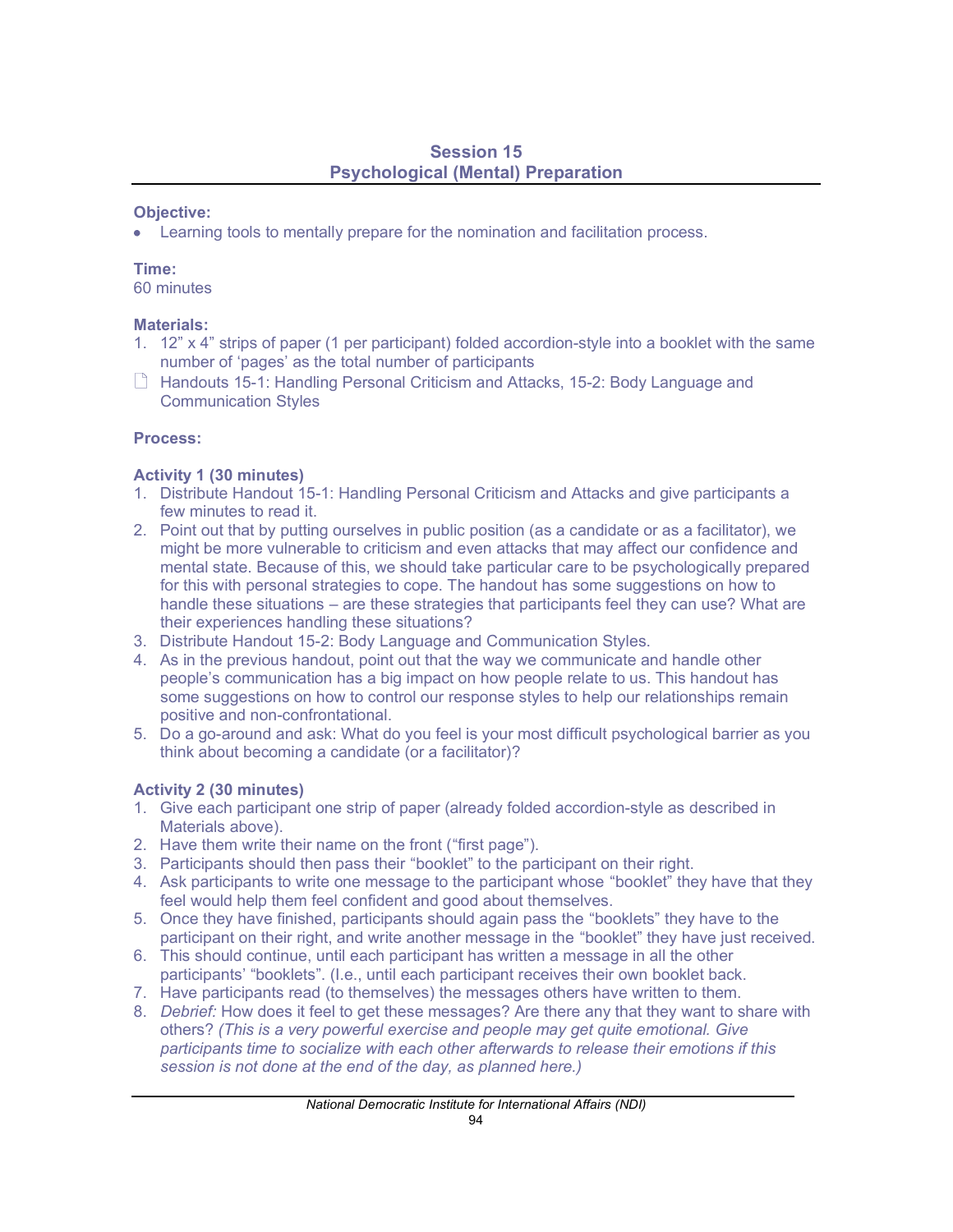#### Handling Personal Criticism and Attacks

Many organizations have understood the importance of building a 'no blame' culture as part of their commitment to eliminating discrimination and building continual improvement. However, it is a difficult thing to achieve, and in the meantime we all need to be able to recognize personal criticism and attacks when they come our way and how to deal with them effectively.

#### Recognizing personal criticism and attacks

The first step is to be able to recognize personal criticism and attacks for what they are and discern the difference between them and the process of 'critical analysis.' I define personal criticism as any comment about a person's performance which has the underlying motive of undermining their inherent sense of well-being, and an attack is a more vicious continuation of the same process. It occurs when a person attempts to undermine someone in the eyes of other people. This can be by talking behind their back or even by 'organizing' other people against them.

For example, I once worked with two companies, one supplying a product to the other. Senior managers in the customer company would say, 'My supplier never delivers on time. They are a bunch of idiots. They couldn't manage anything.' This was nothing more than organizational slander. It transformed a comment on the performance of the supplier which might or might not be accurate (*never* delivers on time), into a number of unhelpful and prejudiced statements with no justification or validity.

In another situation, when I was working as a consultant for a car manufacturer, the training manager told my then boss that he considered a colleague of mine to be unsuitable as a consultant because he was Jewish and that I was unsuitable because I had dirt under my fingernails. This feedback was not intended to help us improved (how can you improve from being Jewish?), but to hurt and undermine us. I imagine he was motivated by a fear that we would not look credible to other people in the company and that this would rebound on him  $-$  but it was still an attack on us.

There are many factors to take into account when considering how to handle personal criticism and attacks. To begin with, we have to be sure that we *are* being undermined. Despite the old joke, 'Just because you are paranoid, doesn't mean that people aren't against you!', our own feelings of not being good enough can sometimes lead us to believe we are being attacked when we are not. We must be on our guard not to invent negative motives on the part of the other person. Sometimes there is an accurate content to what is being said and we do not need feedback in order to do something about it, but the manner of its delivery is blaming or attacking.

Often we are being attacked *because* we have taken the initiative. Hierarchies tend to be quite rigid institutions and people do not like it if other people 'step out of line', even if the behavior is in the best interest of the organization as a whole. Hence, building close, dependable relationships is such an important basis for all action.

However, I believe that, overall, we underestimate how often we are being criticized and attacked. We need to learn to make good judgements about all of these situations and other people's motives, rather than relying on our feelings about what they are doing.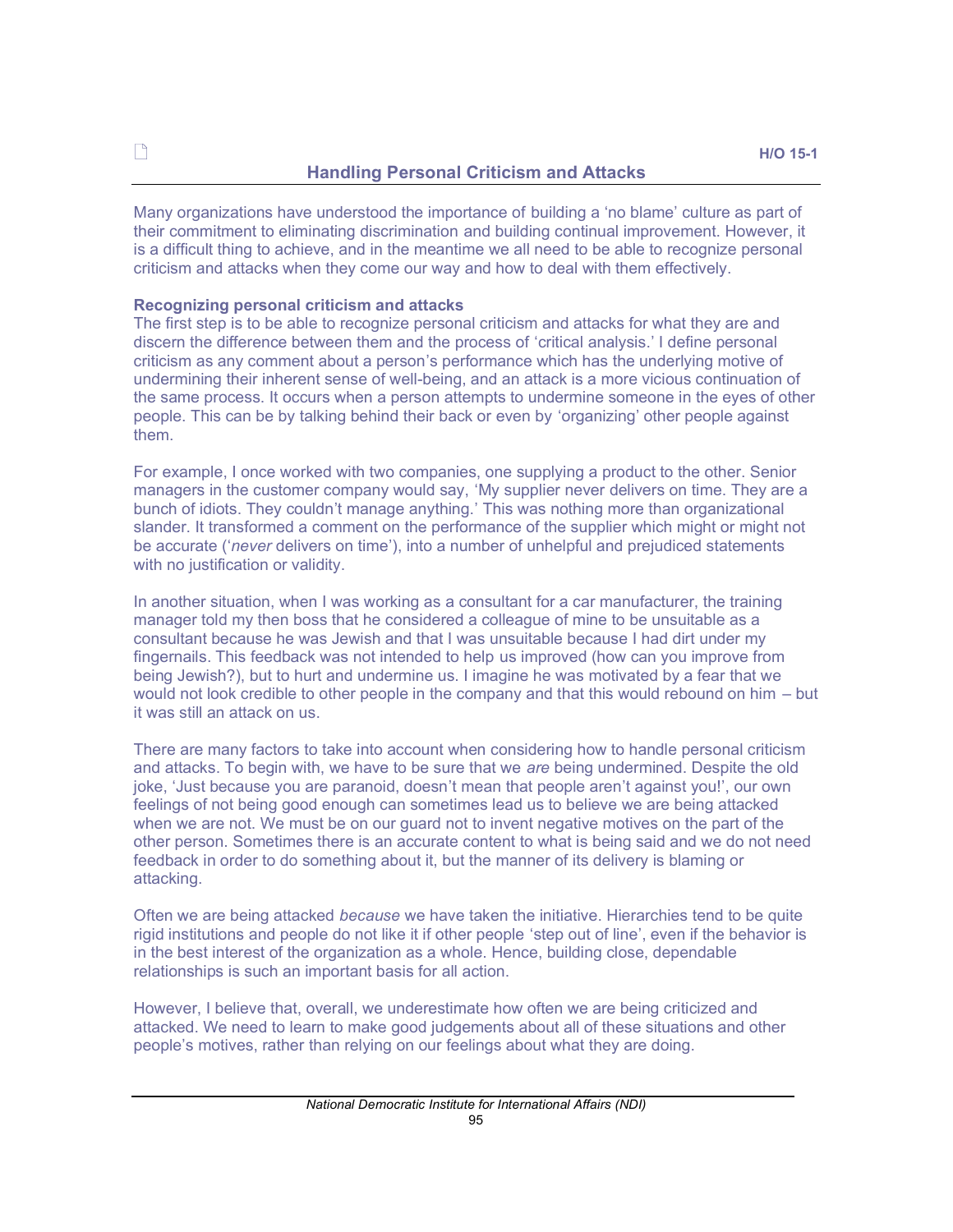# $\Box$

### Handling attacks elegantly and well

Once we are able to recognize that we are being attacked, we need to handle the situation effectively, especially if we are to maintain our credibility with other people.

The key points we need to remember are:

- Stay relaxed and quietly confident.  $\bullet$
- Pay full attention to the other person.
- Ask interesting questions and listen with complete respect.
- Develop an appropriate viewpoint.
- Admit it if we have made a mistake.
- Encourage the other person to tell us in great detail what we have done wrong.
- Tell the person to stop it.
- Organize allies to support us.

#### Stay relaxed and quietly confident

If we are to handle someone who is criticizing or attacking us effectively, we need to be relaxed and quietly confident in how much we value ourselves and our leadership. For example, we will probably need to listen to the other person for some time while making sure that we do not get defensive at the same time.

#### Pay full attention, ask interesting questions and listen with complete respect

The basic approach to handling attacks elegantly and well is to use the skill of listening. Our job is to ask interesting questions and pay sufficient attention to the other person to see if there is anything we need to change, and also what we need to do to help the person concerned move out of a critical frame of mind.

#### Develop an appropriate viewpoint

It is possible to view most personal attacks as requests for help which are being communicated in code. I have often found it helpful to remember that people are either getting on with the job or indicating what their difficulty is. In a sense, these are the only two possible behaviors. People are either seeing to it that everything goes well, in which case our job is to appreciate them and help them do it even more effectively; or they are indicating what their difficulty is. This might take the form of complaining about and blaming others, and then our job is to work to understand where they are stuck and, if we decide to do so, give them a hand.

It is important here to adopt an attitude of 'not taking it personally'. Basically, we can tell ourselves that we are only ever attacked by a chronic pattern and not by a human being, and if we can decide not to become caught in treating it as a personal matter but something to handle well, we will make great progress.

#### Admit it if we have made a mistake

Where it is clear we have made a mistake, we should admit to it and apologize. For many people, this is a sign of weakness but I regard it as a sign of great strength. People are always going to make mistakes; indeed, this is how people learn and improve. In a 'no-blame' culture, we will regard a mistake as an opportunity to practice critical analysis rather than a reason for an inquisition.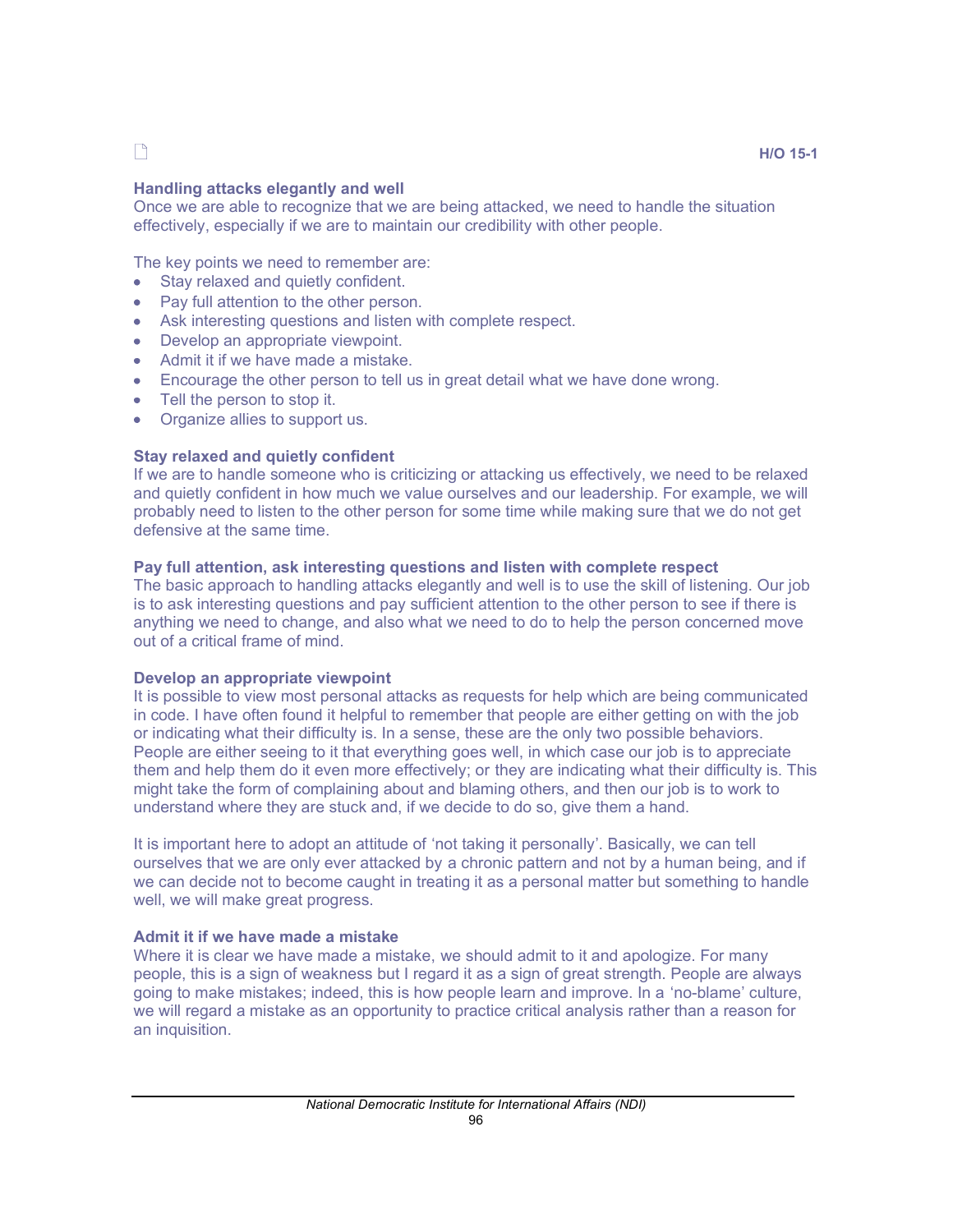#### Encourage the other person to tell us in great detail what we have done wrong

In some circumstances it is useful to adopt a practice sometimes called 'negative assertion.' When a person is 'caught' in attacking without reason but the relationship is generally sound, we can ask what it is we have done, tell the person s/he is completely right, apologize and then ask what else we have done wrong, and so on. This has the effect of encouraging the other person to air the bad feelings, but our relaxed apology and invitation to say more defuses the situation. I have witnessed many people dry up when faced with such effective behavior.

#### Tell the person to stop it

Occasionally, we are faced with completely irrational attacks which are personal and vindictive and for these a different approach is needed. In these circumstances we need to be clear that the other person has decided to attack us regardless of what is right or wrong, and we can then communicate that we require the attacks to stop immediately and refuse to engage in any further conversation, correspondence or explanation until this happens.

This is not a rejection of the person at a human level but a rejection of the behavior. On occasions, it is not possible to have a rational conversation with another person because s/he is so 'caught' in an attacking pattern, and in these circumstances the appropriate contradiction is to withdraw until the person has decided to stop.

#### Organize allies to support us

Some attacks are so destructively motivated that anything we do or say will be used against us. Under these circumstances it can be helpful to think with our allies how they can step in to stop such attacks. This will require them to act with great confidence and skill, using all of the techniques I have described above, on our behalf.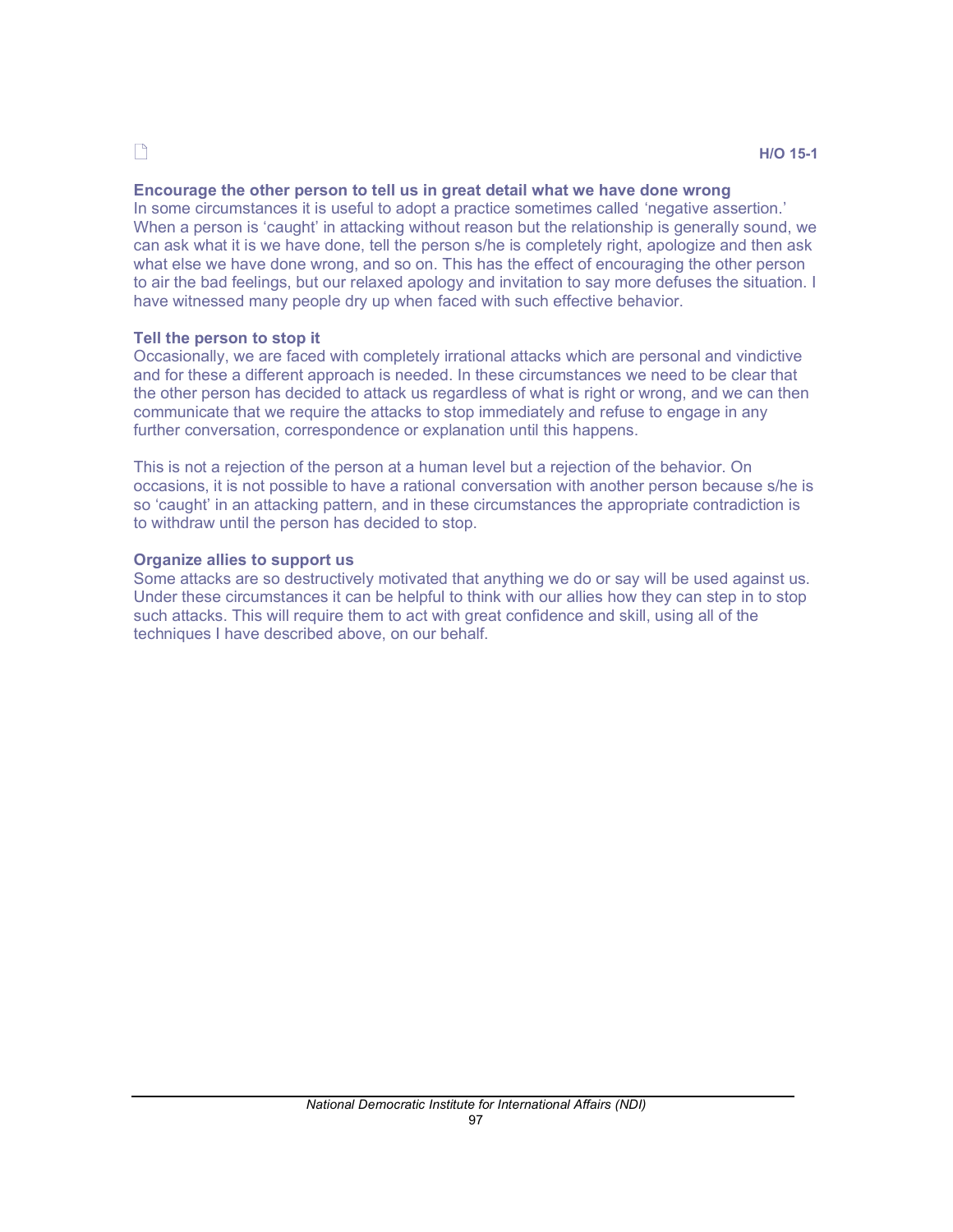#### Body Language and Communication Styles

Understanding non-verbal communication is essential because over 50% of communication is received from body movements.

It is said that:

- 7% of any message is communicated with words.
- 38% is relayed by voice/tone, accent, inflection, projection, pitch, volume, rhythm.
- The remaining 55% is communicated by non-verbal body language.

There are two ways to communicate non-verbally:

- *1. Body movements such as facial expressions, gestures, and posture.*
- *2. Spatial relationships distance you put between yourself and the other person.*

#### Communication Skills (Verbal and Non-Verbal) in Responding

#### *Interpretative:*

A response characterised by the fact that the receiver tells the sender what his/her problem is but not what s/he should do about it. (Helps the sender realize the impact of what s/he just said upon the receiver. This can lead to constructive confrontation.)

#### *Supportive:*

A response that indicates that the receiver wants to reassure the sender, reduce his/her intensity of feelings and show support for what has been already decided or done. (Useful when the sender needs to feel accepted and is looking for support and reassurance.)

#### *Probing:*

A response that leads to further information. The receiver questions the sender and provokes discussion to clarify the issue at stake. (Helps to clarify the problem and assist the sender in exploring the full implications of his/her behavior or decision).

#### *Understanding:*

The receiver paraphrases what the sender said in order to check the accuracy of his/her understanding of what he has said, how the sender sees the problem and how s/he feels about it. (Helps the sender expand upon his/her ideas, feelings, perceptions, etc., and increases the accuracy of communication between the sender and receiver.)

#### *Evaluative:*

A response, which shows that the receiver has assessed the sender's problem as well as the relevance of his/her reactions. The receiver also indicates what the sender might or ought to do. (Useful when the receiver is specifically asked to make a value judgement, to disclose his/her own values, attitudes and feelings).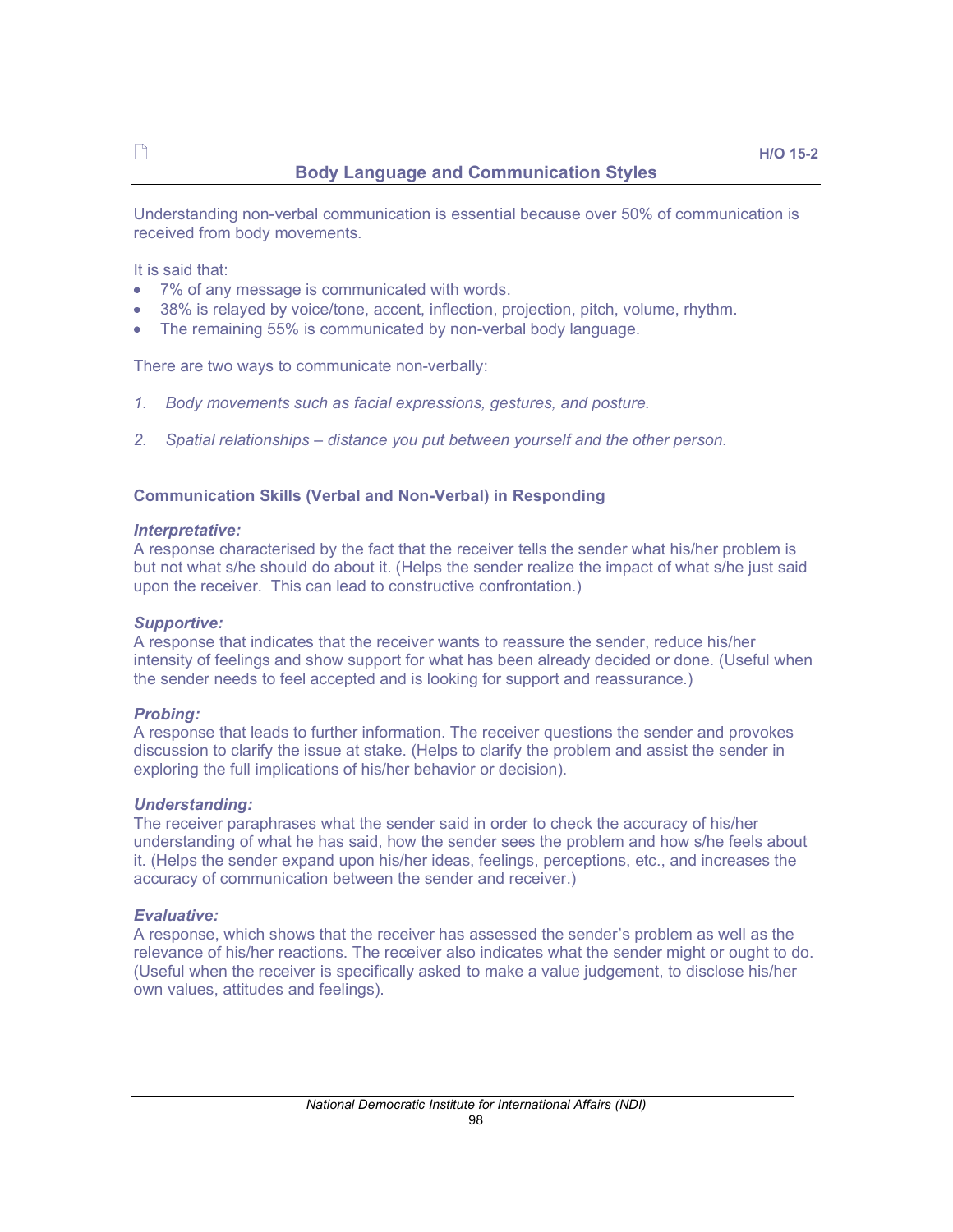H/O 15-2

### *Important:*

- To overuse or underuse of any styles can be a handicap when engaged in a dialogue.
- The failure to select the appropriate response explains quite a great number of miscommunications.
- Understanding responses can be quite powerful, especially at the outset of the interaction.  $\bullet$
- To avoid giving an evaluative response in the early stages of a relationship is the best approach in most cases (a value judgement often feeds another value judgement).

#### *General Rule of Communication:*

Before responding, ask yourself: Will my next statement or question bring us closer together or pull us further apart?"

 $\Box$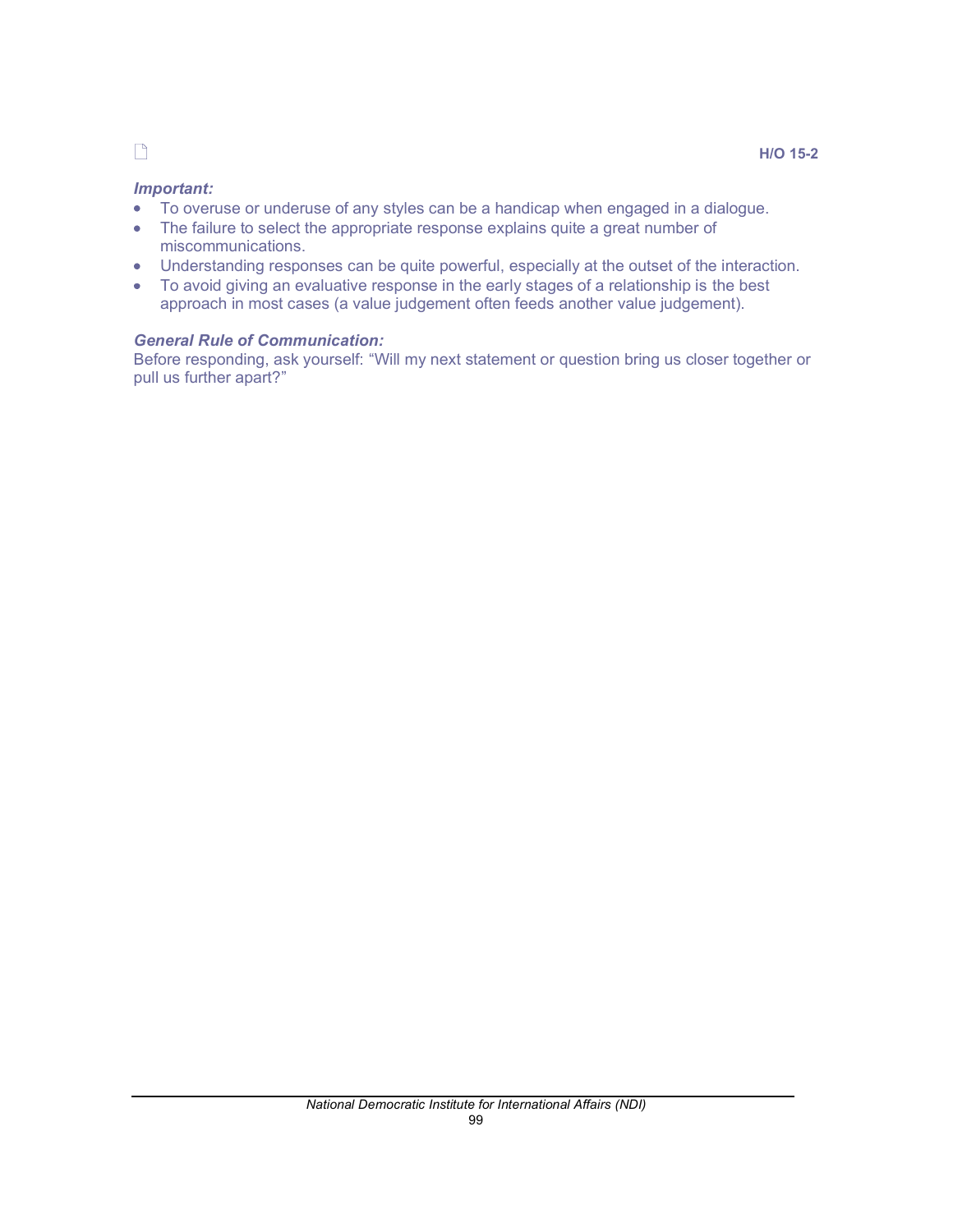# Theme:

Putting skills to practice (planning our implementation)

# Sessions:

Planning Follow-Up Workshops\* Follow-Up Workshop Session Development\* Applying Skills Through a Practice Session\* Next Action Steps\* Final Evaluation and Closing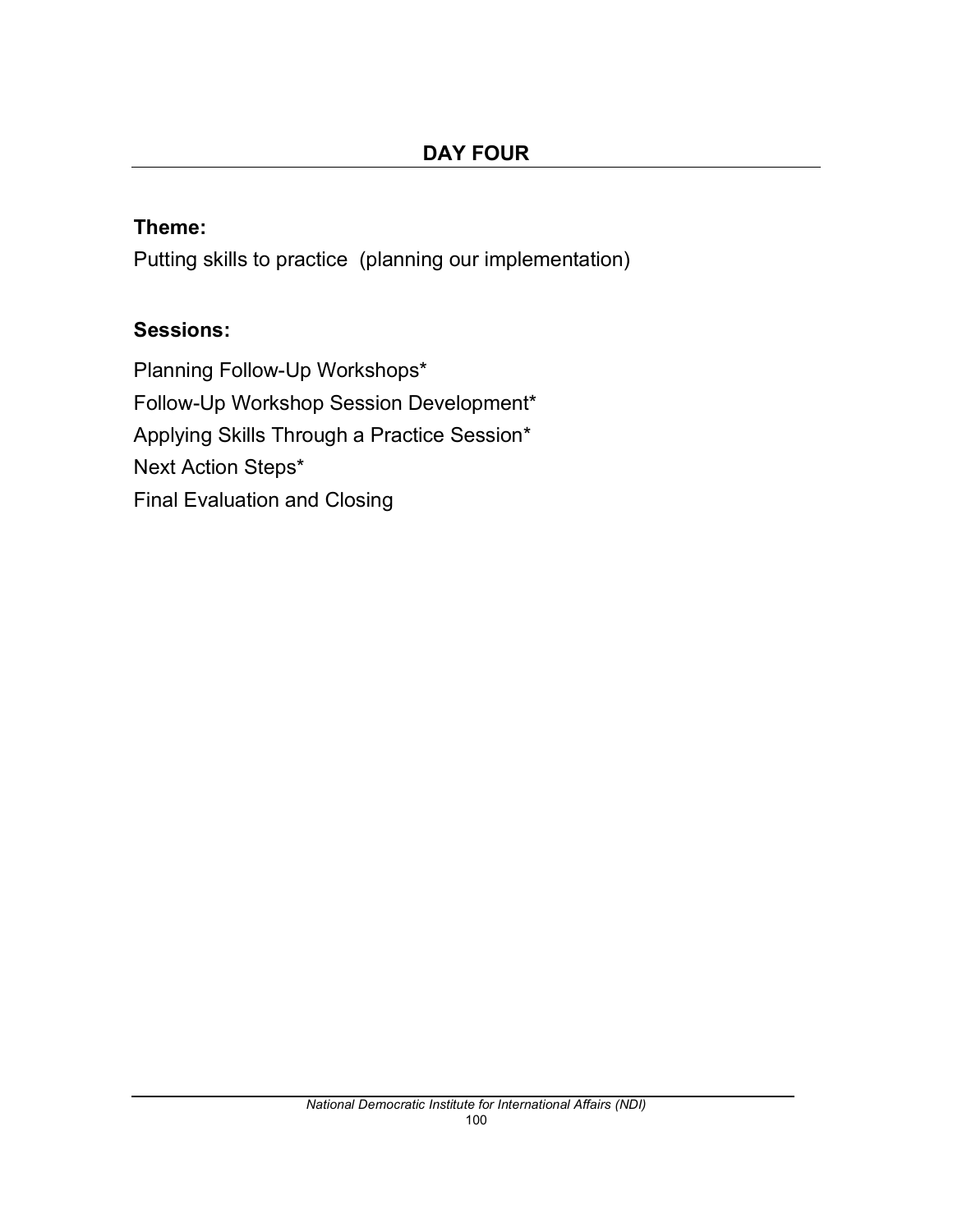# Session 16 Planning for Follow-Up Workshops

#### Objectives:

- Completing a detailed agenda for follow-up workshops that participants are being trained to deliver.
- Identifying gaps in skills and/or knowledge that still need to be addressed.

#### Time:

60 minutes

## Materials:

 $\Box$  Handouts Sample Workshop Agenda, 16-1: Issues for Workshop Design, 16-2: Workshop Design Worksheet, 16-3: Checklist for Effective Workshop Design

- 1. Distribute Handouts Sample Workshop Agenda (from Introduction and Opening Session), 16-1: Issues for Workshop Design, 16-2: Workshop Design Worksheet and 16-3: Checklist for Effective Workshop Design.
- 2. Review the workshop design used in this workshop. Point out how sessions relate to overall workshop objectives and to other sessions. Refer to relevant sections in the handouts that show the function of a particular design choice.
- 3. Divide participants into pairs or groups who will be implementing the follow-up workshops, if these are known. (Participants can also work on their own if they will be delivering the follow-up workshop(s) on their own.)
- 4. Each group should complete the Workshop Design Sheet (16-2). They can use sessions from this workshop in combinations that are appropriate for the context of their follow-up workshops or add their own ideas for sessions.
- 5. Each group/pair/individual posts their results.
- 6. Circulate among posted results, asking for comments or suggestions from other participants and adding your own.
- 7. Identify where participants are unclear about workshop design elements and clarify. Participants should understand why their choice of session is appropriate and will be effective.
- 8. Probe participants' comfort level with delivering their chosen sessions. If they feel uncomfortable about a chosen session but not confident to deliver it, discuss possible strategies to increase their confidence, alternatives to the session or have them delete those sessions from their agenda.
- 9. The outcome of this session should be a fully-developed workshop agenda for the whole time period allocated for the follow-up workshop.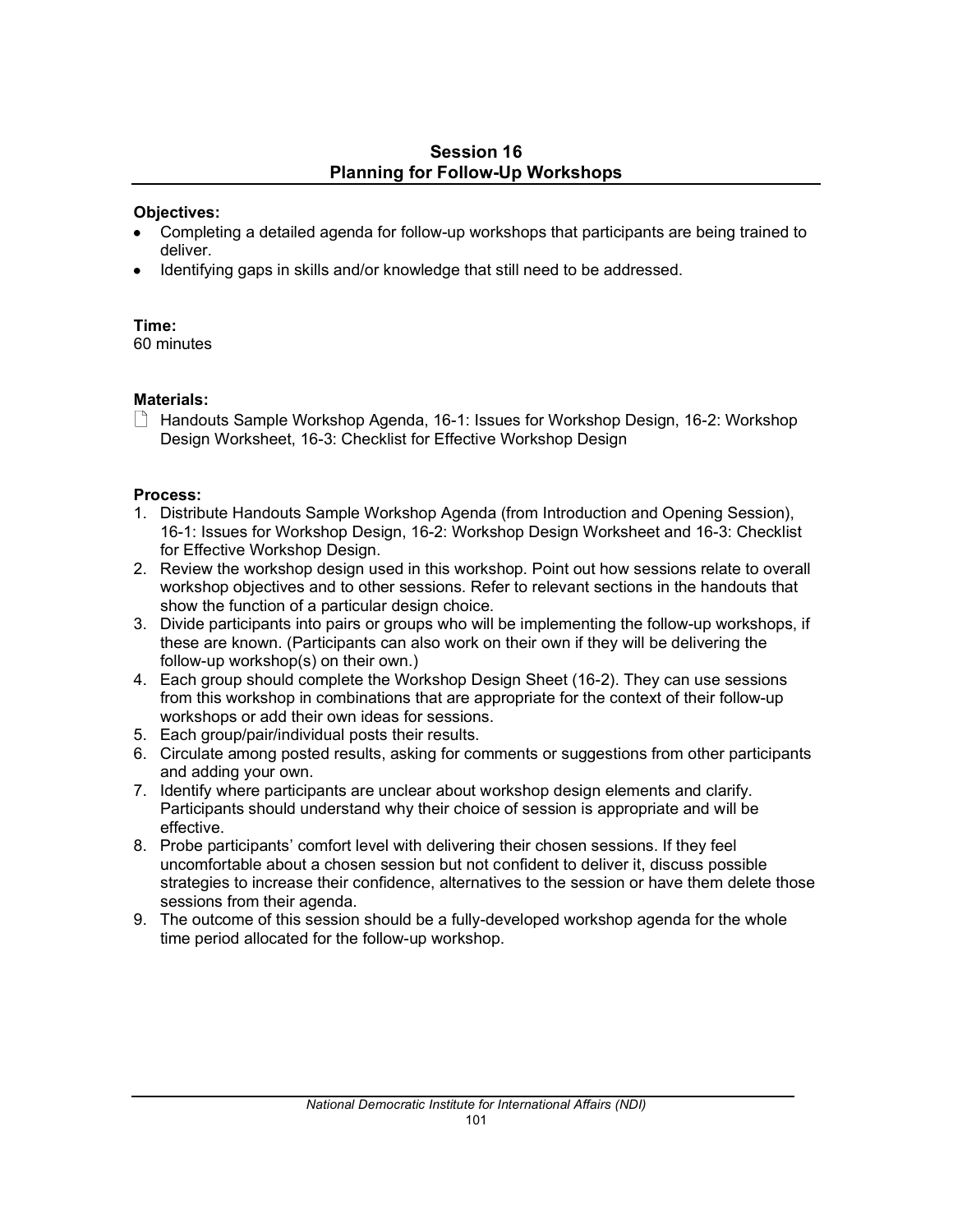#### What to do in the first hour

The most basic task for beginning is that of introductions – people need to find out enough about each other and the workshop to feel comfortable. Also, to give people time to "get there" as part of our introductions, we ask them to talk about what they had to do to get to the event.

- Establish your credibility. For example, two of us who are not trade union members were  $\bullet$ asked by the education director of a major union to do a session on popular education. We were not the only outsiders to the union and the province but we would also be presenting what might be considered suspect subject matter. After talking to the union members who invited us, we decided to start by giving participants a sense of who we were. So we presented ourselves more formally than usual. We also got the union president to lend a little extra credibility to the proceedings by introducing the session and us to the members. In any session it is critical to let people know who you are and how you connect with them, and the topic of the workshop.
- Find out why people are there. Even when you've collected information in advance, all  $\bullet$ participants are rarely involved in the planning so there is a need to check expectations to make sure the plan is going to meet their needs. This stage also lets people hear directly from each other and gives out the message that the intent is to make this workshop their program, not ours. We often put people's expectations down on paper, providing material that can later be used in the reflection at the end of the session.
- $\bullet$ Introduce the objectives and the agenda. We introduce the objectives and plan for the event with references to the expectations of participants and negotiate any changes. In this process we clearly name expectations that
	- Are already part of the agenda.  $\bullet$
	- Cannot be met, which are outside of the scope of the session.
	- Can be included but would require some re-designing. At the subsequent session we can return with a concrete proposal for discussion about how these can be met.

A well thought out introduction to the program is evidence of your preparation and can be part of establishing your credibility. It is also a mark of respect for the participants.

- Introduce the theme of the workshop. This step can be part of the introductory exercise or  $\bullet$ activities for getting started. We've also found it useful to include an activity that helps the group situate itself in relation to the theme or topic: to look at who we are and who we aren't and at how these factors affect our relationship to the topic.
- Negotiate the logistics. At any event there is always a number of logistical problems to get  $\bullet$ out of the way before anything else can be done, from establishing guidelines on smoking to negotiating times for beginning and ending sessions. Especially in residential situations when people are meeting in places overnight and far from home  $-$  participants not used to the situation will be preoccupied with questions about meals, telephones, and sleeping arrangements. Clarifying these logistics helps reduce anxiety – something that is often underestimated. "Ground rules" for logistics can be established to make sure that participants are clear about these kind of things.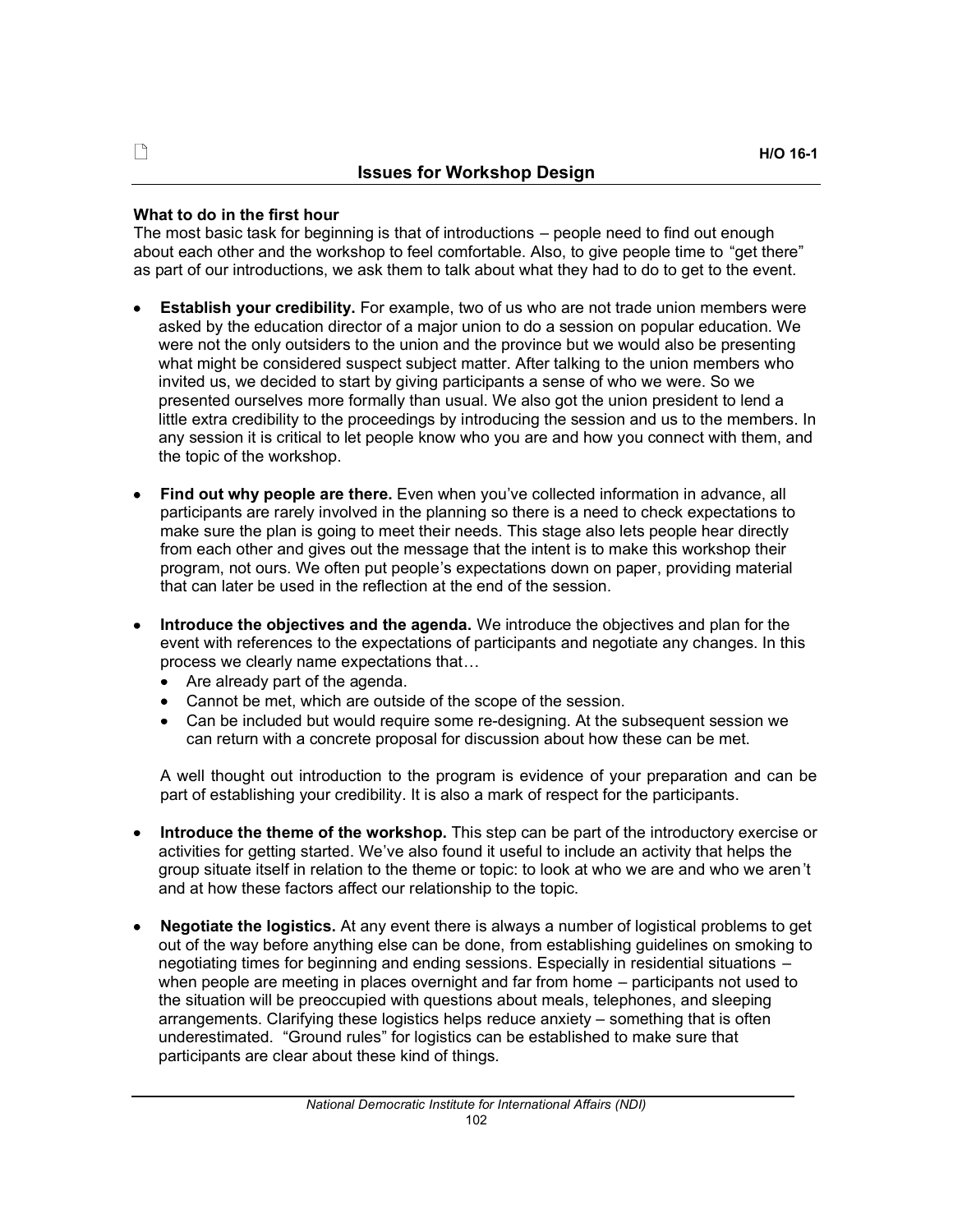Set the atmosphere. One important message people should get in the first hour is that we  $\bullet$ want them to participate in and take ownership of the event. To help establish this atmosphere, we choose introductory activities that give everyone a chance to participate. Within those activities there is often an opportunity to move the furniture around so people will begin to claim the space as their own. We often establish a process for our work together by putting forward our assumptions about the process and negotiating those with participants. We post a list of these assumptions and use them as a reference throughout the workshop.

#### Sample List of "Our Assumptions About a Workshop"

- Everyone will help contribute to a safe/non-judgemental environment.  $\Box$
- Much of the content will be coming from participants.  $\Box$
- $\Box$  Participants bring analysis and experience to the program.
- $\Box$  Everyone will have a shared intolerance for all forms of oppression.
- $\Box$  Participants will take responsibility for their own learning and interaction with other participants.
- $\Box$  Everyone will participate fully in all sessions.
- $\Box$  People will bring a sense of humor.
- $\Box$  There will be a tolerance of differences in approaches and strategies.

#### Sample "Getting Started Checklist"

- $\Box$  Introductions to each other
- $\Box$  Set the atmosphere, build the group
- Reflect on the social identity of the group in relation to the topic  $\Box$
- $\Box$  Identify participant expectations
- $\Box$  Introduce the theme of the workshop
- Introduce the objectives and plan (agenda) for the event, referring to the expectations of the participants
- $\Box$  Get people "there" mentally as well as physically
- $\Box$  Establish a process for the event with participants
- $\Box$  Clear up any logistical details
- □ Negotiate ground rules.
- $\Box$  Give participants a chance to claim the space in the room

#### $\Box$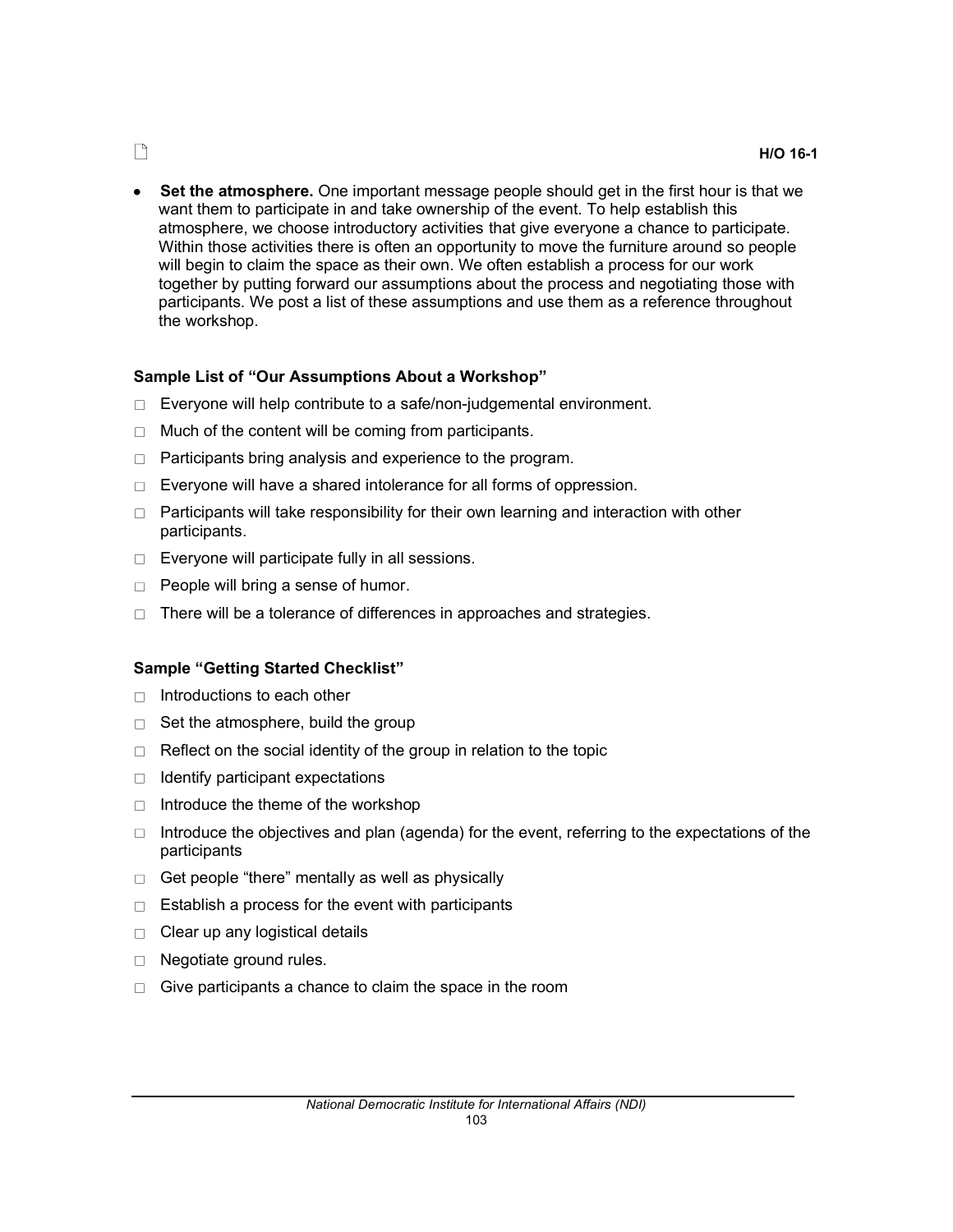# Workshop Design Sheet

*Name of the Workshop:* \_\_\_\_\_\_\_\_\_\_\_\_\_\_\_\_\_\_\_\_\_\_\_\_\_\_\_\_\_\_\_\_\_\_\_\_\_\_\_\_\_\_\_\_\_\_\_\_\_\_\_\_

# *Participants:*

# *Overall Objective(s):*

| ┍ |  |
|---|--|
| я |  |
|   |  |

| <b>Time</b> | <b>Session</b> | <b>Details of the Process</b> | <b>Materials Needed</b> | <b>Person Responsible</b> |
|-------------|----------------|-------------------------------|-------------------------|---------------------------|
|             |                |                               |                         |                           |
|             |                |                               |                         |                           |
|             |                |                               |                         |                           |
|             |                |                               |                         |                           |
|             |                |                               |                         |                           |
|             |                |                               |                         |                           |
|             |                |                               |                         |                           |
|             |                |                               |                         |                           |
|             |                |                               |                         |                           |
|             |                |                               |                         |                           |
|             |                |                               |                         |                           |
|             |                |                               |                         |                           |
|             |                |                               |                         |                           |
|             |                |                               |                         |                           |
|             |                |                               |                         |                           |
|             |                |                               |                         |                           |
|             |                |                               |                         |                           |
|             |                |                               |                         |                           |
|             |                |                               |                         |                           |
|             |                |                               |                         |                           |
|             |                |                               |                         |                           |
|             |                |                               |                         |                           |
|             |                |                               |                         |                           |
|             |                |                               |                         |                           |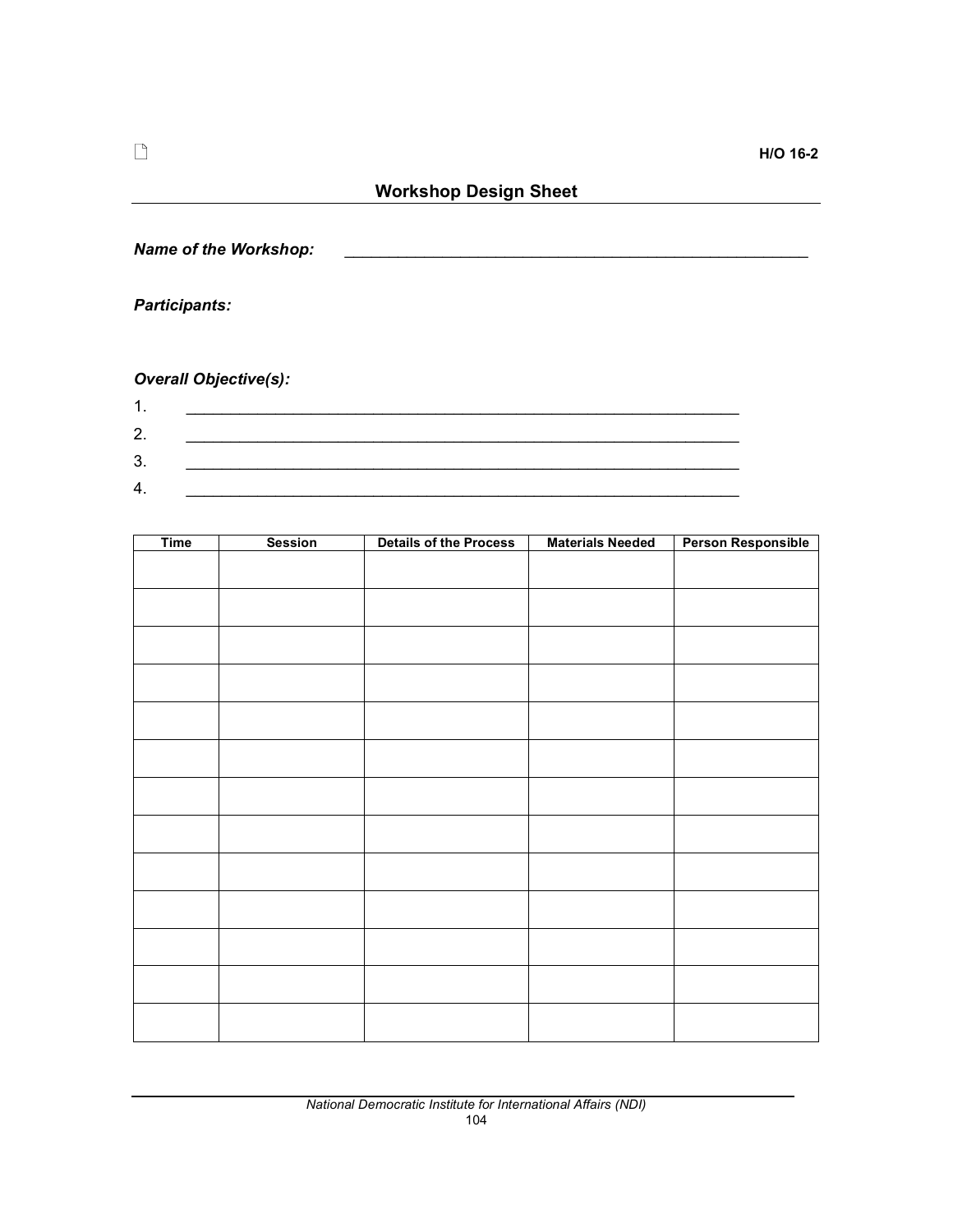- $\Box$  Have a planning committee of participants to help in the design
- $\Box$  Take into account what you know about the participants
- $\Box$  Visit the site and take the physical space into account in the design
- $\Box$  State your own assumptions in advance
- $\Box$  Take into account the organizational and broader social context for the event
- $\Box$  Be clear about what kind of events /actions have come before and will follow this session
- $\Box$  Anticipate potential problems and how they might be handled
- $\Box$  Have clear, stated objectives that follow a clear path
- $\Box$  Have a clear, written agenda which fits the time available
- $\Box$  Have a mix of activities that encourage participation and take into account the background of the participants
- $\Box$  Build in ways for participants to gradually take more control of the process
- $\Box$  Know how people will be broken down into groups and how the groups will report back
- $\Box$  Plan for breaks, energizers, humor
- $\Box$  Build in evaluation during and after the event
- $\Box$  Identify clear responsibilities for follow-up
- $\Box$  Have a clear plan for documenting the process for participants
- $\Box$  Review your plan and cut it down: you probably have too much

\_\_\_\_\_\_\_\_\_\_\_\_\_\_\_\_\_\_\_\_\_\_\_\_\_\_\_\_\_\_\_\_\_\_\_\_\_\_\_\_\_\_\_\_\_\_\_\_\_\_\_\_\_\_\_\_\_\_\_\_\_\_\_\_

 $\Box$ 

 $\Box$ 

*National Democratic Institute for International Affairs (NDI)*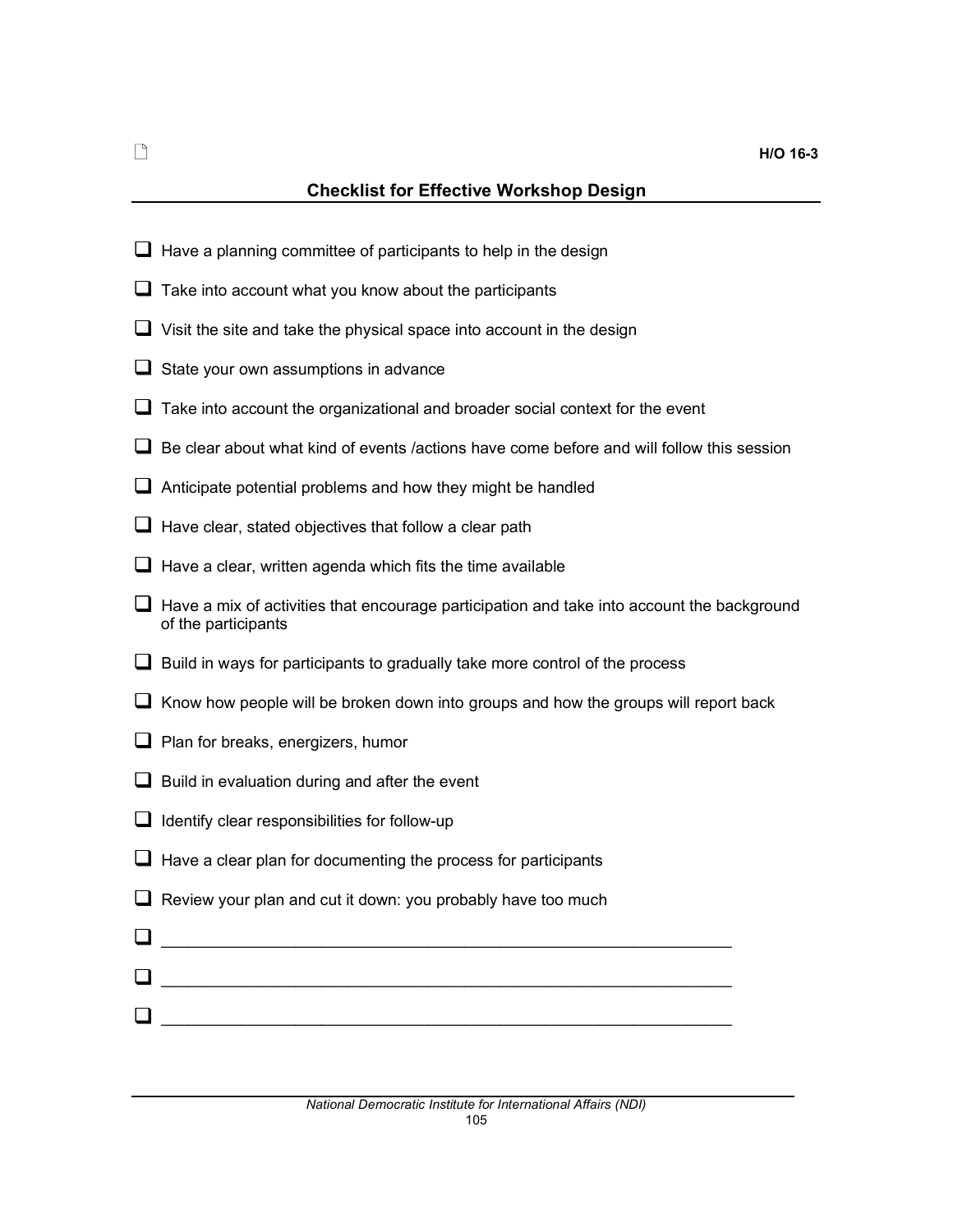### Objective:

 $\bullet$ Using skills and knowledge gained in previous sessions/activities to design at least one complete session that will be used in follow-up workshops.

#### Time:

90 minutes

#### Materials:

- $\mathscr{L}$  Sample Detailed Session Outline
- Materials used in previous sessions (blank paper, glue sticks, scissors, sticky dots, etc.)
- $\Box$  Handouts 17-1: Facilitator Do's and Don'ts, 17-2: Designing Workshop Activities, 17-3: How People Learn

- 1. Distribute Handouts 17-1: Facilitator Do's and Don'ts, 17-2: Designing Workshop Activities and 17-3: How People Learn.
- 2. Review Handout 17-3: How People Learn to emphasize to participants that their choice of methodology for activities will influence how much people retain about a topic.
- 3. Give participants some time to read the other handouts. They might also want to re-read handouts from Session 2, as these also have a lot of information about methodology.
- 4. Have a short question and answer session to clarify any points from the handouts for participants.
- 5. Display prepared flipchart with Sample Detailed Session Outline. (Session 2 is used here but other sessions could be used instead.) Go through the outline, pointing out the level of detail required for session planning: clear objectives, time period, materials needed, clarity about the process and methodology to be used.
- 6. Have participants return the groups they were in the previous session (Session 16) pair, group or individual groupings who will deliver the follow-up workshop(s).
- 7. Assign each group a session from one of those they included in their agendas developed in Session 16. Try to avoid duplication of sessions between groups in order to get as many sessions fully developed as possible.
- 8. Instruct groups to:
	- Complete a detailed written outline for their assigned session (on flipchart paper or smaller sheets of paper). The outcome should be at least as detailed as the sample you present in Step 5.
	- Prepare to facilitate their assigned session. This is not a presentation of their written outlines! There will not be enough time to do the whole session so they should prepare to do a 10-minute portion of it. This could be the beginning of the session or a part of the session that emphasizes the facilitator's role/function. (These will be done in the next session.)
	- Prepare any materials they need to use in their practice session (prepared flipcharts, markers, glue sticks, etc.)
- 9. Circulate among the groups to make sure they are including the level of detail required in their written outlines and that they are on track preparing their practice sessions.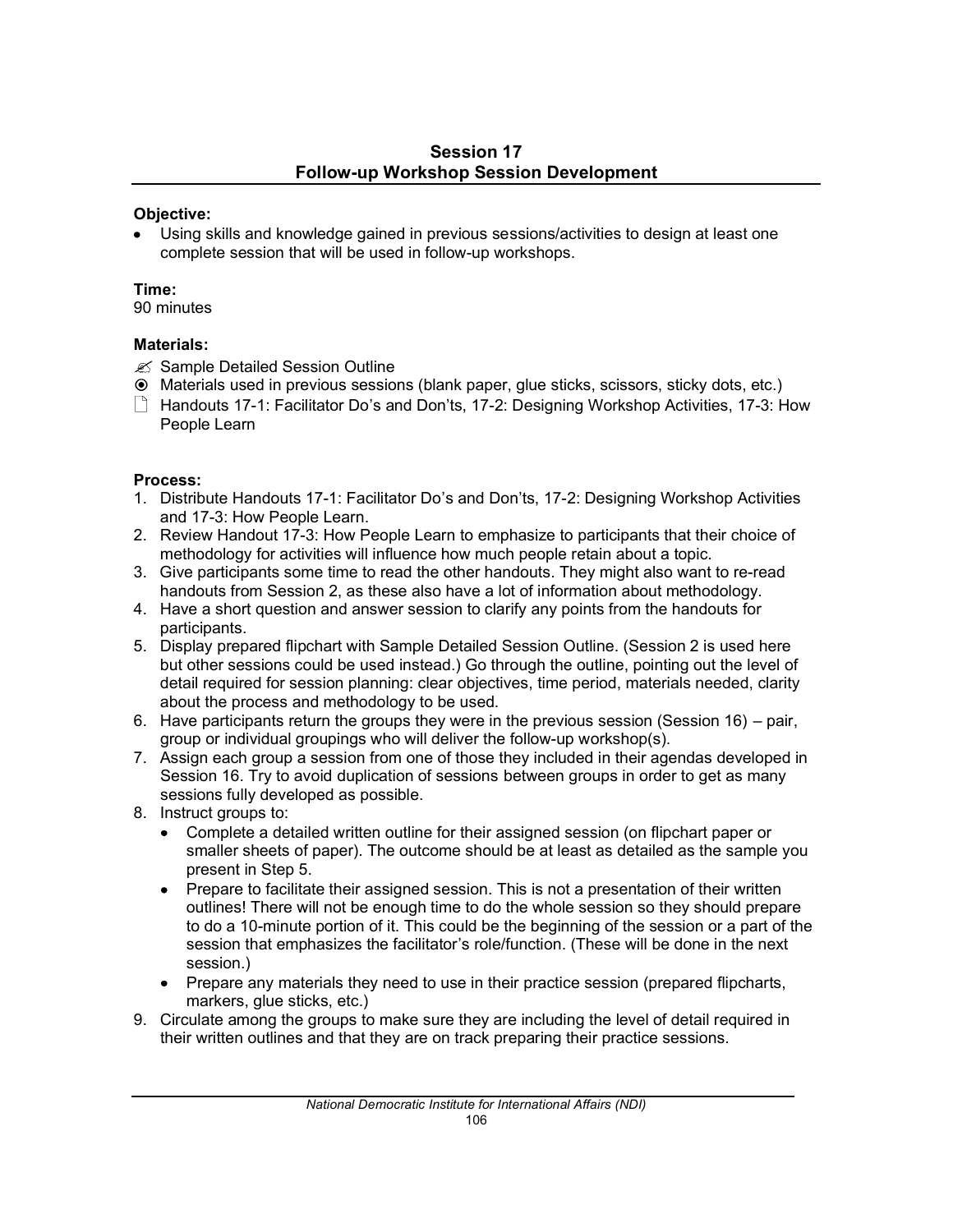## Sample Detailed Session Outline: Facilitation Nightmares

#### Objectives:

- Identifying any fears participants may have in terms of taking on the role of trainer/facilitator.
- Developing strategies to deal with identified fears.

#### Time:

60 minutes

#### Materials:

- $\mathscr{L}$  Prepared flipchart labeled "Facilitation Nightmares"
- $\Box$  Handouts 2.1: Issues and Tips for Establishing Credibility, 2.2: The Facilitator's Role, 2.3: Working with Resistance, 2.4: Basic Facilitation Skills

#### Process:

- 10. Use the "bean bag toss" method (described in Handout 2-4) to call on participants randomly. Ask participants to state any fears they have in terms of taking on the role of trainer or facilitator. It doesn't matter if they have any previous experience as a trainer or facilitator  $$ they can draw upon their experiences as participants in other workshops or as students. What makes them really nervous?
- 11. Record each 'nightmare' on the flipchart. (This is a brainstorm, so no comments should be solicited.) Give the group about 15 minutes for this. Make sure all participants have had a chance to contribute at least one thing.
- 12. Divide participants into groups of 4-5. Have them move into their groups.
- 13. Ask each group to choose one 'nightmare' from the list.
- 14. Each group has 10 minutes to prepare a short scenario (role-play) to show how they would deal with their selected nightmare.
- 15. Bring the groups together after 10 minutes, and have each present their scenario.
- 16. After each presentation, have other participants comment on the strategy used: Do they like what was suggested? Do they have any other ideas about how to deal with the selected nightmare?
- 17. Distribute the handouts and review. All of them have ideas about how to avoid or handle common facilitation nightmares.
- 18. Assign *Handout 2.4: Basic Facilitation Skills* as homework as it contains detailed descriptions of facilitation processes for Paraphrasing, Drawing People Out, Mirroring, Gathering Ideas, Stacking, Tracking, Encouraging, Balancing, Go-Arounds, Brainstorming and Managing Lists.

Ø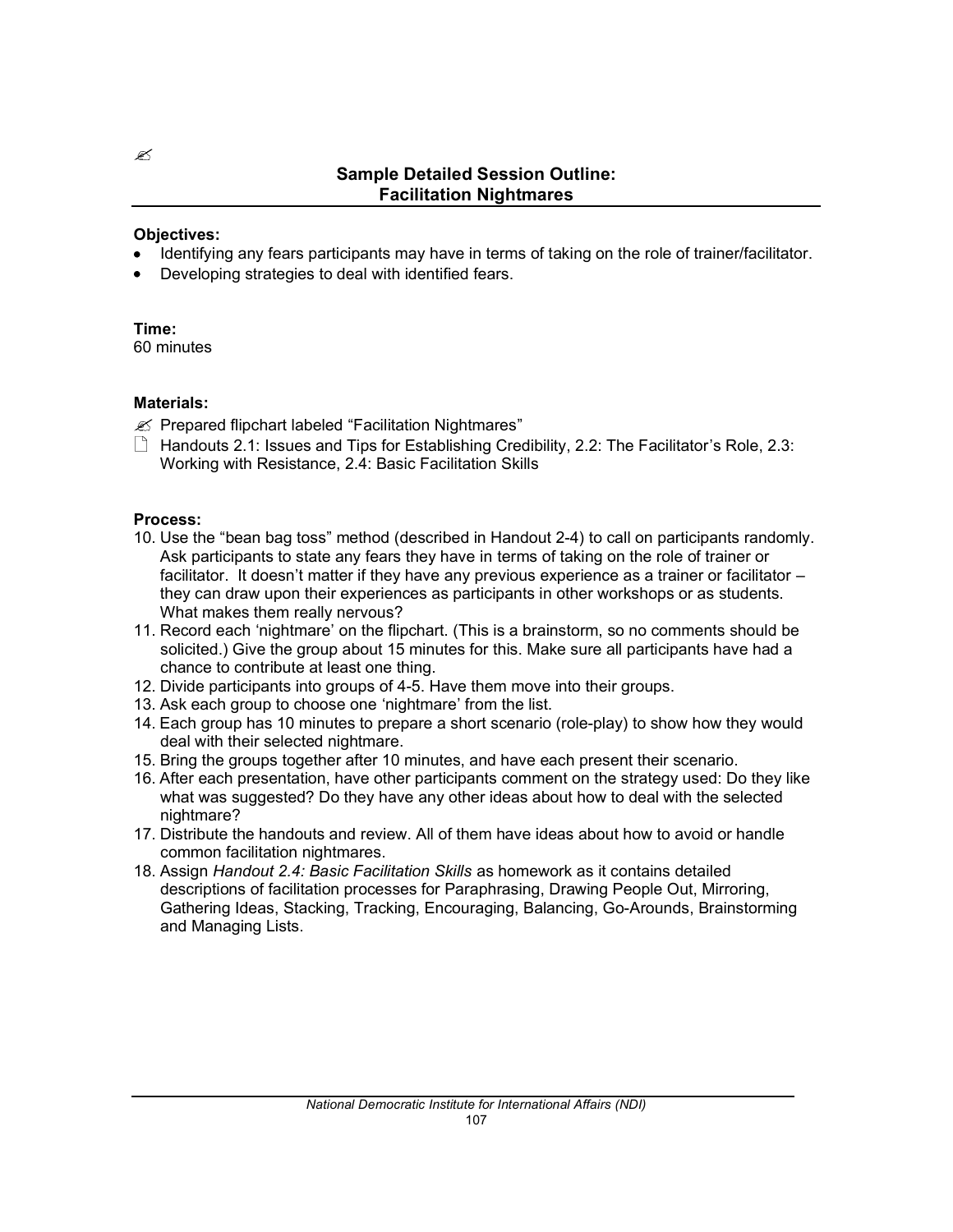# Facilitator Do's and Don'ts

A facilitator is different from the typical leader or chairperson. The difference is in how they use their role. The leader/chairperson decides what and how things will be done, tells people they are out of order, etc. The facilitator asks, suggests, reminds, keeps track of the main agenda and sees if people are ready to move on to the next step/decision. Generally the facilitator is there to see that all participants feel they are having a say and are listened to and accepted. S/he attempts to stay very neutral. A facilitator tries to provide enough structure so that what's happening with people doesn't interfere with topic on the agenda.

## *Following are a number of points a facilitator should keep in mind:*

#### *Keep participants on the topic:*

- $\bullet$  Let participants know when the discussion has drifted  $-$  usually they will quickly return to the topic at hand.
- Every now and then, remind participants of the topic under discussion. "Isn't this what we were discussing?

#### *Summarize what participants have said:*

- In particular summarize what the less active participants have said.
- Relate what one person says to others' ideas.
- Accept parts of ideas and ask if the person could develop the idea more.
- Let people know when someone has been cut off and ask them to finish what they were saying.

#### *Let people know feelings are OK:*

• Summarize feelings as well as content.

#### *State the problem in a constructive way so people can work on it:*

- State the problem like a problem, not like someone is at fault.
- Give problems and questions to the group, not answers.
- Clear up what decision (if any) the group needs to make so people don't waste their time on other things.

#### *Suggest ways to solve the problem:*

- Let participants know when it may be time to move on to the next problem or agenda item.
- Try to break up big problems into workable pieces and deal with each separately.

#### *Summarize what has been decided:*

Be sure to restate a decision after it has been made by the group.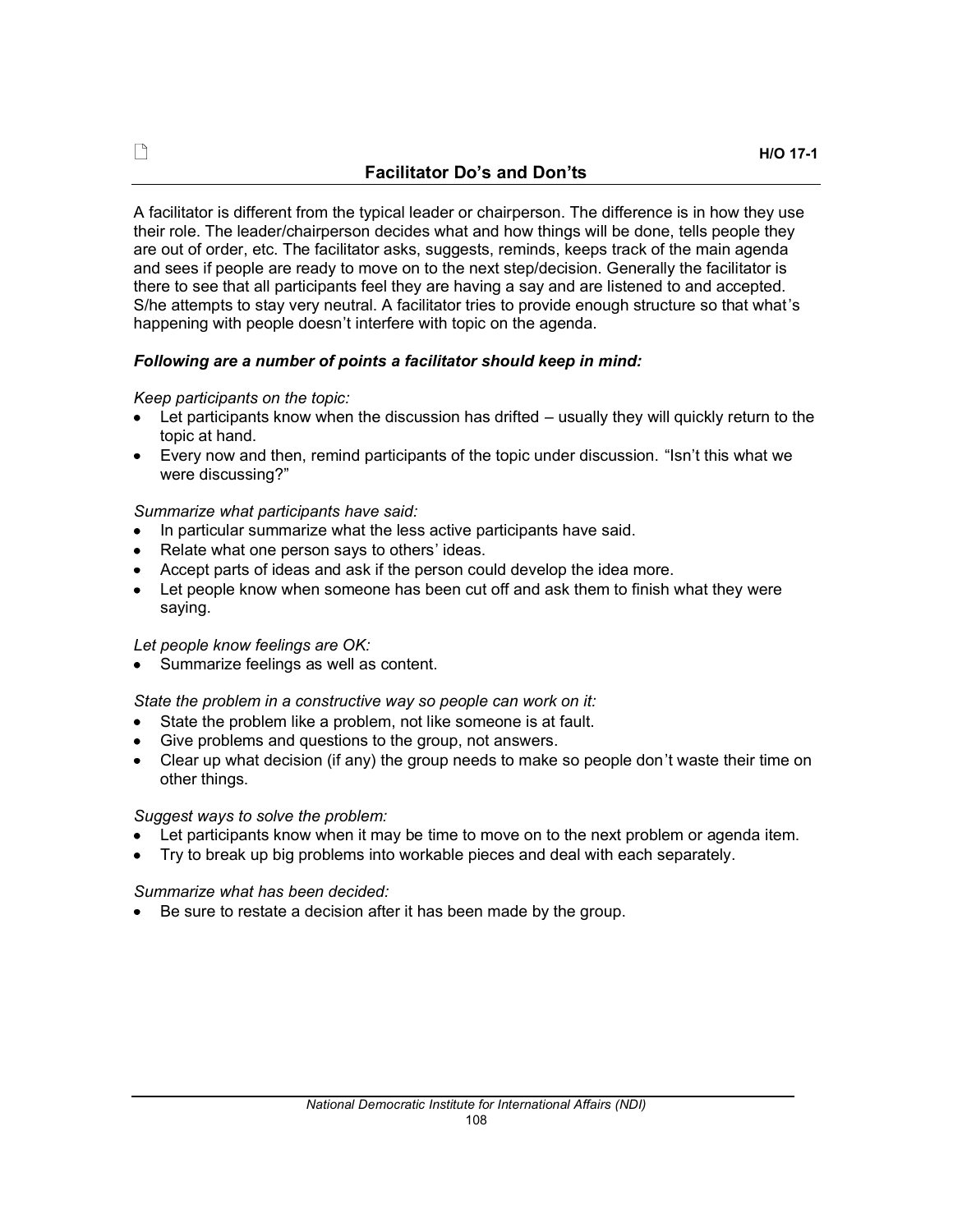## *Things facilitators should avoid:*

In no way will a facilitator be effective if s/he does not remain neutral. S/he should become a key participant in what's happening nor try to manipulate the group by using the facilitator's role to get one's own personal agenda on the table.

*The facilitator should specifically avoid:* 

- Criticizing the ideas or values of others.
- $\bullet$ Forcing one's own ideas on the group by using your facilitator role.
- Making decisions for other participants without asking for their agreement.
- Saying a lot or getting too involved in discussions when you are the facilitator this will  $\bullet$ distract you and could get the whole group off track.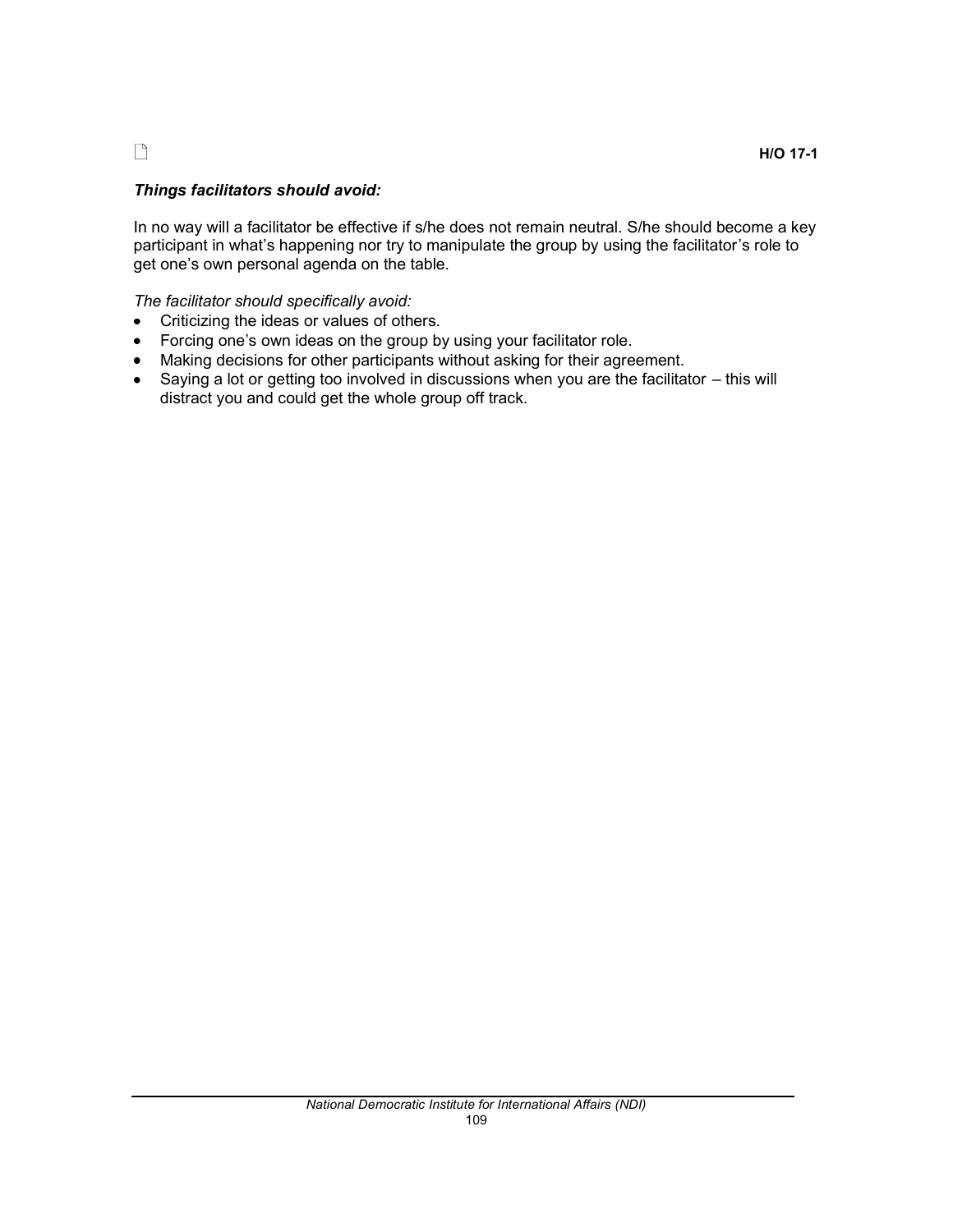Activities can be divided into three types:

- **Presentations**
- Guided discussions
- Structured activities

Many people continue to be most comfortable with the *presentation* either verbal or audiovisual. The *guided discussion* requires skill in ensuring broad participation and finding the right questions. The *structured activity* (for example, role-plays) can be the most dynamic but may also have the highest risk factor.

In the following pages, we are referring only to *structured activities*. But in fact a mix of all three kinds of activities is often what's needed to make sure your program relates to the learning styles of all the participants.

Structured activities most often involve breaking down a body of participants (ideally between fifteen to twenty-five) into smaller groups. Whatever the mode of activity (role-play, group discussions, etc.) we usually ask participants to consider several questions decided in the design phase.

#### Steps or moments in an activity

One way to begin is to dissect an activity into its component parts.

- *1. Introduction: explaining the activity*
- Give the background to the activity and its objective. We usually begin by explaining to participants why we are asking them to do an activity. In these opening remarks we sometimes include a little history or background if appropriate, or we try to allay any fears. For example, in the introduction to a drama or role-play activity, we emphasize that there are no acting awards given and that for those who don't want to take a leading role there is always a bit part.

We've also found that we need to be comfortable with the activity if we are to help others feel comfortable doing it. And when we introduce an activity, we can afford to wander a little at the beginning but by the end of the introduction we need to be very precise about the instructions.

 $\bullet$ Explain the guidelines, the task, and the time available. Participants need to know exactly what they are being asked to do. We often write the task  $-$  which often involves considering a list of questions related to the topic  $-$  on a flipchart so everyone can see it.

If people will be working in different rooms, or if the task is complicated, we hand out a tasksheet to each person. The task-sheet includes the question(s) to be discussed/worked on; how the work is to be recorded; what should be reported back to the whole group; how much time people have. Check with the group to make sure participants understand the task and are willing to engage in it. Leave time for questions.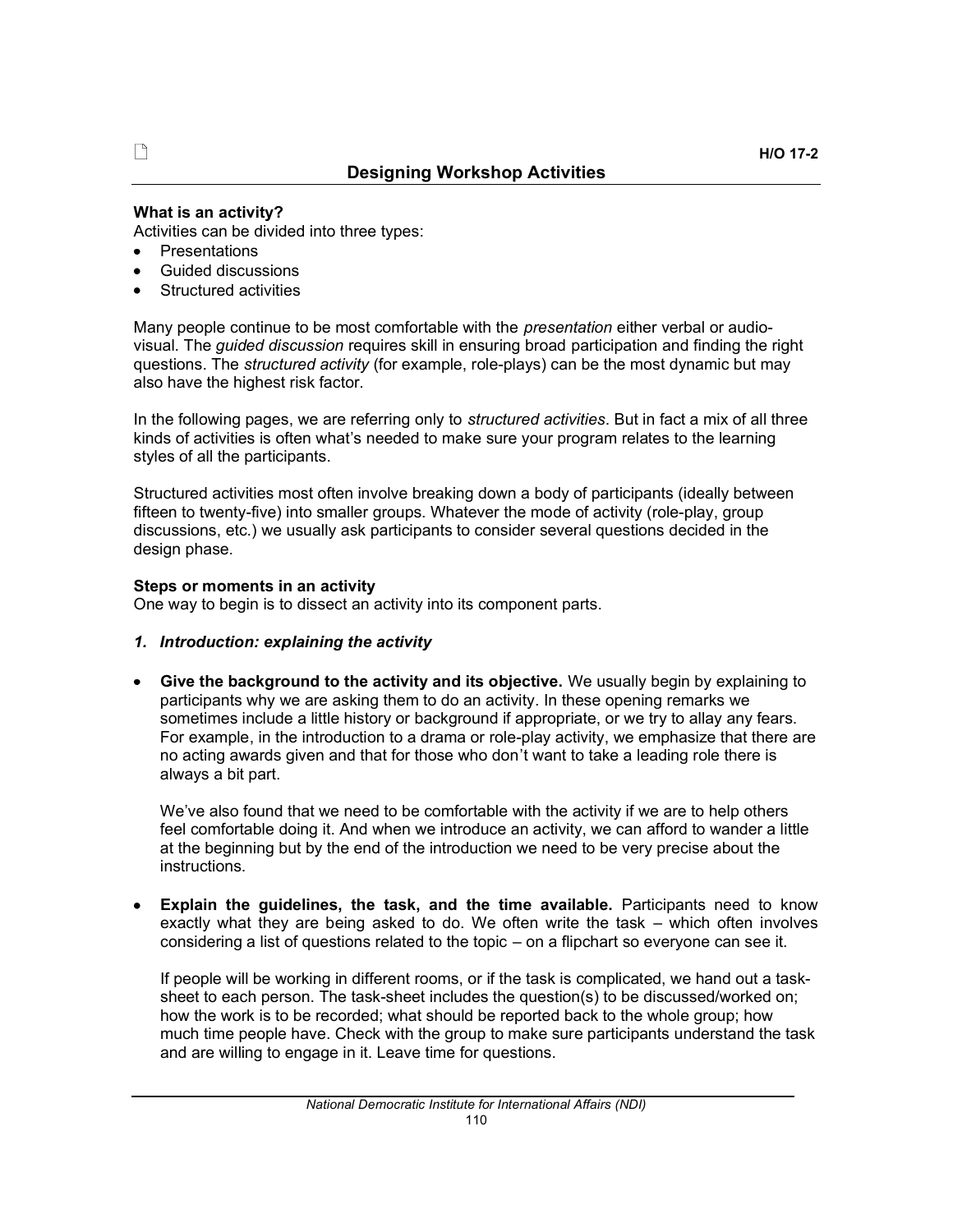Hand out materials, tell people how to divide into groups and where to go. If there are  $\bullet$ handouts or other materials, these need to be identified and a process suggested for getting them to each group. Before the activity starts, you may also have to divide people break into small groups. It's good to assign groups ahead of time to ensure a mix of different experiences.

In every workshop, there will also be informal, pre-existing cliques. So when people break into small groups we need to take these into account, either to encourage people to mix or to take advantage of existing relationships.

For a longer program, we like to have two or three ways to divide people into groups. Don't forget that you'll need to be clear about where each group can work, but this information is better given after people are divided into groups. Otherwise they often don't remember where to go.

#### *Ideas for dividing people into groups:*

- *Number off by the number of groups you need.* So for a workshop of twenty people where you want to form four small groups, participants would number off from one to four. Have people group afterwards by number into the four groups.
- *By symbols.* Prepare pieces of paper with as many different symbols as you need groups. If you want to form four groups of five people, you might have five each of symbols like triangles, squares, circles and rectangles. Each person picks or is given a symbol and finds others with the same symbols.
- □ Self-selection. When you want people to divide into groups according to their interest in topic or theme, you can post the topics in different places on the walls in the room. Ask participants to "vote with their feet" by going to the topic that most interests them. If there are too many people for any given topic, you can sub-divide the group. If there is no interest in a given topic, it doesn't get discussed.
- *By sound.* This is useful for later in a longer program after people have got to know one another and won't feel self-conscious. It uses the same process as the symbol method, although this time each person gets a piece of paper describing a sound. Participants find their group by moving around the room making their sounds. To make it even more interesting, people can do this with their eyes closed. Examples of sounds are animal sounds, machine sounds, baby sounds - use your imagination, have fun!
- *Pre-formed groups.* Sometimes you need to have a particular mix of people for specific purposes, so you list the group members and where they will be working on a flipchart and post them. Preparing the list in advance can save time and avoid confusion during the activity.

#### *2. Preparing the activity*

When participants are working at something  $-$  preparing a role-play, engaging a discussion  $\bullet$ to draw together ideas or prepare a report  $-$  we, as facilitators, usually do not participate in the activity because our presence can impede or distract the group's own work. In these situations the role of the facilitator is to be a resource person, to clarify instructions, and to help out any group having difficulties. We also have to watch the clock.

# $\Box$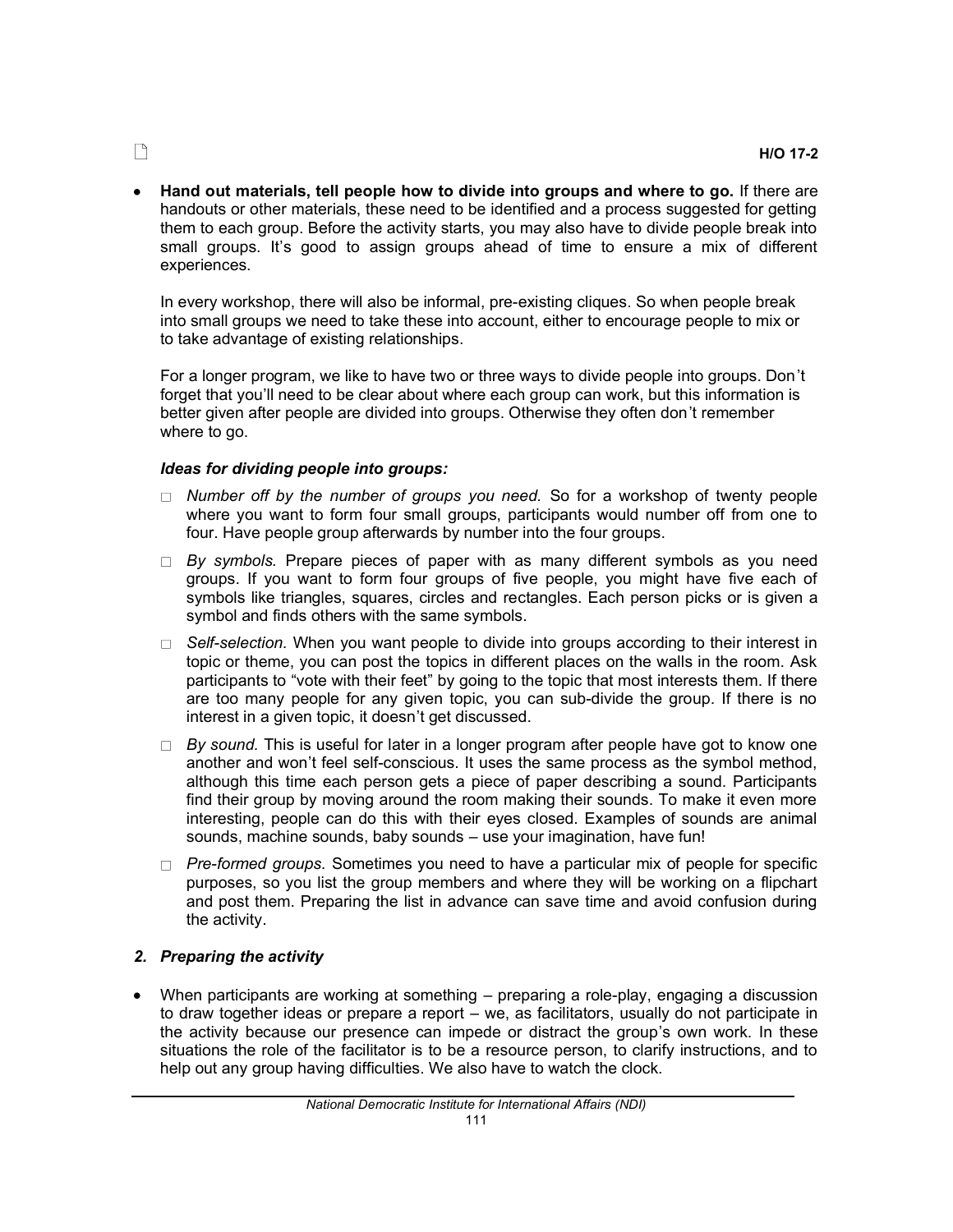### *3. Presenting and discussing the activity*

Small groups report back to the larger group. Most facilitators (and participants) have experienced more than their share of boring plenaries. So it's important to plan carefully just how to get the most out of the larger group discussion: to decide what needs to be shared and how.

#### *Ways of reporting back from small groups:*

- $\Box$  Different questions from each group. Each group reports back on a different question. All the questions are covered once.
- $\Box$  Only one question reported back. Groups report back on only one of the questions discussed (the key question). Notes on other questions might be posted so other groups can take a look at them during a break.
- $\Box$  Different forms of report back. Each group can be asked to use a different form of report back (visual, dramatic, verbal, song, etc.) or can choose the form the members feel most comfortable with.
- $\Box$  Simultaneous plenaries. We use this method when small groups have prepared skits or dramatic presentations and the group as a whole is too large for everyone to see all of the presentations. We break the main body of the participants into as many large groups as we need, with one facilitator and three or four presentations in each. All of these miniplenaries can take place at the same time.
- $\Box$  Gallery review. Each group posts its material and participants walk around this instant gallery to see what others have done. A representative of each group should remain with that group's work to help answer questions from other participants. You can also leave space in the group's flipcharts for comments or questions from other participants.
- $\Box$  **A common format.** About fifteen or twenty minutes before the end of the small group discussion period, you ask each group to focus on its report back and synthesis of the discussion. You can provide a sample format but it doesn't have to be compulsory for the group:

```
The main points we discussed were (no more than 3): 
1.
2.
3.
and we concluded that:
```
*We recommend:*

*One of the most interesting/exciting points we discussed and would like to share is:* 

No report back. Sometimes, due to time constraints or the nature of the discussion, it is  $\Box$ not possible or necessary to hear back from the small groups – although this does not happen very often. In a plenary, it's also possible to ask for comments from the floor on key points or issues raised.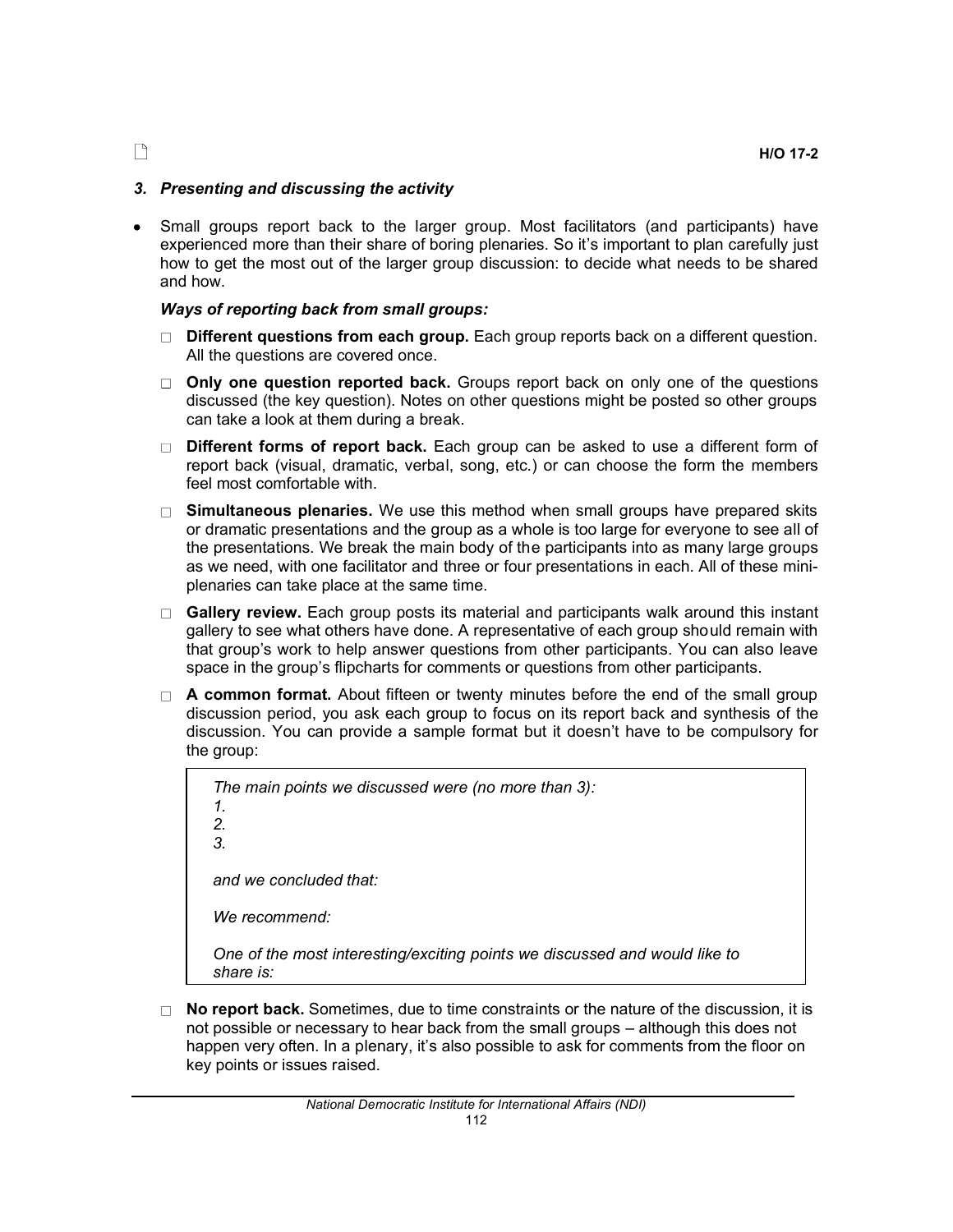$\Box$ 

- **Pulling out the experience.** After small groups return to the plenary, the next step involves asking questions about the small group work that will make sure participants describe the experience and identify patterns. Questions for this step might be: What are your feelings?" What are your key learnings or insights?
- Looking for patterns/analysis. This is the meat of any activity. After all the reports have  $\bullet$ been completed, you can ask a number of questions about what's been reported. What are the similarities and the differences? What helped or hindered? Who benefited? Who lost? What are the key shared concerns? What issues should we focus our discussion on now?
- Add new content/theory. After the analysis of participant experience, we can introduce  $\bullet$ new content or theory, either through brief facilitator presentation or a handout.
- Synthesis. The final step in any activity is the summary or synthesis of the most important  $\bullet$ points that emerged in the discussion. Participants and facilitators can work together to name key issues in summary form.

# Summary of Steps in an Activity

- 1. *Introduction: explaining the activity*
	- Explain the objectives of the activity
	- Give the history/background of the activity if appropriate
	- Explain the task and the time available, checking for clarity and consent
	- Identify and distribute materials/handouts, if any
	- Groupings: how to divide and where to go
- 2. *Preparing the activity*
	- Participants work at something, often in groups (preparation)  $\bullet$
	- Facilitator is available as a resource or to clarify
	- Facilitator monitors time
- 3. *Presenting and discussing the activity* 
	- If in small groups, come back to the larger group
	- Pull out the experience  $\bullet$
	- Look for patterns/analysis
	- Add new content/theory
	- Synthesis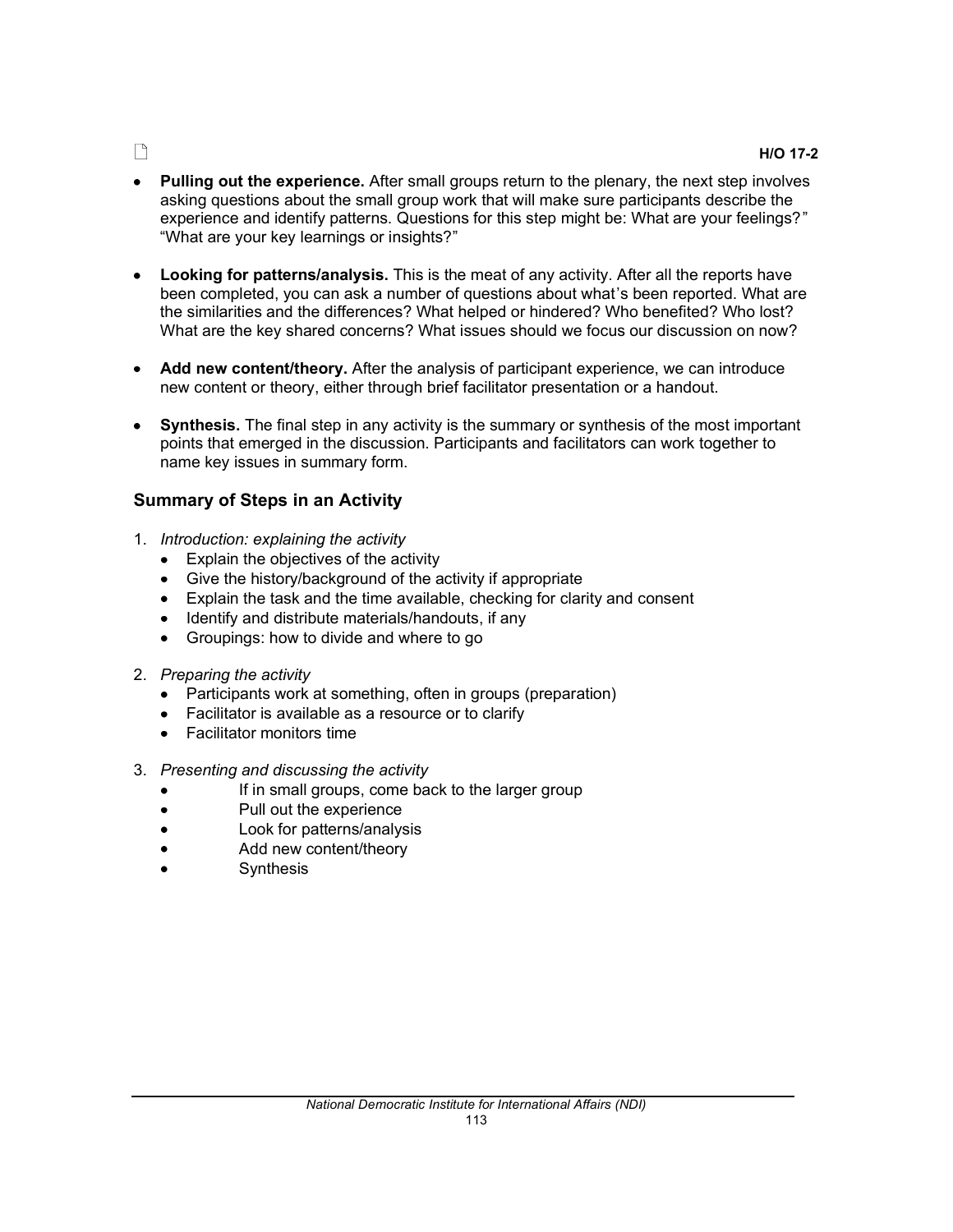H/O 17-2

# A checklist for developing appropriate activities

## Consider

- $\Box$  Local context
- $\Box$  Number of participants
- $\Box$  Who the participants are (cultural background, sector, social class, race, gender, traditions)
- $\Box$  Comfort level: will participants feel uncomfortable doing the activity at this stage of the workshop?
- $\Box$  Objectives
- $\Box$  Design: at what point in the workshop should you do this activity?
- $\Box$  The time of day (effect on energy level, concentration)
- $\Box$  The time you have available
- $\Box$  Language: level and literacy
- $\Box$  Space and logistics
- $\Box$  Materials and technology available/required
- $\Box$  Theme and subject matter
- $\Box$  Resources available to you
- $\Box$  Participant experience in relation to the theme
- $\Box$  Organizational context (timing, who is involved)
- Other factors? \_\_\_\_\_\_\_\_\_\_\_\_\_\_\_\_\_\_\_\_\_\_\_\_\_\_\_\_\_\_\_\_\_\_\_\_\_\_

 $\bigcap$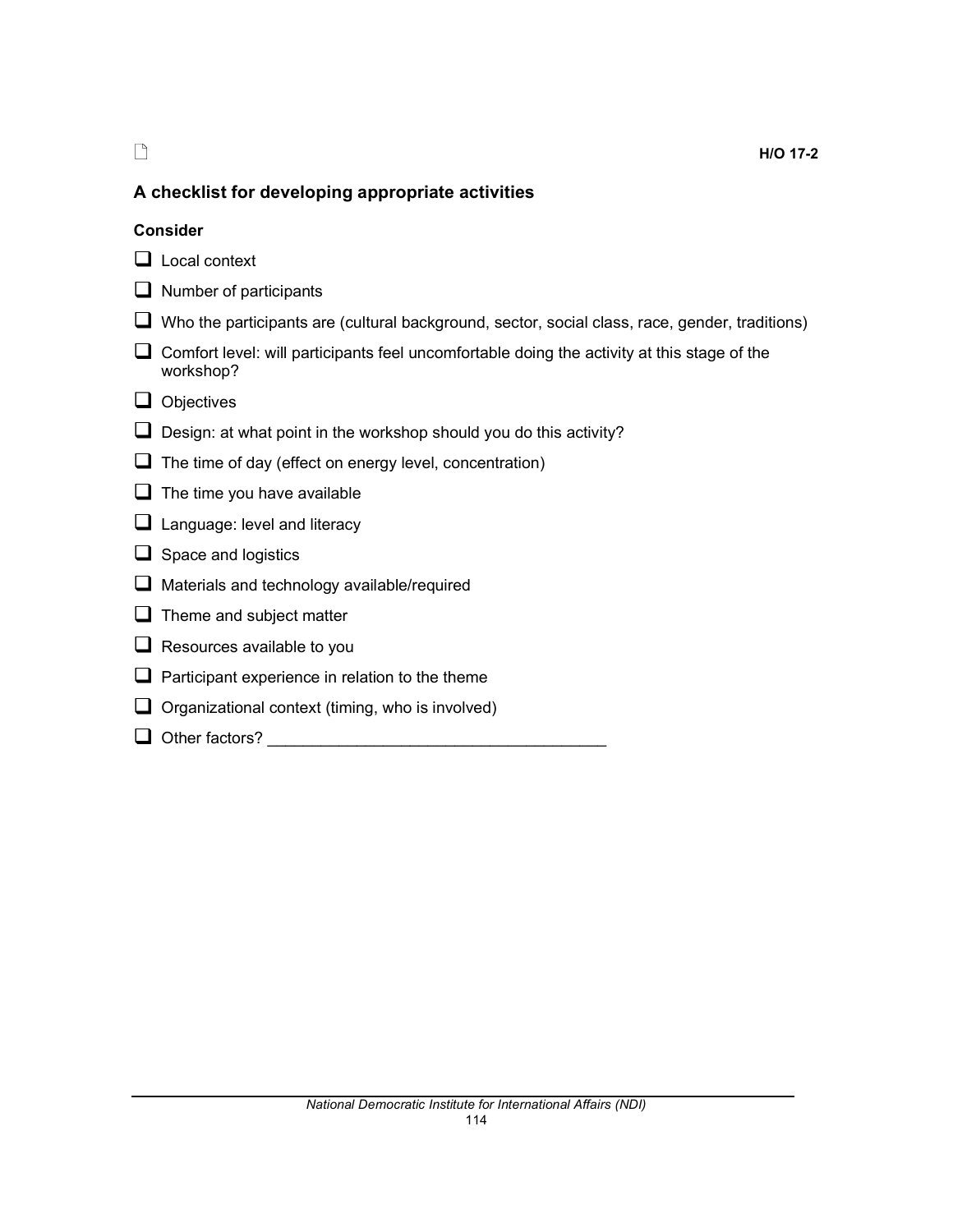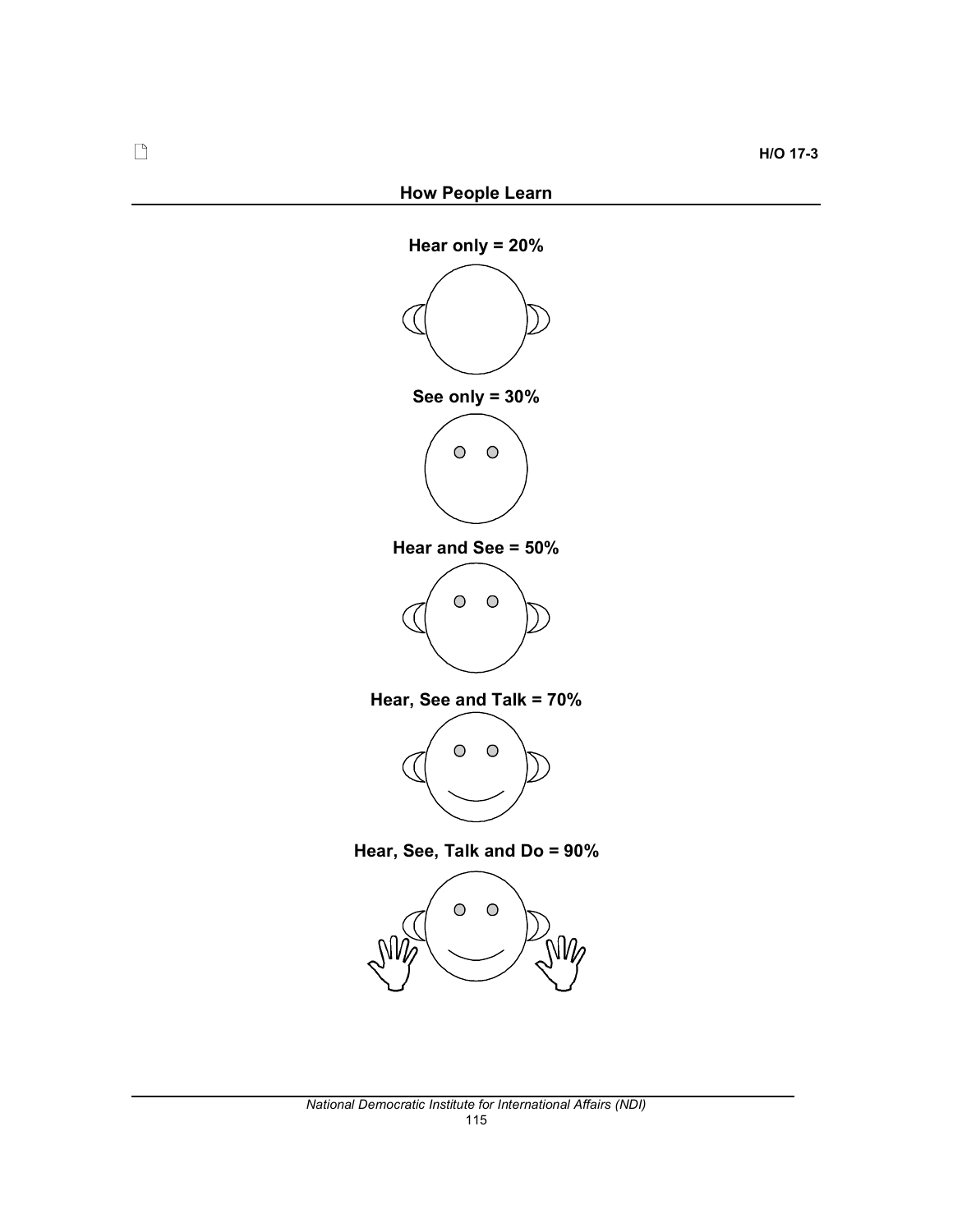## Session 18 Applying Skills Through a Practice Session

#### Objective:

Practice training and facilitating skills through the delivery of the session designed in Session 17.

#### Time:

120 minutes

#### Materials:

- Materials prepared by groups in Step 8 of Session 17, stopwatch
- $\Box$  Handout 18-1: Facilitator Observation Sheet

- 1. Distribute Handout 18-1: Facilitator Observation Sheet and review.
- 2. Assign each group the task of being the Facilitator Observer for one other group. They should use Handout 18-1 to record their observations.
- 3. Have each group from the previous session facilitate their assigned session for 10 minutes.
- 4. Following each practice session, ask the Facilitator Observers for that group to share their observations. Ask those being observed to receive the feedback without comment. Add your own comments when the Observers have finished.
- 5. When all the practice sessions have been completed, ask participants to comment on their experience in a go-around.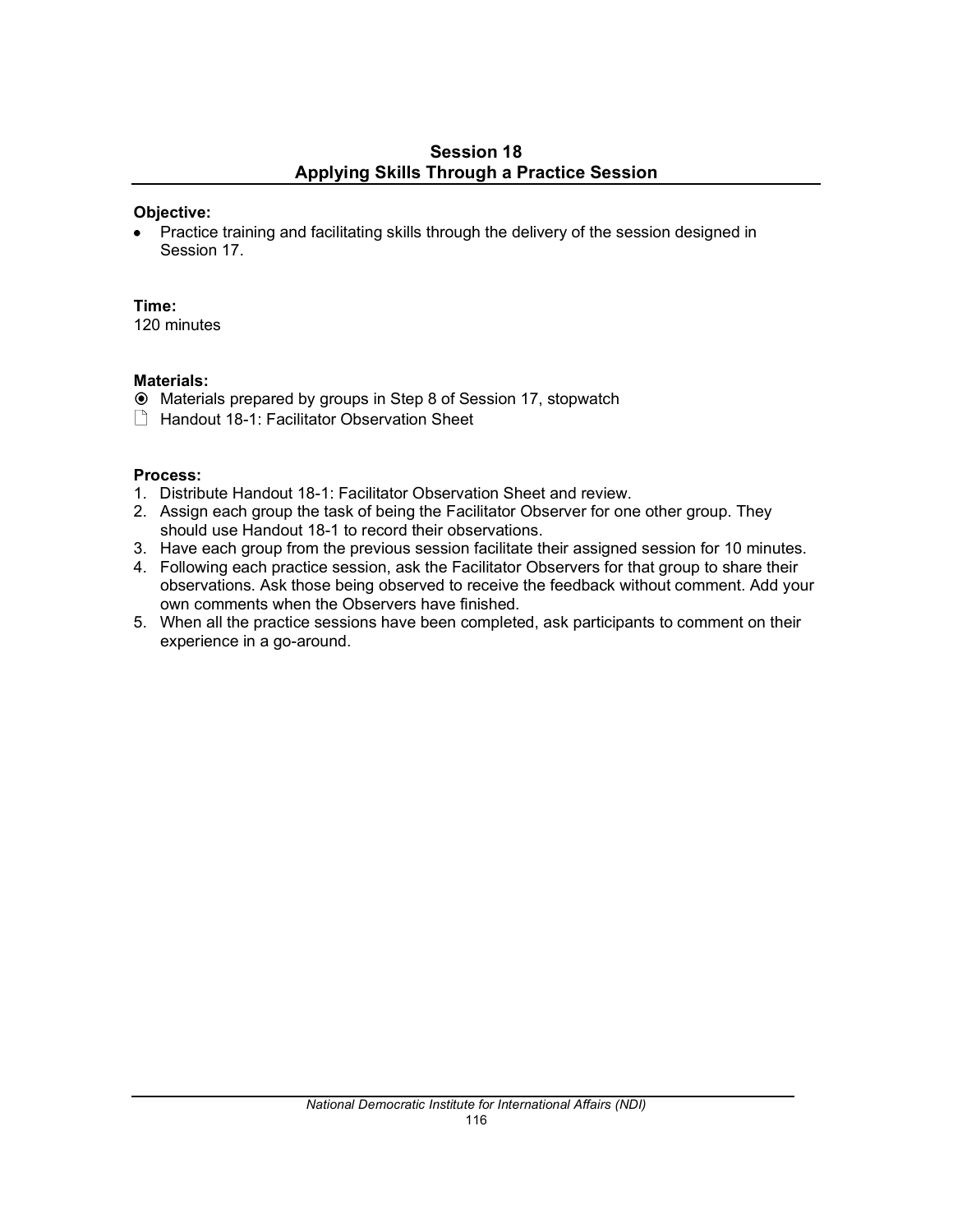# Facilitation Observation Sheet

|               |                                                                                                                                                                                | <b>Facilitator</b><br><b>Name</b> | <b>Facilitator</b><br><b>Name</b> | <b>Facilitator</b><br><b>Name</b> |
|---------------|--------------------------------------------------------------------------------------------------------------------------------------------------------------------------------|-----------------------------------|-----------------------------------|-----------------------------------|
| <b>Skills</b> |                                                                                                                                                                                |                                   |                                   |                                   |
|               | 1) Keeps the group focused on topic:<br>a) Points out the discussion has drifted<br>b) Re-states the original topic                                                            |                                   |                                   |                                   |
| 2)            | Clarifies and accepts communication:<br>a) Summarizes a contribution<br>b) Relates ideas<br>c) Points out when someone is cut off<br>and invites her/him to continue           |                                   |                                   |                                   |
|               | 3) Accepts feeling as valid data:<br>a) Summarizes feelings                                                                                                                    |                                   |                                   |                                   |
| 4)            | States a problem in a constructive way:<br>a) Re-states problem to eliminate blame<br>fixing<br>b) States problems, not solutions<br>c) Helps clarify areas of decision-making |                                   |                                   |                                   |
| 5)            | Suggests a procedure or problem-solving<br>approach:<br>a) Points out times to move on<br>b) Makes a suggestion of procedure                                                   |                                   |                                   |                                   |
| 6)            | Summarizes and clarifies direction:<br>a) Summarizes what the group has<br>accomplished and indicates next steps                                                               |                                   |                                   |                                   |
| 7)            | Avoids behaviors like:<br>a) Judging or criticizing ideas or feelings<br>b) Asserting own ideas<br>c) Making decisions for the group<br>d) Lengthy comments                    |                                   |                                   |                                   |

 $\Box$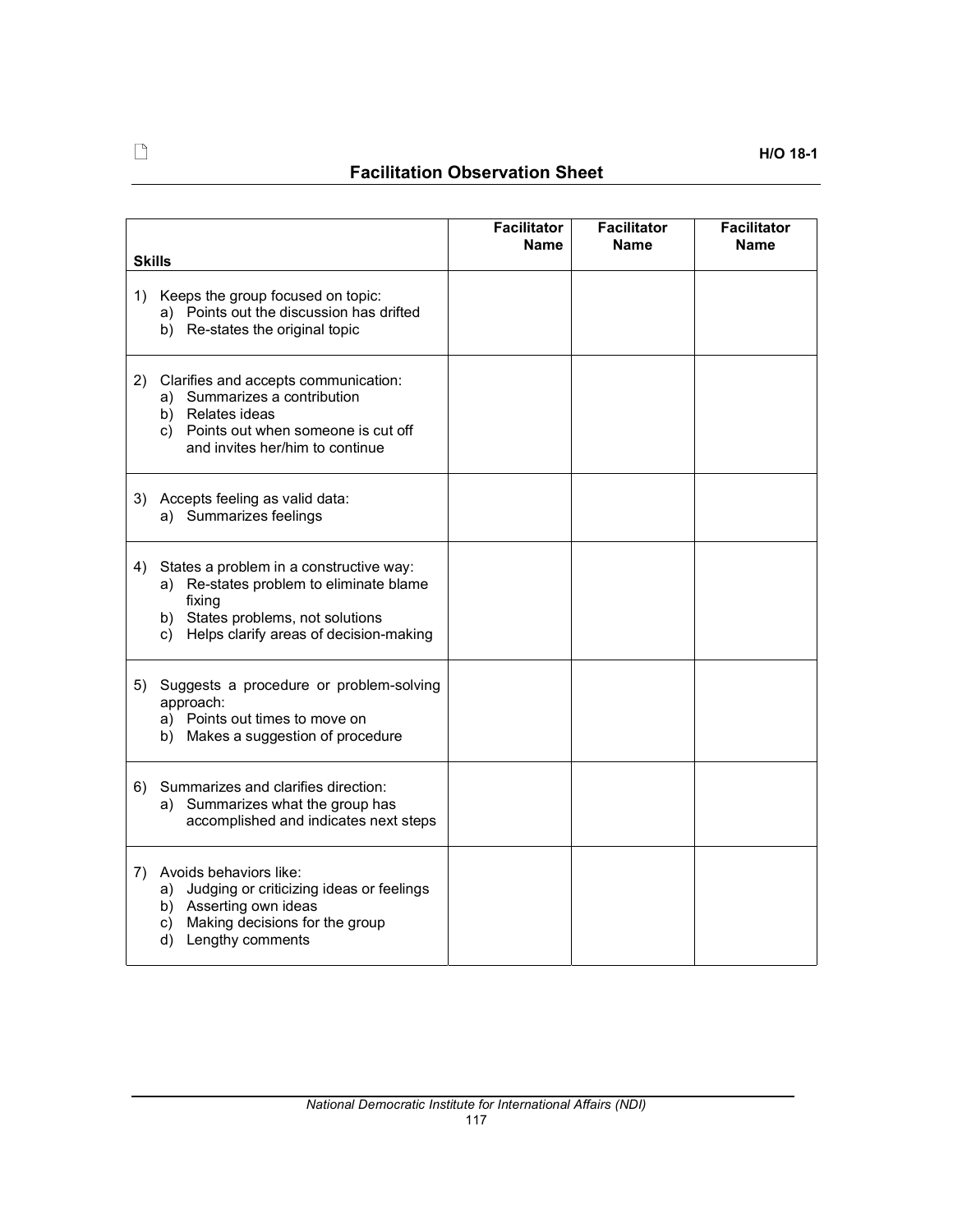## Session 19 Next Action Steps

#### Objective:

Planning what needs to be done before the implementation of the follow-up workshop(s).  $\bullet$ 

#### Time:

60 minutes

#### Materials:

 $\mathcal{L}$  Prepared flipchart: Action Plan Framework

- 1. Review the Action Plan Framework. Planning should focus on logistical and programming details that need to be completed before (and in order for) follow-up workshops are implemented. Some of the things that will likely have to be done are:
	- $\bullet$ Selecting and inviting participants
	- Securing a site
	- Securing the materials needed
	- Finding financing
	- Identifying and inviting external resource people for Sessions 6, 7 and 8  $\bullet$
	- Arranging travel and/or accommodation
- 2. Divide participants into groups that reflect by who and where follow-up workshops will be implemented. (These groups can be as small or large as necessary.)
- 3. Give each group flipchart paper and markers.
- 4. Have them complete their action plan.
- 5. It is not necessary to present these but if the group finds it useful, have a discussion on any problematic issues that might have arisen while they were doing their action plans.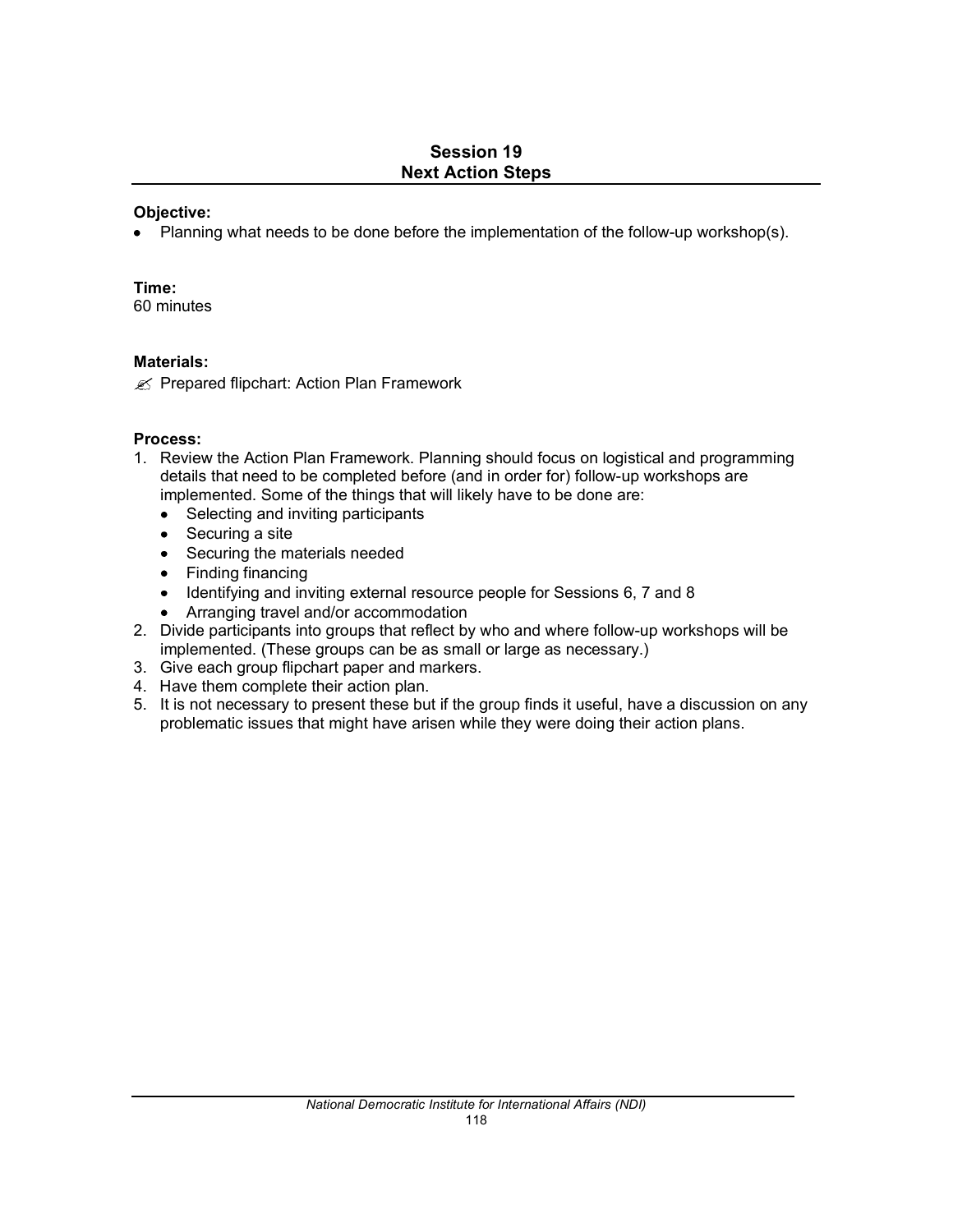TEAM:

RESOURCES:

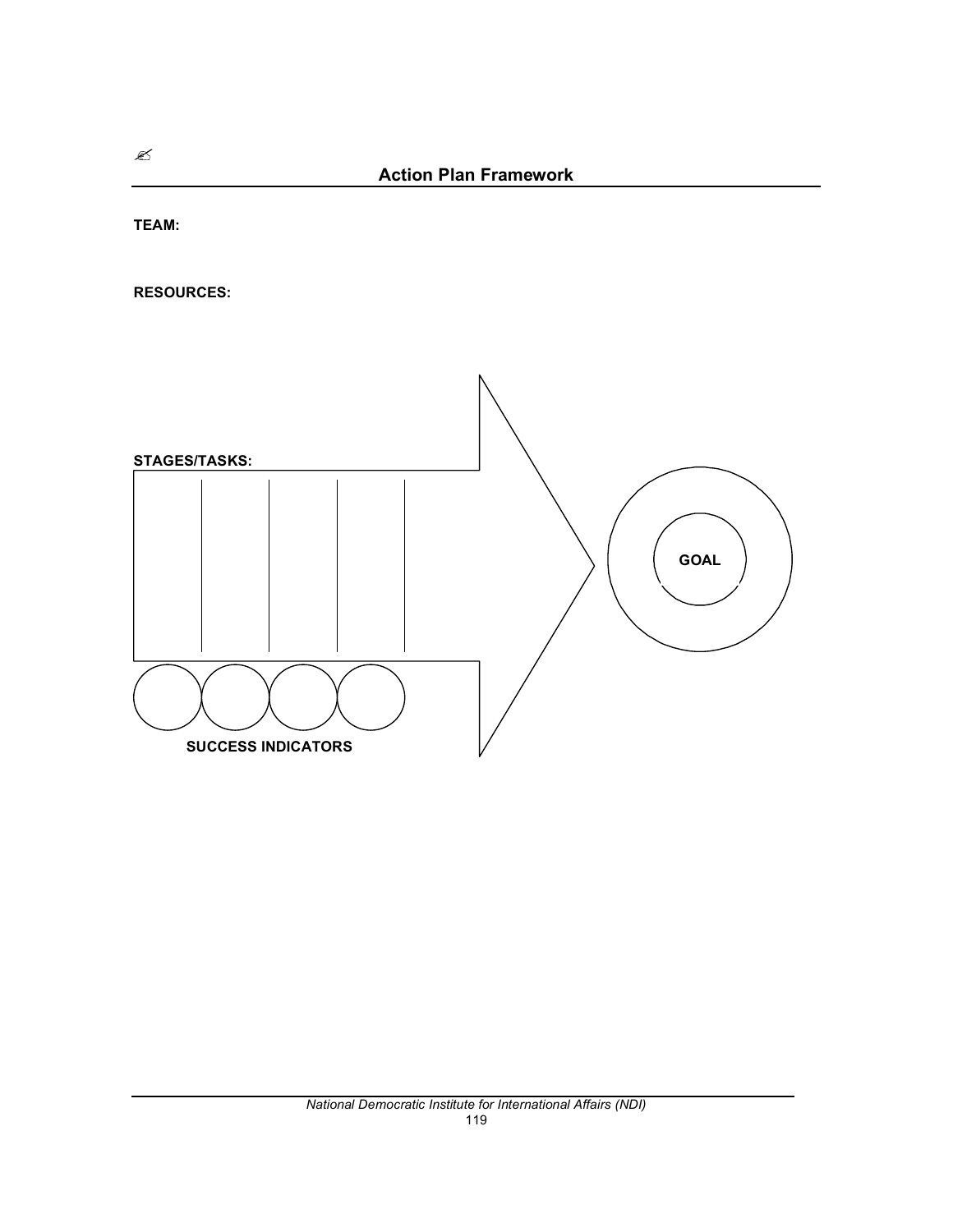### Session 20 Final Evaluation and Closing

#### Objectives:

- Learning what has been effective and not effective to help improve the curriculum.
- Giving participants a sense of accomplishment and closure.  $\bullet$

#### Time:

60 minutes

## Materials:

- **●** Bean bag or tennis ball
- $\Box$  Handout 20-1: Final Evaluation Head, Heart, Feet

## Process:

## *Activity 1 (30 minutes)*

- 1. Distribute Handout 20-1: Final Evaluation Head, Heart, Feet.
- 2. Ask participants to complete it individually as follows:
	- Beside the "Head": the most important two or three things they learned in the workshop.  $\bullet$
	- Beside the "Heart": the most important two or three things the workshop made them feel.  $\bullet$
	- $\bullet$ Beside the "Feet": the most important two or three things the workshop made them want to do.
- 3. Collect these and review after the workshop with the planning committee.

## *Activity 2 (30 minutes)*

- 1. Have participants sit in a circle.
- 2. Throw the bean bag or tennis ball to one participant and ask: "What is one thing you would like to say to the group before you go?"
- 3. Once finished, the participant should throw the bean bag or tennis ball to another participant who answers the same question.
- 4. Continue the process until each participant has had the chance to answer the question.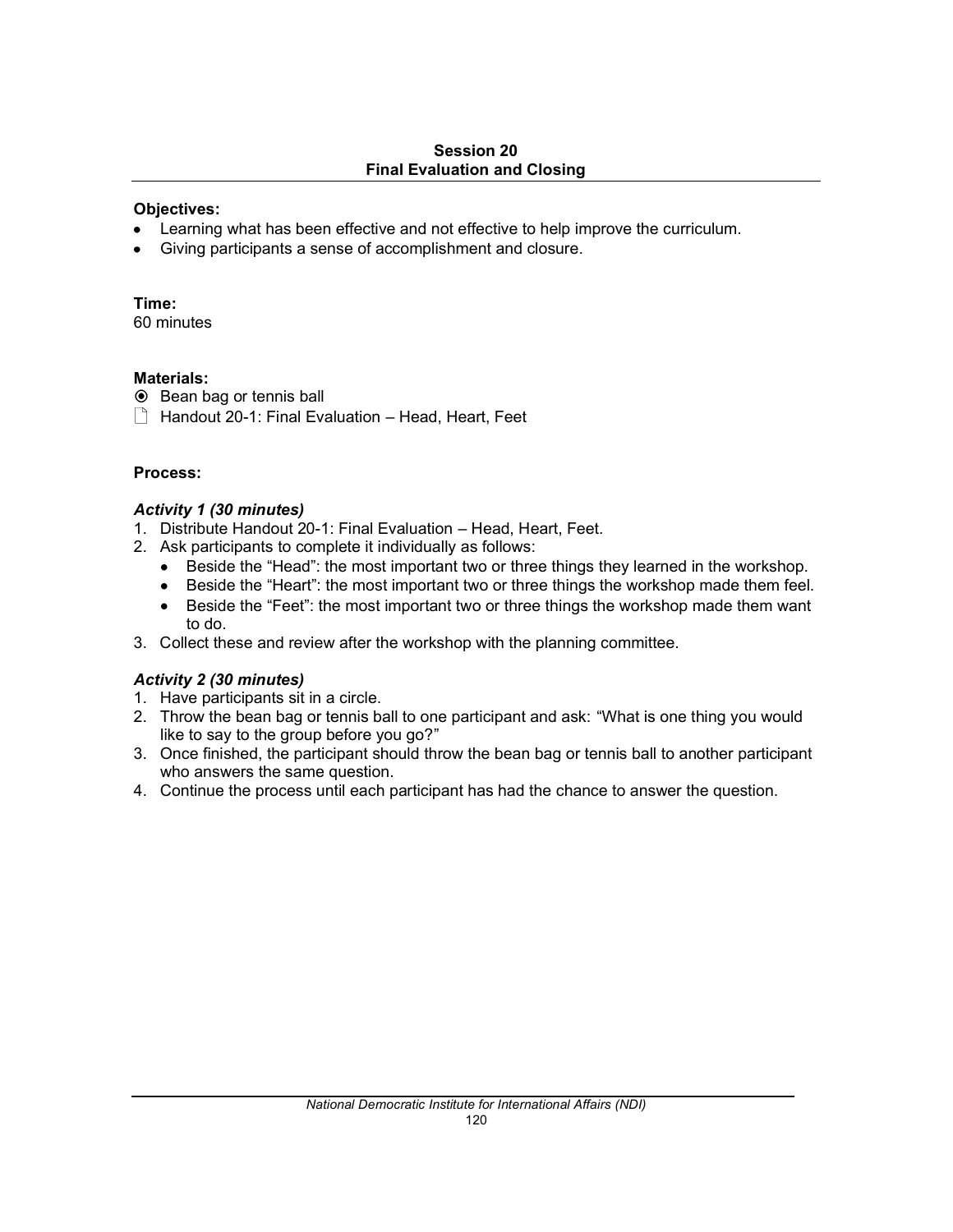# Final Evaluation: Head, Heart, Feet

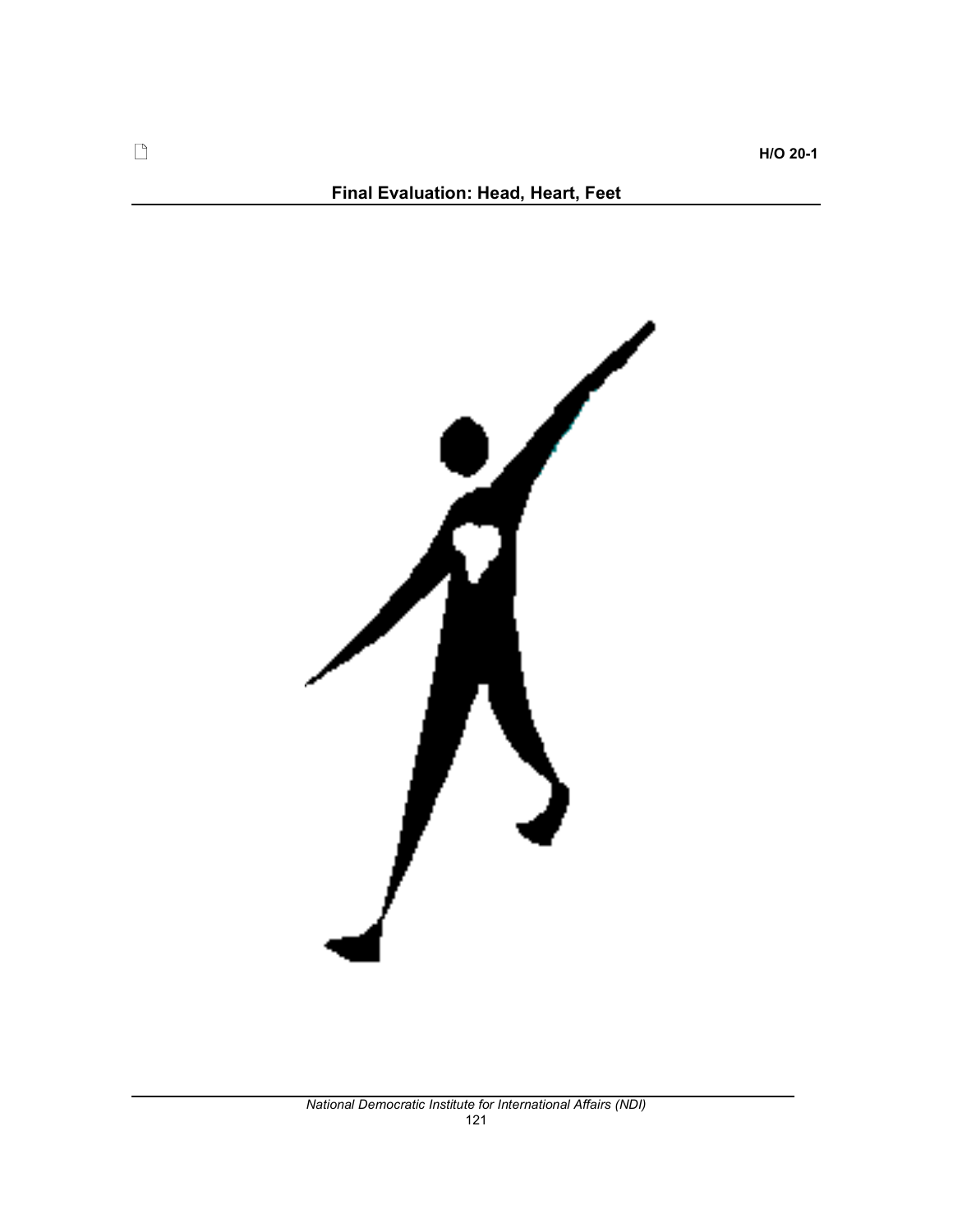1. Have you ever implemented any training as a trainer, facilitator or teacher?

| $\Box$ Yes<br>(Go to 2)<br>(Go to 3)<br>No                                                 |
|--------------------------------------------------------------------------------------------|
| 2. If yes, what kind of training(s) have you implemented? (List kinds)                     |
| 2.1.                                                                                       |
| 2.2.                                                                                       |
| 2.3.                                                                                       |
| 2.4.                                                                                       |
| 2.5.                                                                                       |
| 3. What kind of positive experiences have you had as women member of your political party? |
|                                                                                            |
|                                                                                            |
|                                                                                            |
| 4. Have you ever faced any difficulties as a woman member of your political party?         |
| $\Box$ Yes (Go to 5)<br>$\Box$ No<br>(Go to 6)                                             |
| 5. If yes, please describe the kind of difficulties you have faced?                        |
|                                                                                            |
|                                                                                            |
|                                                                                            |
| 6. Have you ever been nominated for a position? (political, board member, etc.)            |
| Yes<br>⊒ No                                                                                |
| Thank you for helping us with this assessment                                              |
|                                                                                            |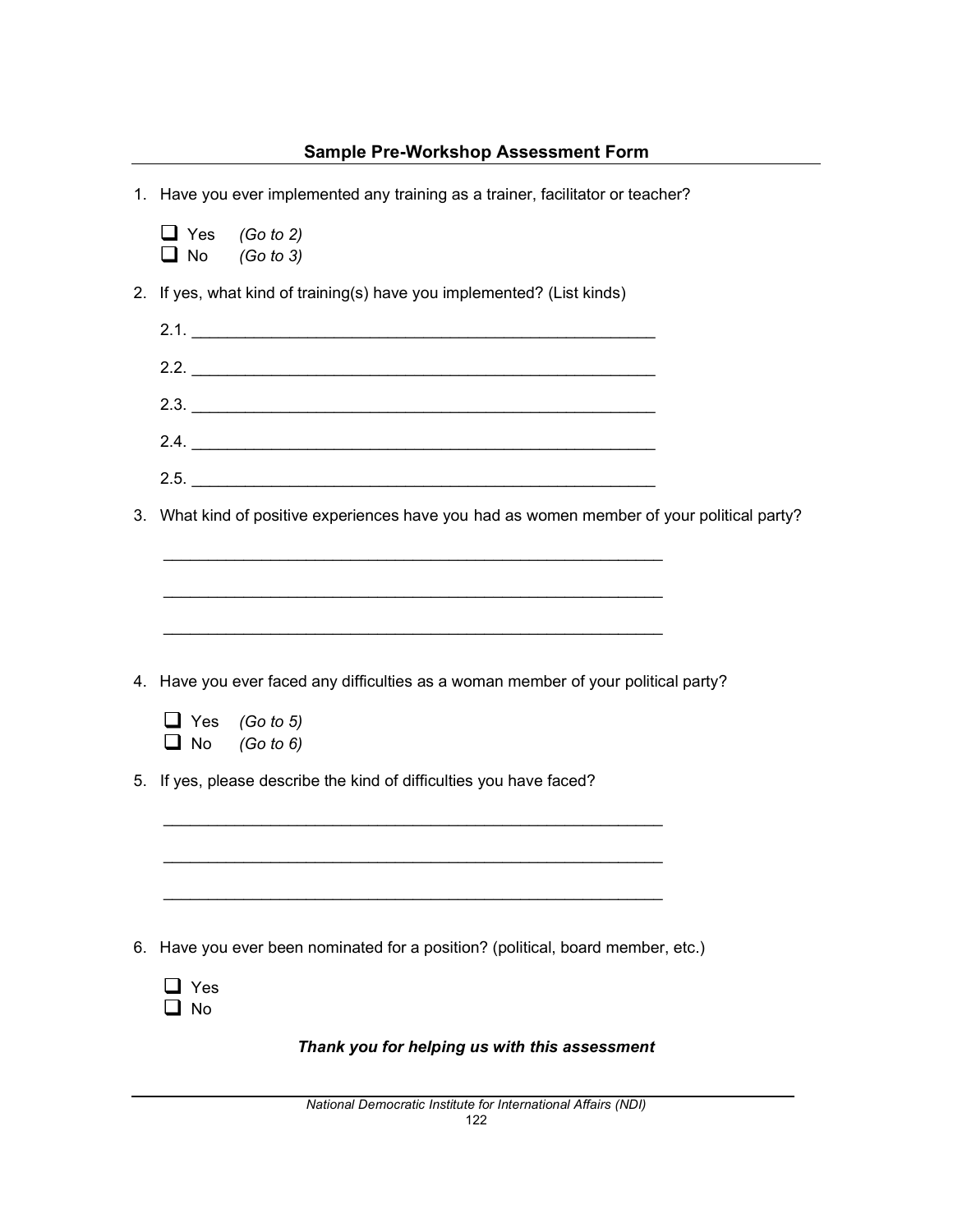# Facilitator Tests

In any skills training workshop, facilitators use different ways to see if participants are grasping key content. Here are some ideas for how this can be done in a structured way. Generally, "tests" of this kind are done at least once a day so that any gaps can be addressed quickly. They also give participants a sense of accomplishment as they see how much they have learned.

## "Pick a Card" (Individual/Group)

- Make up a set of cards (at least one per participant) with key concepts (1-3 words) on each  $\bullet$ card.
- Have the participants sit in a circle.
- Hold the set of cards facedown and ask a participant to select one.
- The participant should then give their definition of the concept on the card they selected.
- If they cannot give a correct answer, ask other participants to help.
- Continue around the circle until each participant has had an opportunity to select a card.

#### "Tic-Tac-Toe" (Team)

- Prepare nine large post-it notes (or cards and glue stick) with one question based on material that has been covered on each card.
- Draw a large "tic-tac-toe" diagram on flipchart paper or whiteboard (see picture below).
- Stick prepared post-it notes face-down on tic-tac-toe diagram (one per "square").
- Divide participants into two teams: one team is "X" and one is "O".
- Have them stand in their teams in front of the diagram.
- Starting with one team, ask them to choose which square they want to "win". Take the post-it note off the diagram and ask them the question. They can discuss this before answering.
- If they answer correctly, they can put their letter on the square ("X" or "O"). If they can't  $\bullet$ answer correctly, return the question to its square. (The same or another team can try to answer it later.)
- Continue until one team manages to get 3 horizontal, vertical or diagonal squares in a row with their letter (the "winner").

| <b>Before:</b>      |                     | After:              |  |   |   |   |
|---------------------|---------------------|---------------------|--|---|---|---|
| 1 note<br>face-down | 1 note<br>face-down | 1 note<br>face-down |  | X | Ő |   |
| 1 note<br>face-down | 1 note<br>face-down | 1 note<br>face-down |  | Ő | X | X |
| 1 note<br>face-down | 1 note<br>face-down | 1 note<br>face-down |  |   | Χ | X |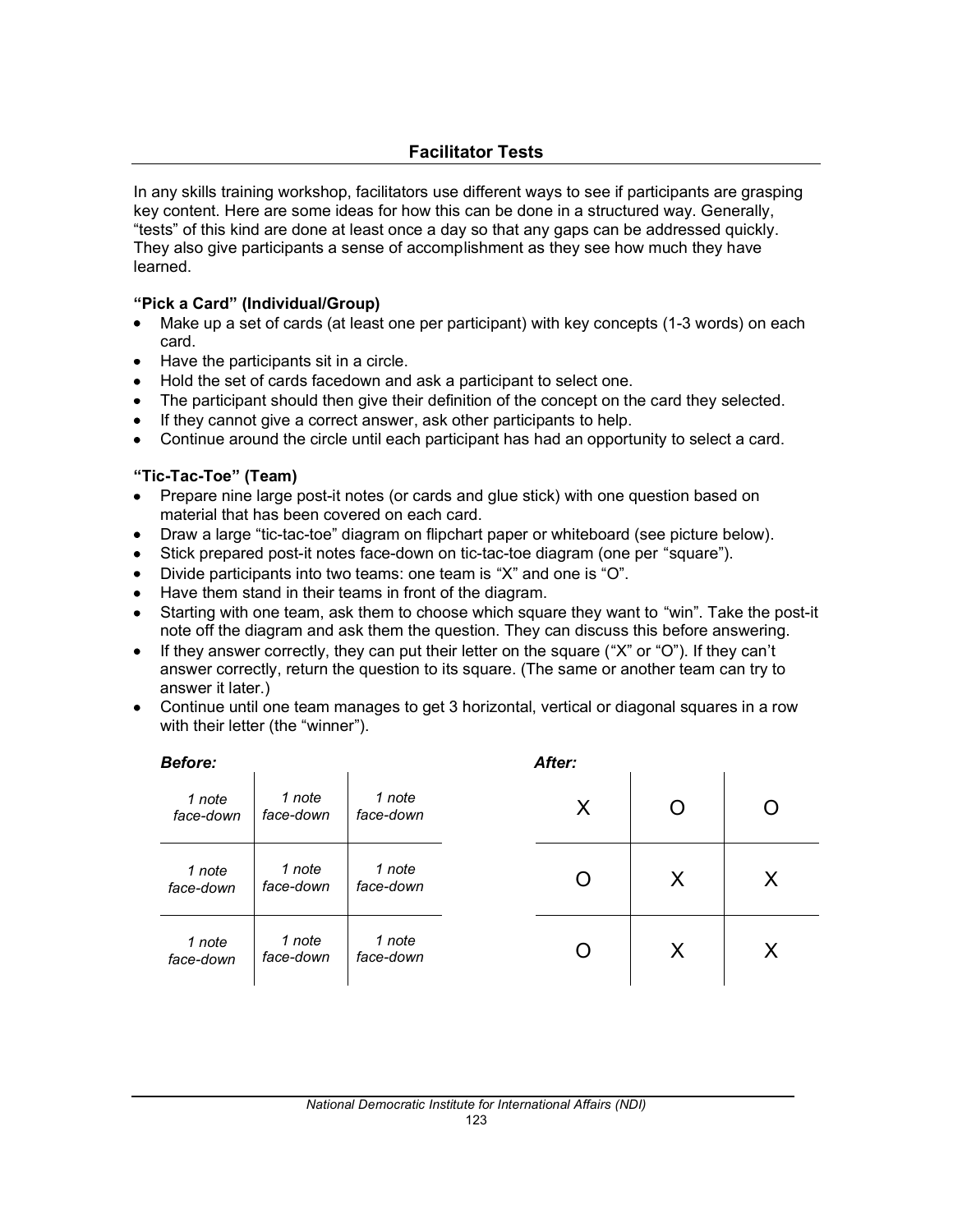## "Broken Sentences" (Individual or Group)

- Cut flipchart paper into long strips (at least 2 per participant). On each strip, write a sentence or phrase from the material covered. Cut each strip into two pieces, with part of the sentence or phrase on each piece. Shuffle these well.
- Give each participant 2 (or more) strips.
- Have participants circulate and have them find the missing part of their sentence/phrase.  $\bullet$
- Alternative: make identical sets of "broken sentences" and give each participant or small groups of participants a whole set.
- Have each participant/group complete their sentences/phrases.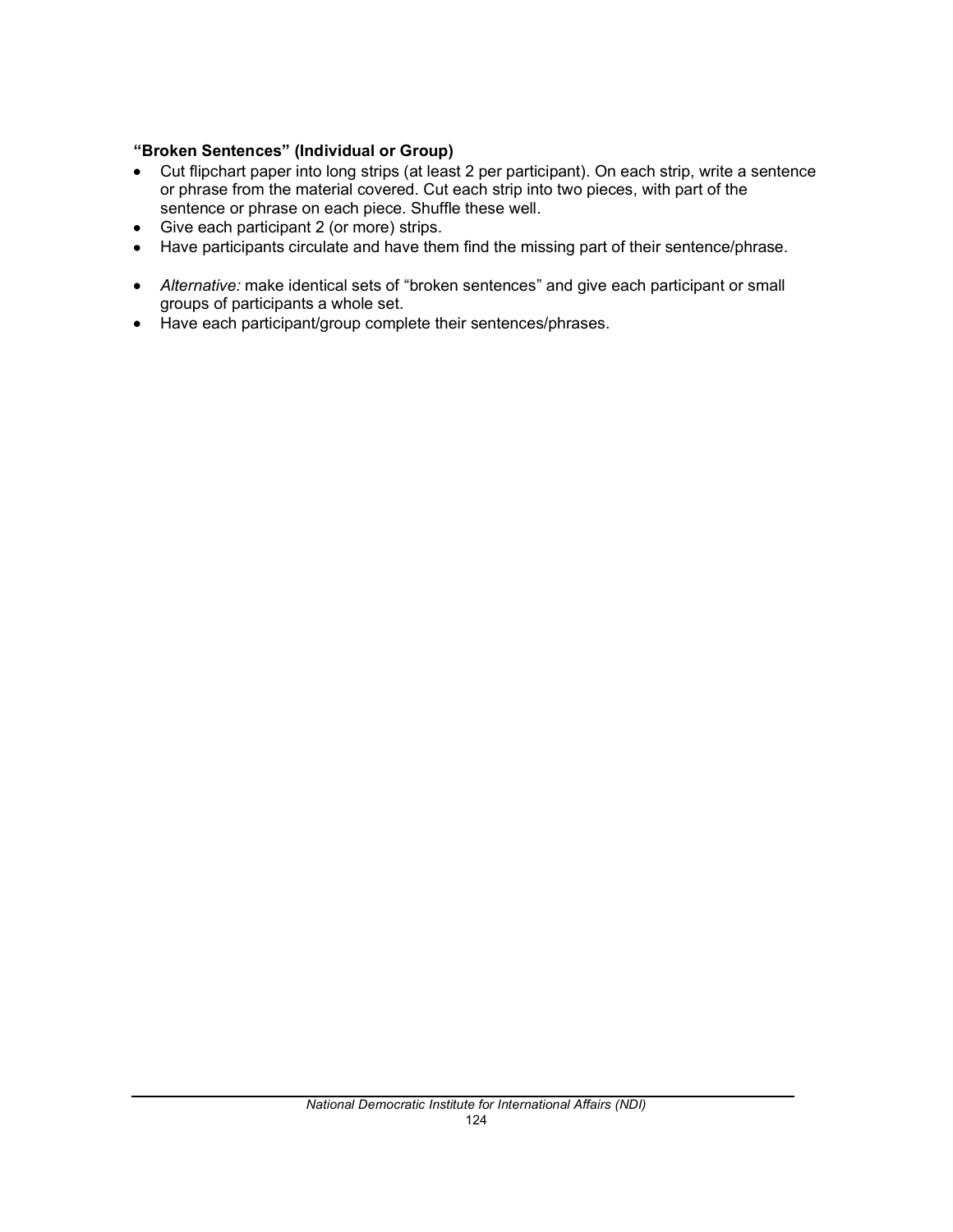*The following material has been used as a basis for some sessions or handouts in the workshop, usually in adapted form.* 

Educating for a Change. Rick Arnold, Bev Burke, Carl James, D'Arcy Martin and Barb Thomas. Toronto: Between the Lines/Doris Marshall Institute for Education and Action, 1996.

Facilitator's Guide to Participatory Decision-Making. Sam Kaner. Gabriola Island: New Society Publishers, 1996.

New Leadership for Women and Men: Building an Inclusive Organization. Michael Simmons. Aldershot: Gower Publishing Limited, 1996.

Power: A Repossession Manual - Organizing Strategies for Citizens. Greg Speeter. Amherst: University of Massachusetts (Citizen Involvement Training Project), 1978.

Working Together: A Manual for Helping Groups Work More Effectively. Bob Biagi. Amherst: University of Massachusetts (Citizen Involvement Training Project), 1978.

Zen of Groups: A Handbook for People Meeting with a Purpose. Dale Hunter, Anne Bailey and Bill Taylor. Auckland: Tandem Press, 1992.